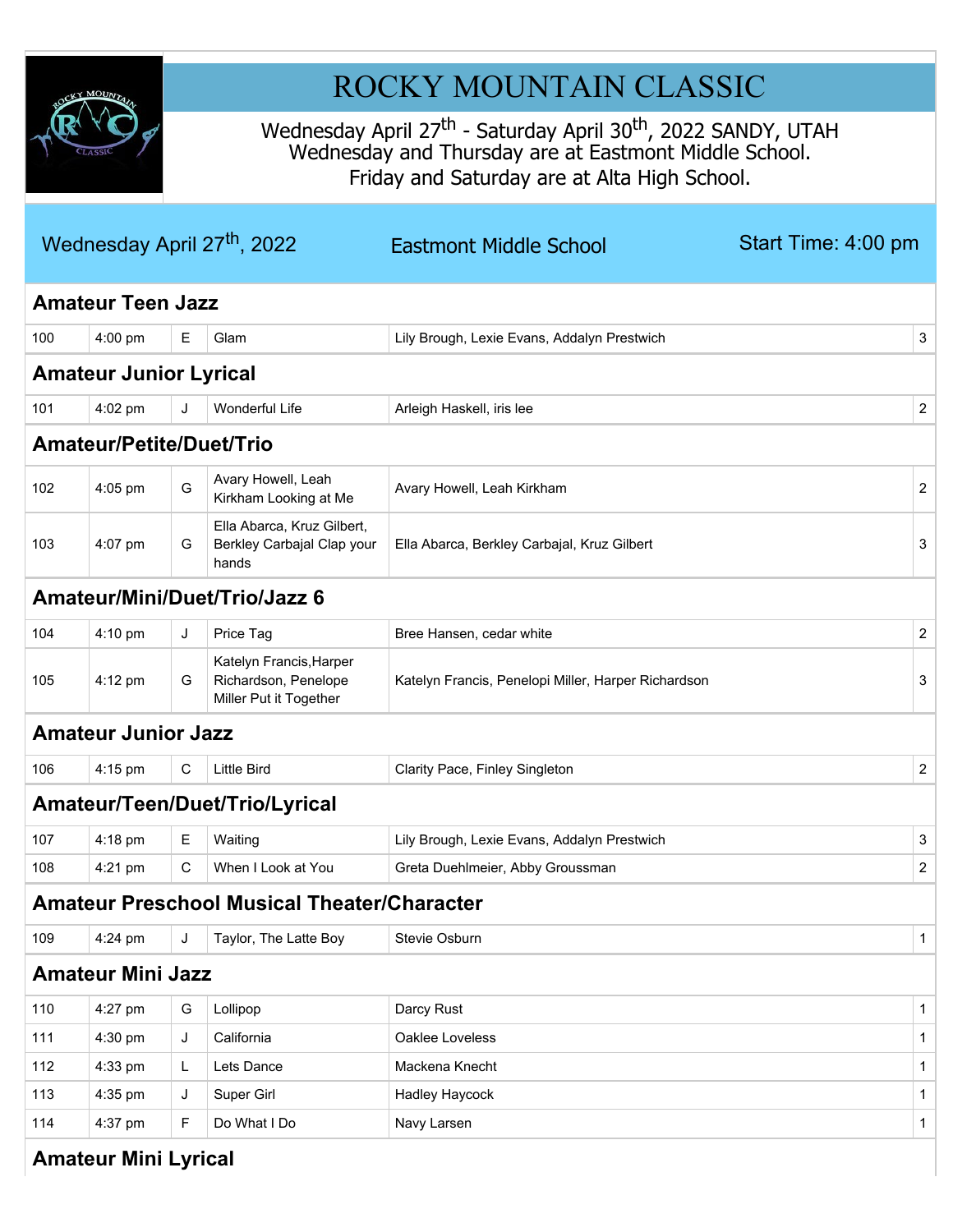| 115 | 4:39 pm                       | J            | Wake Me Up                                      | Makleigh Cropper         | 1            |
|-----|-------------------------------|--------------|-------------------------------------------------|--------------------------|--------------|
|     | <b>Amateur Petite Ballet</b>  |              |                                                 |                          |              |
| 116 | 4:42 pm                       | D            | Chim Chim Cheree                                | Kaelee Nelson            | $\mathbf{1}$ |
|     | <b>Amateur Petite Lyrical</b> |              |                                                 |                          |              |
| 117 | 4:44 pm                       | D            | A Thousand Years                                | Brynn Neiderhauser       | $\mathbf{1}$ |
|     | <b>Amateur Petite Jazz</b>    |              |                                                 |                          |              |
| 118 | 4:47 pm                       | $\mathbf{I}$ | Think                                           | Nyla Woolstenhulme       | $\mathbf{1}$ |
| 119 | 4:49 pm                       | F            | Labels of Love                                  | Harper Nielsen           | $\mathbf{1}$ |
| 120 | 4:52 pm                       | $\mathbf{L}$ | <b>Boogie Shoes</b>                             | Amelia Winchester        | $\mathbf{1}$ |
| 121 | 4:54 pm                       | G            | Kensley Powers Dime                             | <b>Kensley Powers</b>    | $\mathbf{1}$ |
| 122 | 4:56 pm                       | F            | I Rule the World                                | <b>Brynlee Catmull</b>   | $\mathbf{1}$ |
| 123 | 4:59 pm                       | Е            | <b>Baby June</b>                                | Summer James             | $\mathbf 1$  |
| 124 | 5:01 pm                       | D            | Calling All the Monsters                        | Makenna Johnson          | $\mathbf{1}$ |
| 125 | 5:03 pm                       | F            | Move                                            | Elle Jackson             | $\mathbf{1}$ |
| 126 | 5:06 pm                       | $\mathbf{I}$ | Do What I Do                                    | Lillian VanDyke          | $\mathbf{1}$ |
|     |                               |              | <b>Amateur Junior Contemporary</b>              |                          |              |
| 127 | 5:08 pm                       | $\mathbf C$  | Falling                                         | <b>Elizabeth Haining</b> | $\mathbf{1}$ |
| 128 | 5:11 pm                       | С            | Kings and Queens                                | Mox Chappell             | $\mathbf{1}$ |
|     |                               |              | <b>Amateur Petite Musical Theater/Character</b> |                          |              |
| 129 | 5:14 pm                       | $\mathbf C$  | Bend and Snap                                   | <b>Cate Haining</b>      | $\mathbf{1}$ |
| 130 | 5:16 pm                       | L            | Philadelphia chicken                            | Kensli Jump              | $\mathbf{1}$ |
|     | <b>Amateur Junior Jazz</b>    |              |                                                 |                          |              |
| 131 | 5:19 pm                       | L            | Dancing                                         | Mia Holmquist            | 1            |
| 132 | 5:21 pm                       | G            | IreLynne Hardman<br>Heartbreaker                | IreLynne Hardman         | $\mathbf{1}$ |
| 133 | 5:24 pm                       | $\mathbf{I}$ | Fire Under My Feet                              | Sofie Gonzalez           | $\mathbf{1}$ |
| 134 | 5:26 pm                       | D            | Born to Be Brave                                | Maggie Burdick           | $\mathbf{1}$ |
| 135 | 5:28 pm                       | G            | Avery Mitchell Like This,<br>Like That          | <b>Avery Mitchell</b>    | $\mathbf{1}$ |
| 136 | 5:31 pm                       | F            | Work For it                                     | Sadie Gordon             | $\mathbf{1}$ |
| 137 | 5:33 pm                       | D            | Back in Your Heart                              | Darbee Montgomery        | $\mathbf{1}$ |
| 138 | 5:36 pm                       | $\mathbf{I}$ | The Greatest Show                               | Paityn Rock              | 1            |
|     | <b>Amateur Teen Lyrical</b>   |              |                                                 |                          |              |
| 139 | 5:38 pm                       | $\mathsf C$  | Waves                                           | sophie McDonough         | $\mathbf{1}$ |
| 140 | 5:41 pm                       | C            | One More Light                                  | Elyse Clifford           | $\mathbf{1}$ |
|     |                               |              |                                                 |                          |              |

### **Amateur Junior Lyrical**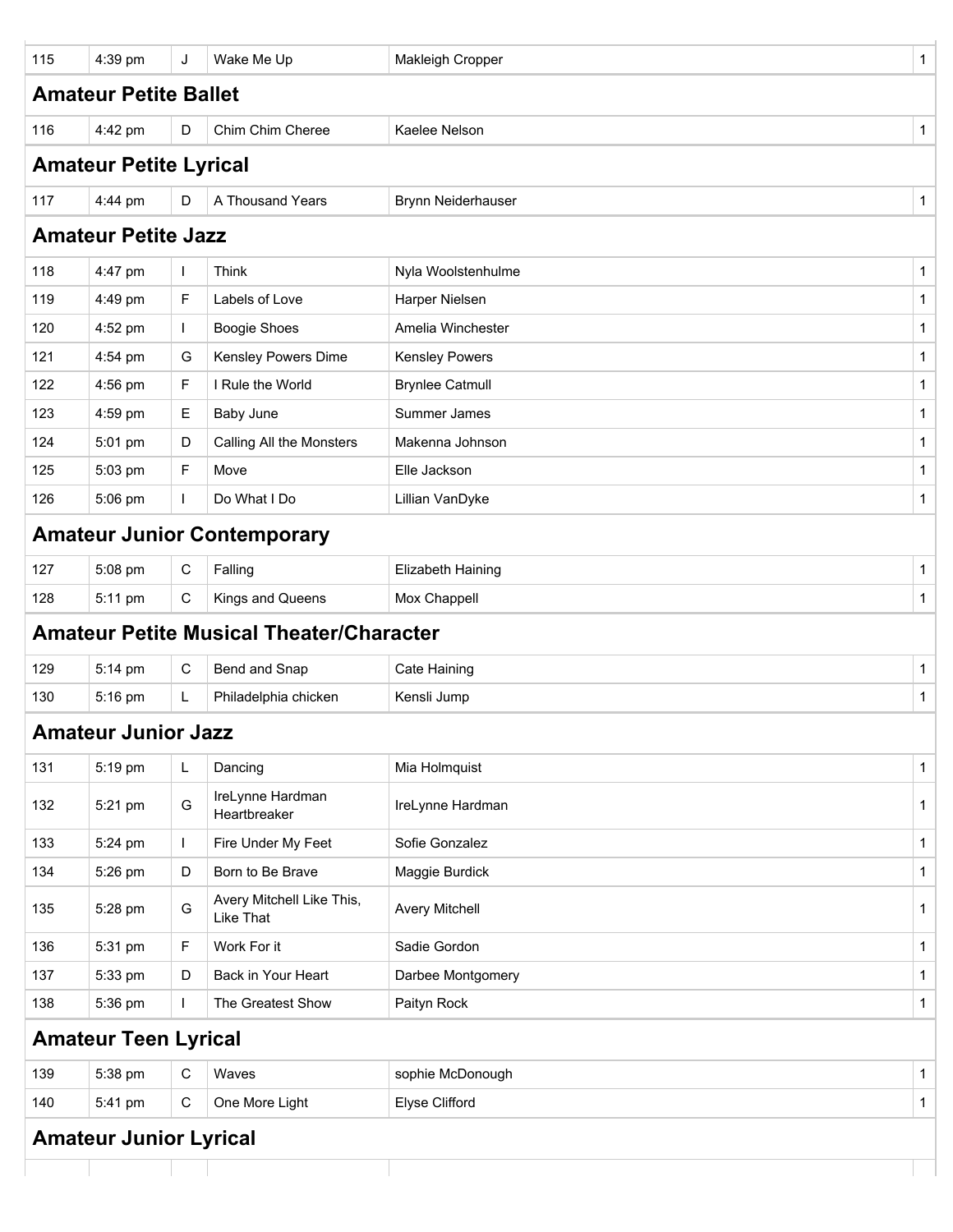| 141 | 5:44 pm                  | $\mathbf C$  | Apologize                        | <b>Ruby Allred</b>      | $\mathbf{1}$ |
|-----|--------------------------|--------------|----------------------------------|-------------------------|--------------|
| 142 | 5:47 pm                  | G            | Ocean                            | Sammy Eldredge          | $\mathbf{1}$ |
| 143 | 5:50 pm                  | Е.           | Lost Boy                         | <b>Scarlett Thomas</b>  | $\mathbf{1}$ |
| 144 | 5:53 pm                  | $\mathbf{L}$ | Over The Rainbow                 | Monroe Hill             | $\mathbf{1}$ |
| 145 | 5:55 pm                  | C            | Count on Me                      | <b>Riley Cisneros</b>   | $\mathbf{1}$ |
|     |                          |              | <b>Amateur Teen Contemporary</b> |                         |              |
| 146 | 5:58 pm                  | G            | Emma Black Imagine               | Emma Black              | $\mathbf{1}$ |
| 147 | 6:01 pm                  | C            | Work Song                        | Alice Robinson          | $\mathbf{1}$ |
| 148 | 6:04 pm                  | C            | Wait for Me                      | Kapri Petersen          | $\mathbf{1}$ |
| 149 | 6:06 pm                  | C            | Praying                          | <b>Hadleigh Rollins</b> | $\mathbf{1}$ |
|     | <b>Amateur Teen Open</b> |              |                                  |                         |              |
| 150 | 6:09 pm                  | $\mathbf C$  | All Ready Already                | Sophie Santos           | $\mathbf{1}$ |
|     | <b>Amateur Teen Jazz</b> |              |                                  |                         |              |
| 151 | 6:11 pm                  | $\mathbf{I}$ | <b>Better Than Ever</b>          | <b>Elexis Grass</b>     | $\mathbf{1}$ |
|     |                          |              |                                  | $6:14 \text{ pm}$       |              |

### Amateur solo and duet/trio awards

## Starting Back: 6:44 PM

|     |                              |              | Advanced/Senior/Duet/Trio/Lyrical |                                            |                |
|-----|------------------------------|--------------|-----------------------------------|--------------------------------------------|----------------|
| 152 | 6:44 pm                      | J            | Keep You Safe                     | Emily Brooks, Faith Brooks                 | 2              |
| 153 | 6:46 pm                      | K            | Liability                         | Megan Boyle, Cali Fichialos, Jessica Lin   | 3              |
|     |                              |              | <b>Elite Senior Contemporary</b>  |                                            |                |
| 154 | 6:49 pm                      | C            | <b>Ghost Town</b>                 | Viviana Cortez, Jadi Felts, Savannah Smith | 3              |
|     |                              |              | <b>Advanced Teen Contemporary</b> |                                            |                |
| 155 | 6:52 pm                      |              | Constellations                    | Lillyan Moore, Gracie Oldroyd              | $\overline{2}$ |
| 156 | $6:55$ pm                    | D            | Tranquillissimo                   | <b>Tatum Tatton</b>                        | $\mathbf{1}$   |
| 157 | 6:57 pm                      | F            | Salt and the Sea                  | Adalyn Taylor                              | $\mathbf{1}$   |
| 158 | $7:00$ pm                    | J            | Gasoline                          | Kaizlee Gull                               | 1              |
| 159 | 7:03 pm                      | $\mathbf{L}$ | The Last Goodbye                  | Tahlula Warner                             | 1              |
| 160 | 7:05 pm                      | K            | Eight                             | Kennedy Berrett                            | 1              |
| 161 | 7:08 pm                      | K            | Know You Yet                      | Alex White                                 | $\mathbf{1}$   |
| 162 | $7:10$ pm                    | G            | <b>Courtney Russell Unknown</b>   | <b>Courtney Russell</b>                    | $\mathbf{1}$   |
|     | <b>Advanced Teen Lyrical</b> |              |                                   |                                            |                |
| 163 | $7:13 \text{ pm}$            | G            | Waves                             | <b>Brailyn Dunkley</b>                     | $\mathbf{1}$   |

| 163 | $7:13 \text{ pm}$ | G | Waves                | <b>Brailyn Dunkley</b> |  |
|-----|-------------------|---|----------------------|------------------------|--|
| 164 | $7:16 \text{ pm}$ | ┕ | Say it in a Dream    | Adalyn Partridge       |  |
| 165 | 7:19 pm           |   | <b>Falling Apart</b> | Lillyan Moore          |  |
| 166 | $7:22$ pm         | G | <b>Biblical</b>      | Taylor Johnson         |  |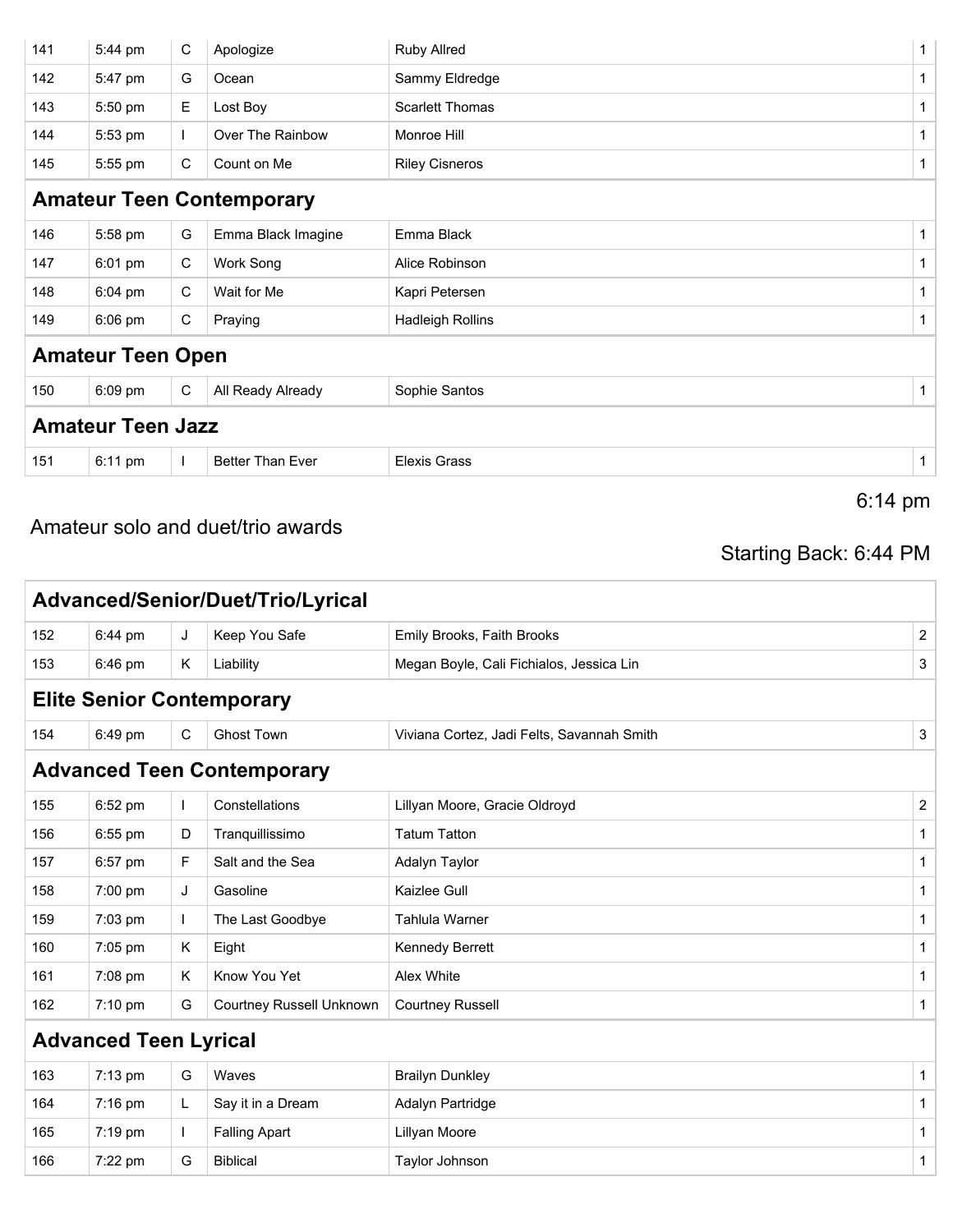|     | <b>Advanced Senior Lyrical</b>   |             |                                       |                         |              |
|-----|----------------------------------|-------------|---------------------------------------|-------------------------|--------------|
| 167 | 7:25 pm                          | G           | Alexa Cook To Build a<br>Home         | Alexa Cook              | 1            |
| 168 | 7:27 pm                          | Κ           | Atlas                                 | Jamie Barry             | 1            |
| 169 | 7:30 pm                          | L           | Half Man                              | Shaylee Ford            | 1            |
| 170 | 7:33 pm                          | J           | Grow Old With Me                      | Brooklen Ellefsen       | 1            |
| 171 | 7:36 pm                          | Κ           | Hold On                               | Megan Boyle             | 1            |
|     |                                  |             | Advanced/Senior/Teen/Solo/Jazz        |                         |              |
| 172 | 7:39 pm                          | J           | Ruby Blue                             | Morgan Oldham           | 1            |
| 173 | 7:41 pm                          | L           | Fabulous                              | Lillyan Moore           | 1            |
| 174 | 7:44 pm                          |             | The Garden                            | Gracie Oldroyd          | 1            |
|     | <b>Elite Teen Contemporary</b>   |             |                                       |                         |              |
| 175 | 7:47 pm                          | J           | Icon                                  | Rylee Osburn            | $\mathbf{1}$ |
|     | <b>Elite Senior Lyrical</b>      |             |                                       |                         |              |
| 176 | 7:49 pm                          | J           | That Other Girl                       | Avery McClellan         | 1            |
|     | <b>Elite Senior Contemporary</b> |             |                                       |                         |              |
| 177 | 7:52 pm                          | J           | From Eden                             | Sophie Beck             | 1            |
| 178 | 7:55 pm                          | C           | North                                 | <b>Bella Beitler</b>    | $\mathbf{1}$ |
|     |                                  |             | Advanced/Senior/Teen/Solo/Jazz        |                         |              |
| 179 | 7:58 pm                          |             | Like a River                          | Alysia Shaffer          | 1            |
| 180 | 8:01 pm                          | C           | Tesselate                             | Athena Allan            | 1            |
| 181 | 8:04 pm                          | В           | Sunday Kind Of Love                   | Olivia Hutchings        | $\mathbf{1}$ |
|     |                                  |             | <b>Advanced Senior Contemporary</b>   |                         |              |
| 182 | 8:06 pm                          | D           | Jenny of Oldstone                     | Skylynn Basso           | 1            |
| 183 | 8:09 pm                          | G           | Die Trying                            | Lexi Alexander          | $\mathbf{1}$ |
| 184 | 8:12 pm                          | K.          | Quite Miss Home                       | Cali Fichialos          | 1            |
| 185 | 8:15 pm                          | G           | <b>Brinley Buckland</b><br>Resolution | <b>Brinley Buckland</b> | 1            |
| 186 | 8:17 pm                          | B           | Ashes                                 | <b>Taylor Decker</b>    | $\mathbf{1}$ |
| 187 | 8:20 pm                          | $\mathbf C$ | Drop the Game                         | Greta Hoj               | $\mathbf{1}$ |
| 188 | 8:22 pm                          | J           | For Island Fires and Family           | <b>Emily Brooks</b>     | 1            |
| 189 | 8:25 pm                          | Κ           | A Little Bit Yours                    | Raegan Healy            | $\mathbf{1}$ |
| 190 | 8:28 pm                          | G           | Kiley Andrus Love in the<br>Dark      | <b>Kiley Andrus</b>     | 1            |
| 191 | 8:31 pm                          |             | Through The Dark                      | Alysia Shaffer          | $\mathbf 1$  |
| 192 | 8:34 pm                          | B           | The Village                           | Olivia Wagstaff         | $\mathbf{1}$ |
|     |                                  |             |                                       |                         |              |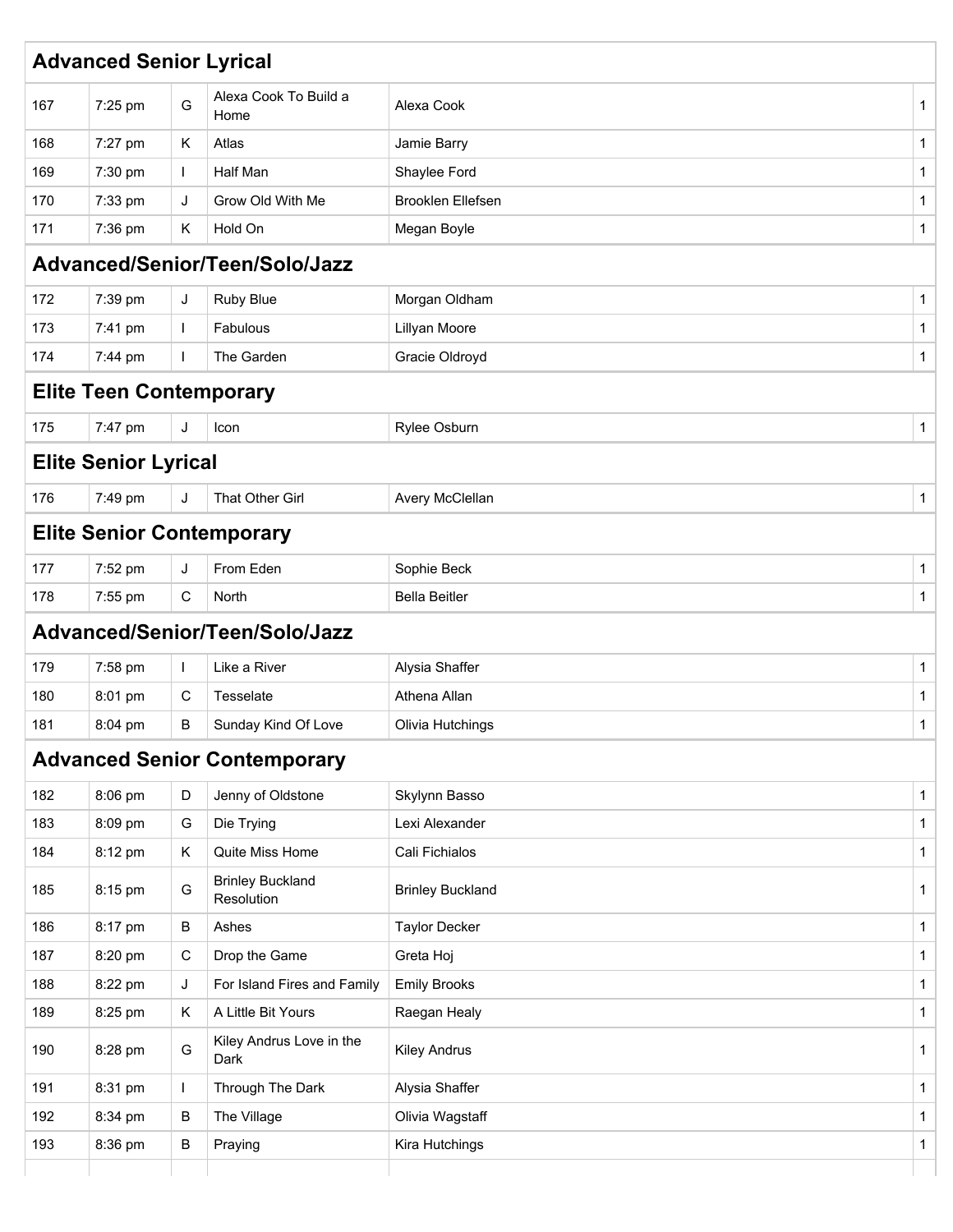| 194 | 8:38 pm | D | Escalate  | Brooke Olson |  |
|-----|---------|---|-----------|--------------|--|
| 195 | 8:41 pm | J | God Speed | Ava Smith    |  |
|     |         |   |           | 8:43 pm      |  |

## Judges break

Starting Back: 8:53 PM

|     |                               |             | Advanced/Senior/Teen/Solo/Jazz - Heat 2 |                                                   |                |
|-----|-------------------------------|-------------|-----------------------------------------|---------------------------------------------------|----------------|
| 196 | 8:53 pm                       | G           | Alexa Cook (Can't go on<br>without you) | Alexa Cook                                        | 1              |
| 197 | 8:55 pm                       | $\mathbf C$ | Let it Be                               | <b>Addison Ballard</b>                            | 1              |
|     |                               |             | Advanced/Senior/Teen/Solo/Jazz          |                                                   |                |
| 198 | 8:59 pm                       | С           | All I know So Far                       | Jadi Felts                                        | $\mathbf{1}$   |
| 199 | $9:01$ pm                     | J           | Can't Help Falling In Love              | <b>Faith Brooks</b>                               | 1              |
| 200 | 9:04 pm                       | L           | I Gotcha                                | Aubrey Stillman                                   | 1              |
|     | <b>Advanced Senior Ballet</b> |             |                                         |                                                   |                |
| 201 | 9:06 pm                       | Κ           | Gamazatti Wedding<br>Variation          | Chloe Bremser                                     | $\mathbf{1}$   |
| 202 | 9:08 pm                       | D           | <b>Odalisque Variation</b>              | Amy Sorensen                                      | $\mathbf{1}$   |
| 203 | 9:10 pm                       | Κ           | Kitri                                   | Audrey Latham                                     | $\mathbf{1}$   |
|     | <b>Advanced Teen Ballet</b>   |             |                                         |                                                   |                |
| 204 | 9:12 pm                       | D           | <b>Cupid Variation</b>                  | <b>Tatum Tatton</b>                               | $\mathbf{1}$   |
|     | <b>Elite Senior Tap</b>       |             |                                         |                                                   |                |
| 205 | 9:15 pm                       | J           | Make Way                                | Sophie Beck                                       | $\mathbf{1}$   |
|     | <b>Elite Senior Lyrical</b>   |             |                                         |                                                   |                |
| 206 | 9:17 pm                       | J           | One More I Love You                     | Avery McClellan                                   | 1              |
|     | <b>Advanced Teen Lyrical</b>  |             |                                         |                                                   |                |
| 207 | 9:20 pm                       | G           | <b>Brynlee Harrison Iris</b>            | <b>Brynlee Harrison</b>                           | $\mathbf{1}$   |
|     |                               |             | Advanced/Senior/Trio/Duet/Contemporary  |                                                   |                |
| 208 | 9:22 pm                       |             | <b>Brother</b>                          | Shaylee Ford, Alysia Shaffer                      | 2              |
| 209 | 9:26 pm                       | C           | Creek                                   | Addison Ballard, Bella Beitler, Charlotte Fischio | 3              |
| 210 | 9:29 pm                       | Κ           | Carry You                               | Cali Fichialos, Raegan Healy                      | $\overline{c}$ |
| 211 | 9:32 pm                       | $\mathbf C$ | I Found                                 | Anna Johnson, Avery Smith                         | 2              |
|     | <b>Advanced Senior Open</b>   |             |                                         |                                                   |                |
| 212 | 9:35 pm                       | G           | Reaching for Cold Hands                 | Sidney White                                      | $\mathbf{1}$   |
|     |                               |             | <b>Advanced Teen Contemporary</b>       |                                                   |                |
| 213 | 9:38 pm                       | G           | brynlee johnson                         | Brynlee Johnson                                   | $\mathbf{1}$   |
|     |                               |             |                                         |                                                   |                |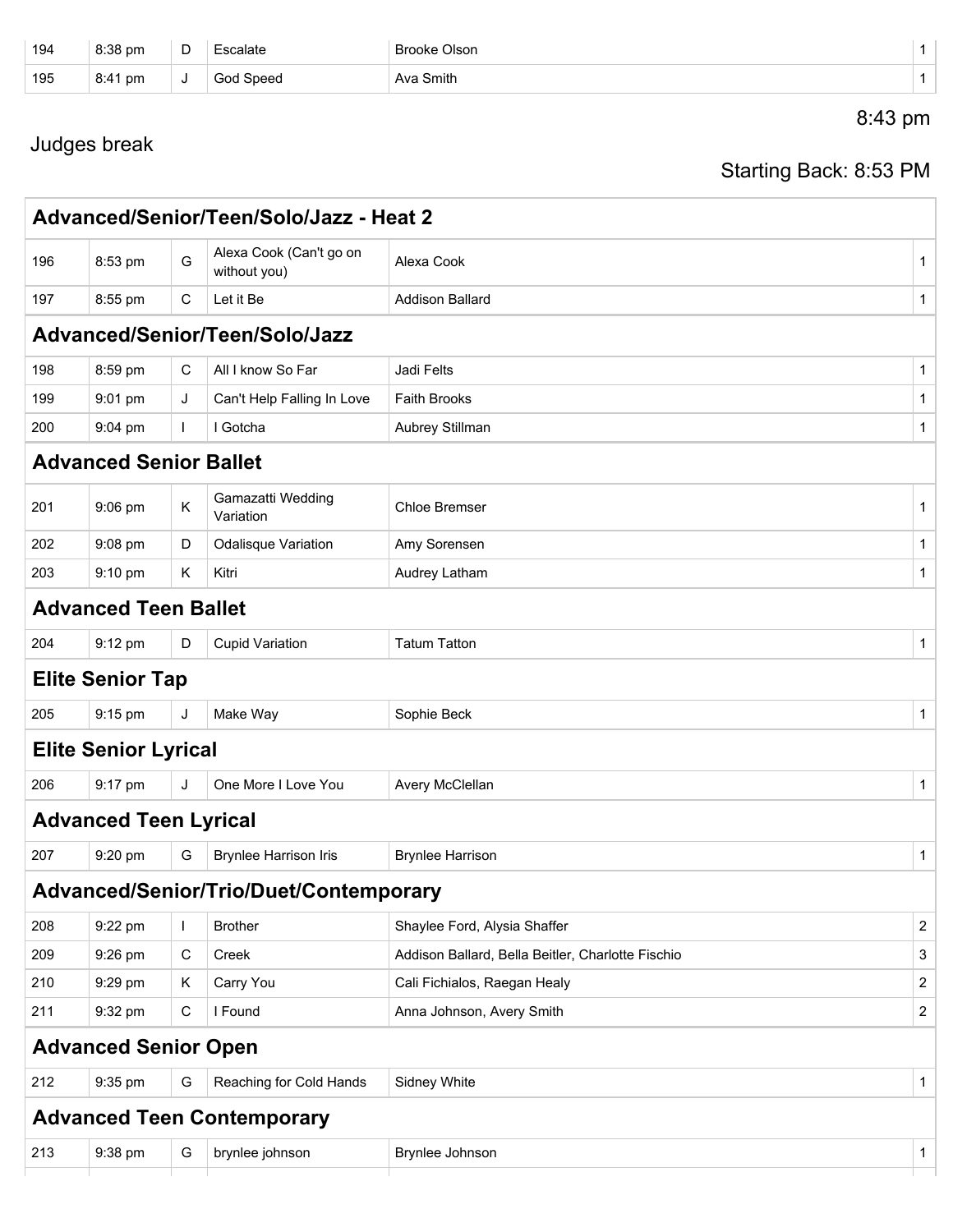| 214 | 9:41 pm   | K | <b>Bad Dreams</b>    | Kaydance Salazar  | $\mathbf{1}$ |
|-----|-----------|---|----------------------|-------------------|--------------|
| 215 | 9:43 pm   | E | The Hearse           | Natalia Agustin   |              |
| 216 | $9:46$ pm | C | Anvwav               | Paislie Barton    |              |
| 217 | 9:49 pm   | G | Afton Mitchell Birds | Afton Mitchell    |              |
| 218 | $9:52$ pm | C | No Hard Feelings     | Charlotte Fischio |              |

Advanced and Elite solo/duet/trio awards **9:55** pm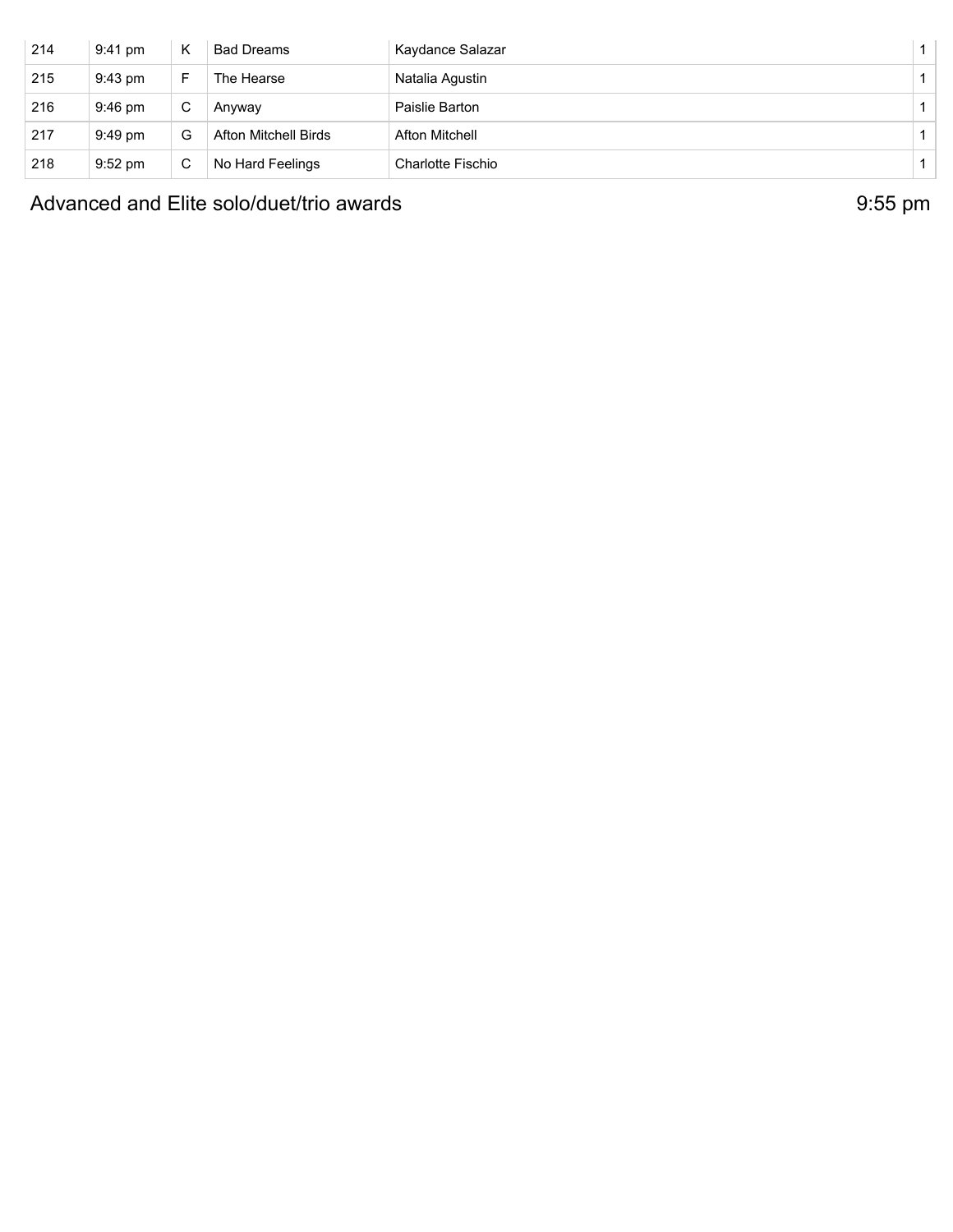Eastmont Middle School

|     |           |              | <b>Amateur Intermediate Junior Contemporary</b>              |                                                    |                |
|-----|-----------|--------------|--------------------------------------------------------------|----------------------------------------------------|----------------|
| 219 | 3:30 pm   | B            | When I Look At You                                           | Sydney Barker, Stella Dibb                         | $\overline{2}$ |
|     |           |              | <b>Amateur Intermediate/Junior/Trio/Duet/Jazz</b>            |                                                    |                |
| 220 | 3:33 pm   | $\mathbf{I}$ | <b>Hot Wings</b>                                             | Mikayla Hayes, Madison Kennedy, Maliyah Pangos     | 3              |
| 221 | 3:35 pm   | F            | So Good                                                      | Brianna Agustin, Ashtyn McKay                      | $\overline{2}$ |
| 222 | 3:38 pm   | J            | Fabulous                                                     | Jordyn Hutchison, Claire Peterson                  | $\overline{2}$ |
|     |           |              | <b>Amateur Intermediate Junior Hip-Hop</b>                   |                                                    |                |
| 223 | 3:40 pm   | J            | Little Sally Walker                                          | Alaina Martinez, Chaeslynn Wilson                  | $\overline{2}$ |
|     |           |              | <b>Amateur Intermediate Junior Lyrical</b>                   |                                                    |                |
| 224 | 3:43 pm   | $\mathbf{I}$ | Let It Be                                                    | Jewel Fernley, Lilly Thompson                      | $\overline{2}$ |
|     |           |              | <b>Amateur Intermediate Petite Jazz</b>                      |                                                    |                |
| 225 | $3:46$ pm | G            | Piper Griffin, Aleah Ivers<br>Friend Like Me                 | Piper Griffin, Aleah Ivers                         | $\overline{2}$ |
|     |           |              | <b>Amateur Intermediate Petite Musical Theater/Character</b> |                                                    |                |
| 226 | 3:49 pm   | G            | Madison Fowler, Priya<br>Fowler I Gotcha                     | Madison Fowler, Priya Fowler                       | $\overline{2}$ |
|     |           |              | <b>Amateur Intermediate Petite Contemporary</b>              |                                                    |                |
| 227 | $3:51$ pm | J            | Look Like a Bird                                             | Faith Dallin, Kaislee Nilles                       | $\overline{2}$ |
|     |           |              | <b>Amateur Intermediate Petite Jazz</b>                      |                                                    |                |
| 228 | $3:54$ pm | G            | Stella Richardson, Penny<br>Jackson, Mollie Jean<br>Raines   | Penny Jackson, Molly JeanRaines, Stella Richardson | 3              |
|     |           |              | <b>Amateur Intermediate Teen Contemporary</b>                |                                                    |                |
| 229 | 3:57 pm   | C            | <b>State Lines</b>                                           | Gabby Barton, Isabel Graff                         | $\overline{2}$ |
| 230 | 3:59 pm   | G            | Hayden Brown, Hallee<br>Short My Way Up                      | Hayden Brown, Hallee Short                         | $\overline{2}$ |
|     |           |              | <b>Amateur Intermediate Petite Lyrical</b>                   |                                                    |                |
| 231 | 4:02 pm   | G            | Survive                                                      | Juliet Barth, Vyla Rust, Lola Semrad               | 3              |
|     |           |              | Amateur Intermediate Duet/trio awards                        | $4:05 \text{ pm}$                                  |                |

Starting Back: 4:25 PM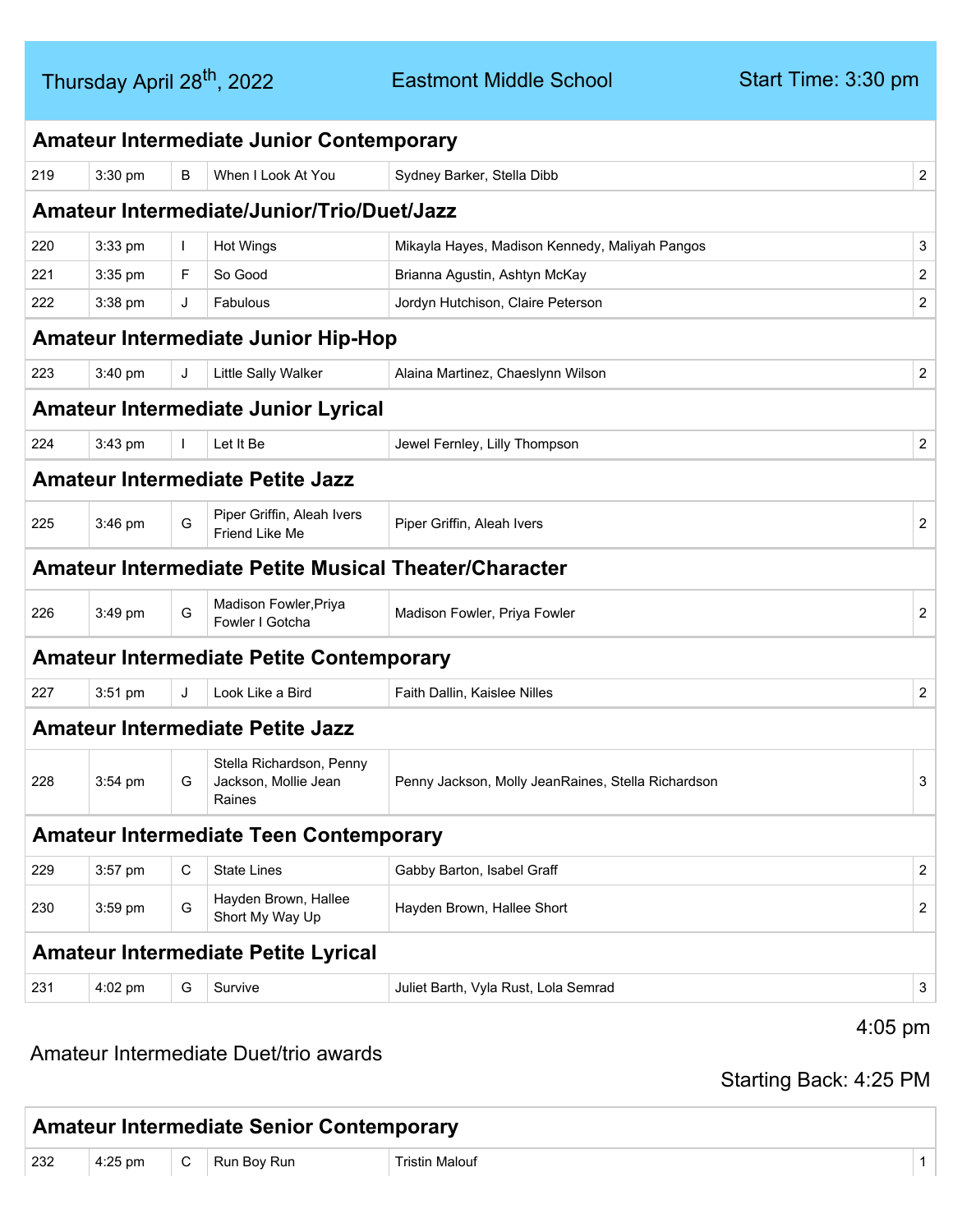|     |           |              | <b>Amateur Intermediate Petite Ballet</b>                    |                     |              |
|-----|-----------|--------------|--------------------------------------------------------------|---------------------|--------------|
| 233 | 4:27 pm   | K            | Little Red Riding Hood                                       | <b>Hadley Bacon</b> | 1            |
| 234 | 4:29 pm   | K            | <b>Fairy Doll Variation</b>                                  | Brooklyn Zambos     | 1            |
|     |           |              | <b>Amateur Intermediate Junior Ballet</b>                    |                     |              |
| 235 | 4:32 pm   | K            | Talisman                                                     | Maia Gwilliam       | 1            |
|     |           |              | Amateur Intermediate/Junior/Solo/Jazz                        |                     |              |
| 236 | 4:33 pm   | $\vee$       | <b>Speaking French</b>                                       | <b>Brynn Staley</b> | 1            |
| 237 | 4:36 pm   | Κ            | <b>Perfectly Marvelous</b>                                   | Qoiah Hathorne      | 1            |
| 238 | 4:38 pm   | $\mathbf{L}$ | Speaking French                                              | Kamree Nickle       | 1            |
| 239 | 4:41 pm   | A            | I Want It Now                                                | Eisley Iverson      | 1            |
|     |           |              | <b>Amateur Intermediate Petite Jazz</b>                      |                     |              |
| 240 | 4:43 pm   | L.           | Dancing My Way                                               | Kayzlee Maxfield    | 1            |
| 241 | 4:46 pm   | H            | When I Grow Up                                               | Harper Bishoff      | 1            |
| 242 | $4:48$ pm | L.           | <b>Bit Too Much</b>                                          | Kenli Bush          | 1            |
| 243 | $4:50$ pm | C            | Sax                                                          | Emma Kate Quinn     | 1            |
| 244 | 4:54 pm   | L            | Piano                                                        | McKayla Coyle       | 1            |
| 245 | 4:56 pm   | Κ            | You Don't Own Me                                             | <b>Hadley Bacon</b> | 1            |
| 246 | 4:59 pm   | G            | Livvy Anderson Dance me<br>if you can                        | Livvy Anderson      | 1            |
|     |           |              | <b>Amateur Intermediate Petite Musical Theater/Character</b> |                     |              |
| 247 | 5:01 pm   | L            | Fearless                                                     | Presley Hale        | 1            |
| 248 | $5:04$ pm | C            | Pinkalicious                                                 | Chloe Fox           | $\mathbf{1}$ |
| 249 | 5:07 pm   | L            | Cheerleader                                                  | Olivia McCann       | $\mathbf 1$  |
| 250 | 5:10 pm   | K            | Try It On                                                    | Kelsie Katz         | $\mathbf{1}$ |
|     |           |              | <b>Amateur Intermediate Junior Lyrical</b>                   |                     |              |
| 251 | 5:12 pm   | D            | Into the Open Air                                            | Leah Haycock        | 1            |
| 252 | 5:14 pm   | J            | Loyal, Brave Truth                                           | Ava Johnson         | 1            |
| 253 | 5:17 pm   | D            | Little Voice                                                 | Taylee Brower       | 1            |
| 254 | 5:19 pm   | L.           | You Can Be Anything                                          | Marielle DeCoursey  | 1            |
| 255 | 5:21 pm   | C            | One Call Away                                                | Caroline Hoggan     | 1            |
| 256 | 5:25 pm   | $\mathbf{I}$ | Safe And Sound                                               | Sophia Brunisholz   | 1            |
|     |           |              | <b>Amateur Intermediate Petite Lyrical</b>                   |                     |              |
| 257 | 5:27 pm   | J            | She'd Say                                                    | Kaislee Nilles      | 1            |
| 258 | 5:30 pm   | K            | Afterglow                                                    | Victoria Peterson   | 1            |
| 259 | 5:33 pm   | L            | Leave the light on                                           | Kinzley Knecht      | 1            |
| 260 | 5:35 pm   | J            | Grow                                                         | Kaezley Hendrickson | 1            |
| 261 | 5:38 pm   | L            | Dream                                                        | Mckenzie Ricketts   | $\mathbf{1}$ |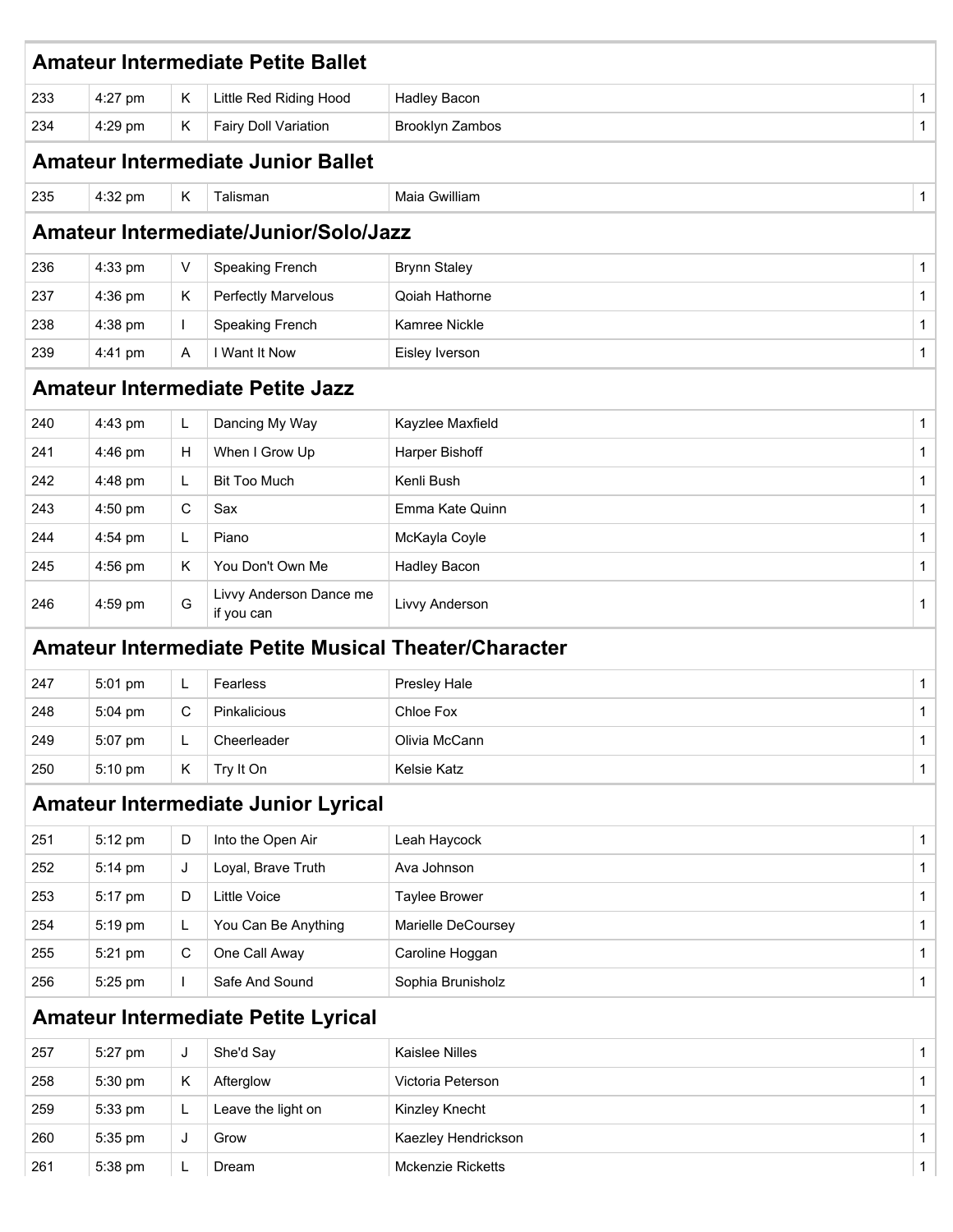| 262 | 5:40 pm | Κ           | Rise Up                                         | Brooklyn Zambos          | $\mathbf{1}$ |
|-----|---------|-------------|-------------------------------------------------|--------------------------|--------------|
| 263 | 5:42 pm | J           | Rules of Beautiful                              | Norah Brunson            | 1            |
| 264 | 5:45 pm | L           | Loving You                                      | Austin Skowronek         | 1            |
| 265 | 5:48 pm | н           | The Days                                        | Avery Domina             | 1            |
|     |         |             | Amateur Intermediate Junior Open                |                          |              |
| 266 | 5:50 pm | Κ           | Alive                                           | Maia Gwilliam            | $\mathbf{1}$ |
|     |         |             | Amateur Intermediate/Junior/Solo/Jazz           |                          |              |
| 267 | 5:53 pm | Е           | Can't Get You Out of My<br>Head                 | Leila Perez              | 1            |
| 268 | 5:56 pm | J           | Ain't Your Mama                                 | Tia Black                | 1            |
| 269 | 5:59 pm | J           | Circus                                          | Payton Kovatch           | 1            |
| 270 | 6:01 pm | $\mathbf C$ | Hideaway                                        | Nene Papadopoulos        | 1            |
| 271 | 6:04 pm | В           | It's Raining Men                                | Oakley Jones             | $\mathbf{1}$ |
| 272 | 6:06 pm | J           | Spoonful of Sugar                               | Lacie Swenson            | $\mathbf{1}$ |
| 273 | 6:09 pm | Е           | Me Too                                          | Sierra James             | $\mathbf 1$  |
| 274 | 6:11 pm | J           | Confident                                       | <b>Lilly Black</b>       | $\mathbf{1}$ |
| 275 | 6:13 pm | F           | Do My Thing                                     | <b>Claire Whitaker</b>   | $\mathbf 1$  |
| 276 | 6:16 pm | Н           | Beggin                                          | <b>Brynlee Mansfield</b> | 1            |
| 277 | 6:18 pm | C           | Love So Soft                                    | Kinley Higginson         | 1            |
| 278 | 6:21 pm | I           | Wings                                           | Gabi Johnson             | $\mathbf{1}$ |
| 279 | 6:23 pm | G           | Estelle Rust Girls will be<br>Girls             | <b>Estelle Rust</b>      | 1            |
| 280 | 6:26 pm | J           | <b>Black Sea</b>                                | Chaeslynn Wilson         | 1            |
| 281 | 6:28 pm | F           | Strut                                           | <b>Chanel Gonzalez</b>   | $\mathbf{1}$ |
| 282 | 6:31 pm | D           | Wildside                                        | Aria Pehler              | 1            |
| 283 | 6:33 pm | J           | Dark Side                                       | Paityn Hutchison         | 1            |
| 284 | 6:36 pm |             | Born To Entertain                               | Emma Nelson              | 1            |
| 285 | 6:38 pm |             | Hair                                            | Koya Stokoe              | 1            |
| 286 | 6:40 pm | J           | <b>Sweet Dreams</b>                             | Alaina Martinez          | 1            |
| 287 | 6:43 pm | Е           | Lip Gloss                                       | Monroe Mendenhall        | 1            |
|     |         |             | <b>Amateur Intermediate Petite Contemporary</b> |                          |              |
| 288 | 6:45 pm | L           | Tribe                                           | Mila Maynard             | 1            |
| 289 | 6:47 pm | J           | Welcome to the Jungle                           | Sami Osburn              | 1            |
| 290 | 6:50 pm | J           | <b>Teen Spirit</b>                              | <b>Irie Snow</b>         | $\mathbf{1}$ |
|     |         |             | <b>Amateur Intermediate Teen Jazz</b>           |                          |              |
| 291 | 6:52 pm | С           | Sonny                                           | Amia Papadopoulos        | 1            |
| 292 | 6:55 pm | Κ           | Believer                                        | Lizzie Crockett          | $\mathbf{1}$ |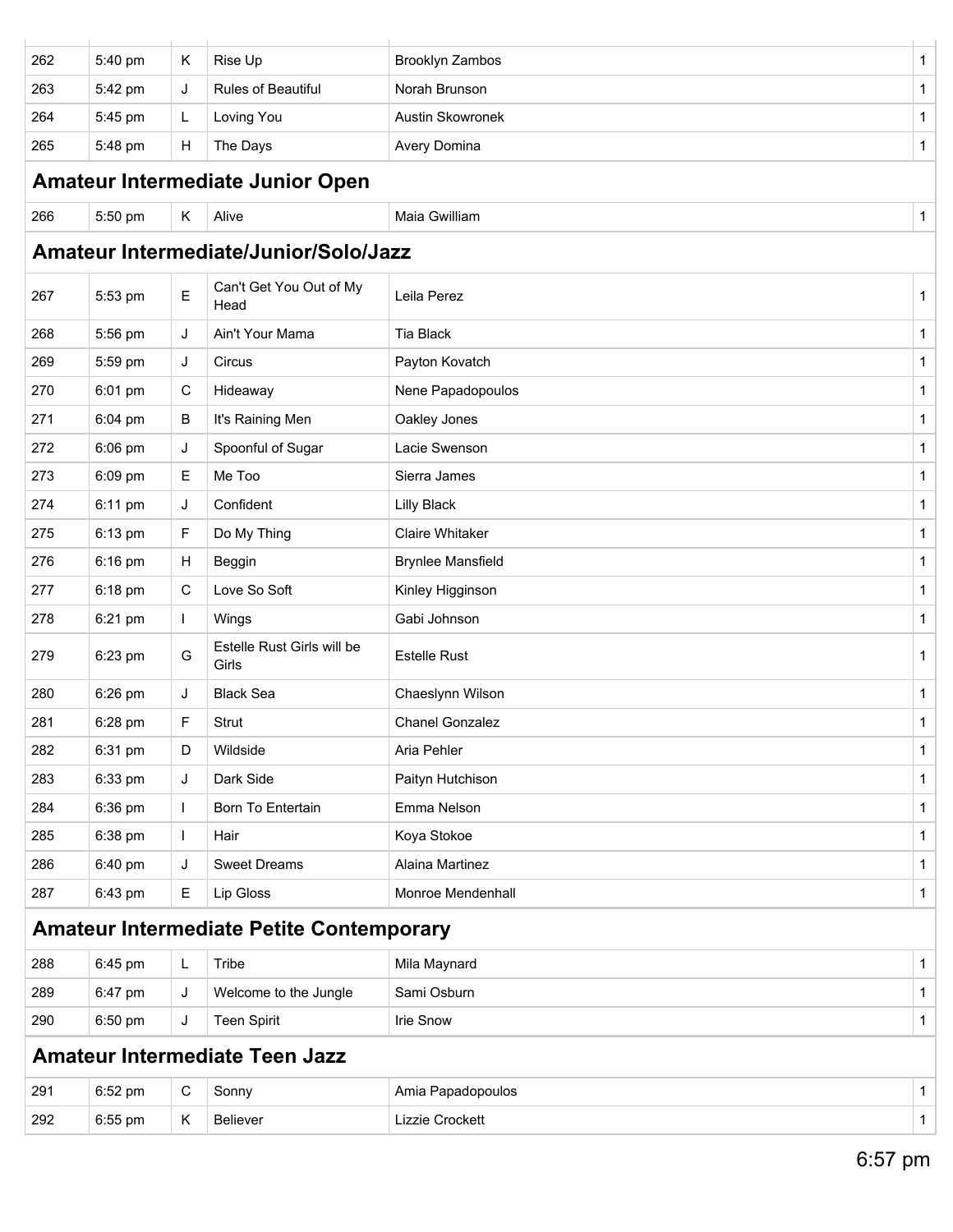|     | <b>Amateur Intermediate Junior Contemporary</b> |             |                                               |                          |              |  |  |  |  |
|-----|-------------------------------------------------|-------------|-----------------------------------------------|--------------------------|--------------|--|--|--|--|
| 293 | 7:12 pm                                         | J           | I Ran                                         | Payton Kovatch           | 1            |  |  |  |  |
| 294 | $7:15$ pm                                       | C           | Spirit Cold                                   | Lucy Hoj                 | $\mathbf 1$  |  |  |  |  |
| 295 | 7:18 pm                                         | F.          | Keep You Safe                                 | Avery Nielsen            | 1            |  |  |  |  |
| 296 | $7:21$ pm                                       | Κ           | Low Light                                     | Risa Espindola           | 1            |  |  |  |  |
| 297 | 7:23 pm                                         | G           | <b>Cameron Blanchard False</b><br>Alarm       | <b>Cameron Blanchard</b> | $\mathbf 1$  |  |  |  |  |
| 298 | 7:26 pm                                         | J           | Sign of the Times                             | Addie Madsen             | $\mathbf{1}$ |  |  |  |  |
| 299 | 7:28 pm                                         | K           | Quiet                                         | Maclaren England         | $\mathbf{1}$ |  |  |  |  |
| 300 | 7:31 pm                                         | F.          | Crystal                                       | Cheznie Lee              | $\mathbf{1}$ |  |  |  |  |
|     |                                                 |             | <b>Amateur Intermediate Teen Ballet</b>       |                          |              |  |  |  |  |
| 301 | 7:34 pm                                         | D           | <b>Lilac Fairy</b>                            | Elizabeth Nelson         | $\mathbf{1}$ |  |  |  |  |
| 302 | 7:36 pm                                         | Κ           | <b>Odette Variation</b>                       | <b>Lillian Derby</b>     | $\mathbf 1$  |  |  |  |  |
|     |                                                 |             | <b>Amateur Intermediate Junior Lyrical</b>    |                          |              |  |  |  |  |
| 303 | 7:38 pm                                         | G           | Eliza rasmussen Light the<br>Sky              | Eliza Rasmussen          | $\mathbf{1}$ |  |  |  |  |
| 304 | 7:41 pm                                         | C           | Cover Me in Sunshine                          | Cadence Bell             | $\mathbf 1$  |  |  |  |  |
| 305 | 7:44 pm                                         | Н           | <b>Breathe</b>                                | Zoey Rogers              | $\mathbf 1$  |  |  |  |  |
| 306 | 7:47 pm                                         | H           | Worthy                                        | <b>Hailee Harris</b>     | 1            |  |  |  |  |
| 307 | 7:50 pm                                         | J           | You've Got It In You                          | <b>Faith Dallin</b>      | $\mathbf{1}$ |  |  |  |  |
| 308 | 7:52 pm                                         | C           | Diamonds                                      | Lanie Tate               | $\mathbf{1}$ |  |  |  |  |
| 309 | 7:56 pm                                         | cc          | Human                                         | Riyan Dirkson            | 1            |  |  |  |  |
| 310 | 7:58 pm                                         | J           | Neverland                                     | Kiah Hartley             | 1            |  |  |  |  |
| 311 | 8:01 pm                                         | D           | <b>Bridge of Light</b>                        | Alyssa Jorgnsen          | $\mathbf{1}$ |  |  |  |  |
| 312 | 8:03 pm                                         | G           | Dyllan Schriever Someone<br>you loved         | Dyllan Schriever         | 1            |  |  |  |  |
|     |                                                 |             | <b>Amateur Intermediate Teen Contemporary</b> |                          |              |  |  |  |  |
| 313 | 8:06 pm                                         | $\mathbf C$ | <b>Painting Greys</b>                         | Paige Jones              | 1            |  |  |  |  |
| 314 | 8:09 pm                                         | C           | Titanium                                      | McKenna Quinn            | $\mathbf{1}$ |  |  |  |  |
| 315 | 8:12 pm                                         | K           | Medicine                                      | Zoey Katris              | 1            |  |  |  |  |
| 316 | 8:15 pm                                         | C           | The Curse                                     | Olyvia Thomas            | 1            |  |  |  |  |
| 317 | 8:17 pm                                         | Κ           | How To Lose A Friend                          | Katie Buster             | 1            |  |  |  |  |
| 318 | 8:20 pm                                         | C           | <b>Yellow Flicker Beat</b>                    | Rylie Whetstone          | $\mathbf{1}$ |  |  |  |  |
|     |                                                 |             | <b>Amateur Intermediate Senior Lyrical</b>    |                          |              |  |  |  |  |
| 319 | 8:23 pm                                         | $\mathsf C$ | To Die For                                    | Savannah Poore           | $\mathbf{1}$ |  |  |  |  |
|     |                                                 |             |                                               |                          |              |  |  |  |  |

#### **Amateur Intermediate Teen Lyrical**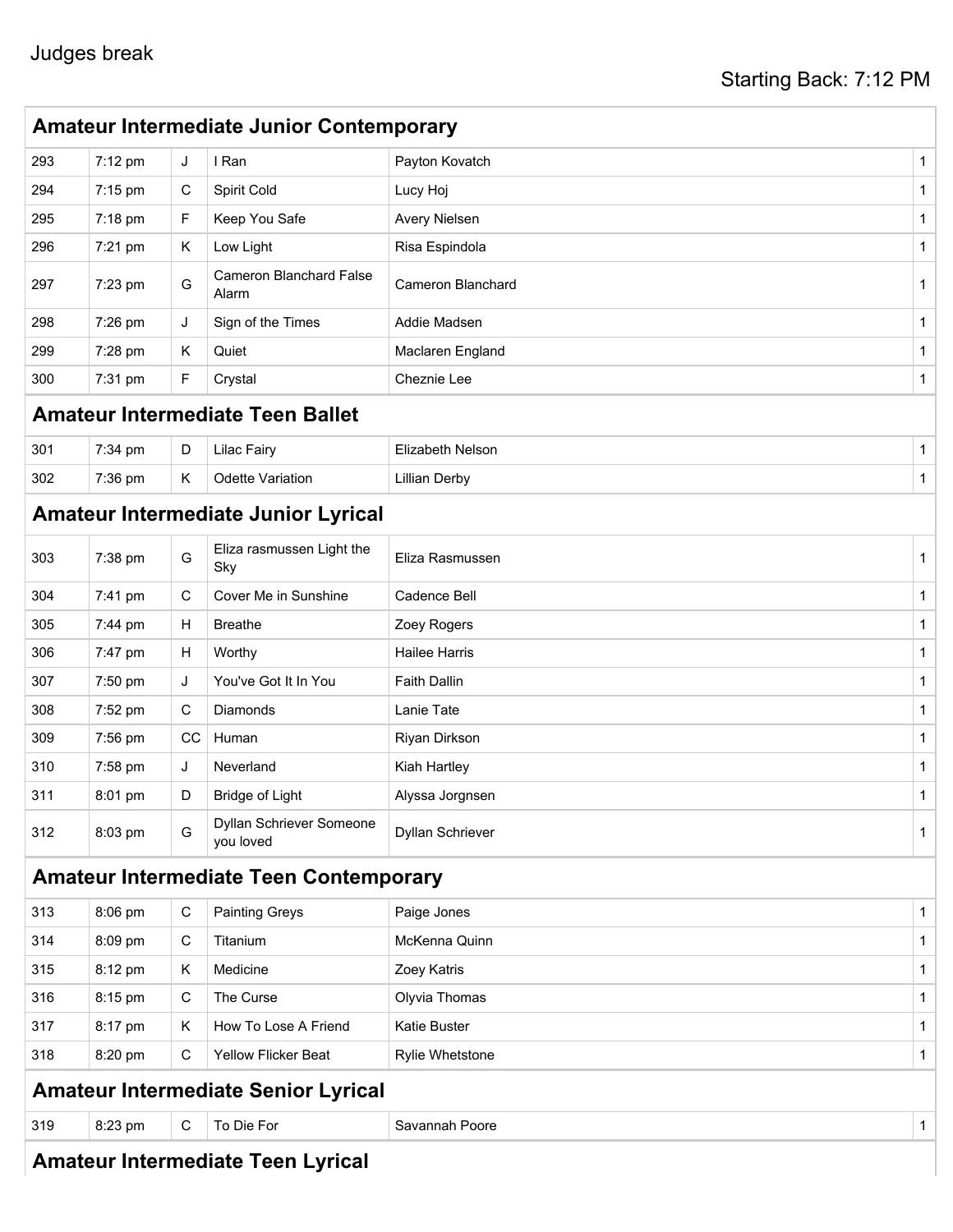|     | <b>Advanced Teen Lyrical</b> |              |                                                 |                         |              |
|-----|------------------------------|--------------|-------------------------------------------------|-------------------------|--------------|
| 333 | 9:03 pm                      | $\mathsf{C}$ | This Moment                                     | Kallie Jones            | 1            |
| 332 | 9:01 pm                      | H            | See me In a Crown                               | <b>Brooklyn Dippre</b>  | 1            |
| 331 | 8:58 pm                      | $\mathsf{C}$ | Giants                                          | Savannah Poore          | 1            |
| 330 | 8:55 pm                      | $\mathsf C$  | Youth                                           | <b>Ellie Davis</b>      | 1            |
|     |                              |              | <b>Amateur Intermediate Senior Contemporary</b> |                         |              |
| 329 | 8:52 pm                      | G            | <b>Elly Alger Husavik</b>                       | Elly Alger              | 1            |
| 328 | 8:49 pm                      | C            | Keep Breathing                                  | Kenleigh Howarth        | 1            |
| 327 | 8:47 pm                      | $\mathbf{I}$ | Wherever You Will Go                            | Lois Ann Freeman        | 1            |
| 326 | 8:43 pm                      | C            | You Say                                         | Grace Faraone           | 1            |
| 325 | 8:41 pm                      | D            | Love Can Build a Bridge                         | <b>Elizabeth Nelson</b> |              |
| 324 | 8:38 pm                      | B            | Not About Angels                                | <b>Bailey Wilkins</b>   | 1            |
| 323 | 8:35 pm                      | G            | Makenna Abarca Chasing<br>Cars                  | Makenna Abarca          | 1            |
| 322 | 8:33 pm                      | $\mathsf{C}$ | Infinite                                        | <b>Carley Stephens</b>  | 1            |
| 321 | 8:30 pm                      | G            | I Would                                         | Zoee Nelson             | 1            |
| 320 | 8:26 pm                      | C            | Gravity                                         | Sophie O'Bryant         | $\mathbf{1}$ |

Amateur Intermediate solo awards **8:55 pm**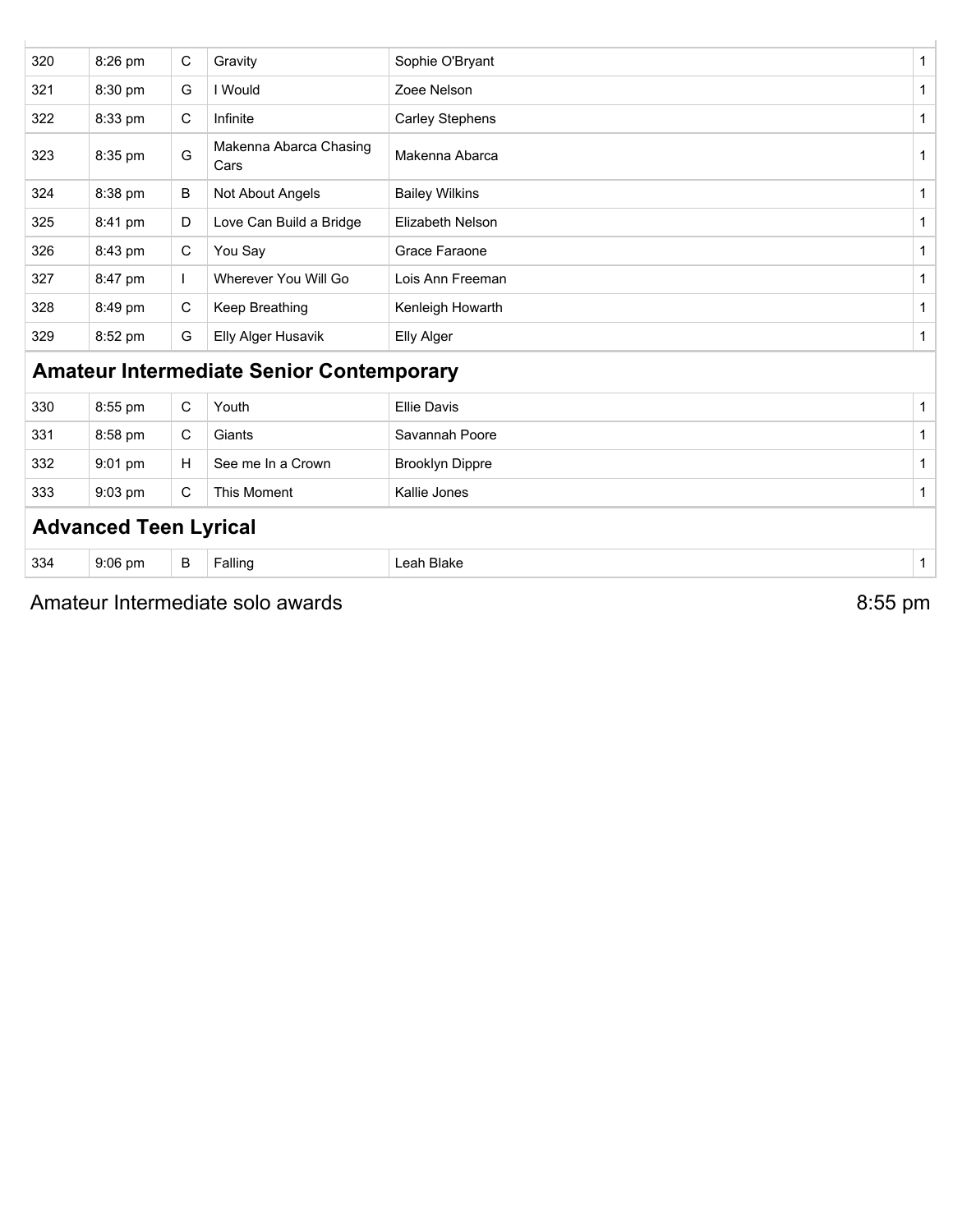Friday April 29<sup>th</sup>, 2022 Alta High School Start Time: 3:15 pm

|     | <b>Amateur Mini Jazz</b>      |              |                                                            |                                                                                                                                                                                                                                                                  |                |
|-----|-------------------------------|--------------|------------------------------------------------------------|------------------------------------------------------------------------------------------------------------------------------------------------------------------------------------------------------------------------------------------------------------------|----------------|
| 335 | $3:15$ pm                     | Е            | Cruella De Vil                                             | Lily Dart, Ivori Finch, Brielle Hughes, Summer James, Capri Ovard, Amanda Torres                                                                                                                                                                                 | 6              |
| 336 | 3:17 pm                       | F.           | Jailhouse Rock                                             | Olivia Benson, Brylee Cornaby, Lynlee Goble, Claire Hansen, Alli Jackson, Indi<br>Petersen, Abigail Wilson                                                                                                                                                       | $\overline{7}$ |
| 337 | 3:20 pm                       | $\mathbf{L}$ | Zero To Hero                                               | Aliyah Brunisholz, Scotty Hankins, Emmi Hayes, Espen Moore, Jessi Nelson, Mia<br>Roberson, Isabella Rodriguez, Hazel Sirois, Peyton Wachter                                                                                                                      | 9              |
| 338 | $3:22$ pm                     | L.           | Goosebumps                                                 | Brooklyn Bangerter, Scarlett Beck, Harper Briscoe, Rowyn Day, Holly Ferguson,<br>Mckenzie Hall, Mackena Knecht, Harper Kollman, Penelope Livingston, Monroe<br>Maddux, Madison McCann                                                                            | 11             |
|     |                               |              | <b>Amateur Mini Musical Theater/Character</b>              |                                                                                                                                                                                                                                                                  |                |
| 339 | 3:25 pm                       | $\mathbf{I}$ | King Of New York                                           | Ruby Que Bullock, Indie Hill, Marley Hoyt, Stella Rice, Aria Stewart, Hadley Tueller,<br>Ruby VanDyke                                                                                                                                                            | $\overline{7}$ |
|     |                               |              | <b>Amateur Intermediate Mini Musical Theater/Character</b> |                                                                                                                                                                                                                                                                  |                |
| 340 | 3:27 pm                       | В            | <b>Wild Child</b>                                          | Mackenzie Christensen, Tenley Dibb, Loumaile Fanaika, Halle Frampton, Kyra<br>Frampton, Emmee Hyde, McKinlee Johnson, Madelyn Jones, Faye Kauwe, Thea<br>McFadyen, McKenna Nielsen, Zuri Nukaya, Indie Robinson, Jane Smart, Mia Tracy,<br><b>Quinn Williams</b> | 16             |
|     | <b>Amateur Preschool Jazz</b> |              |                                                            |                                                                                                                                                                                                                                                                  |                |
| 341 | 3:30 pm                       | J            | <b>Bathing Beauty</b>                                      | Chloe Andersen, Aspen Broderick, Charlotte Brunson, McKinsley Law, Tatum<br>Liechty, Ellie Martinez, Norah Moore, Stevie Osburn, Alayna Van Tassell, Whitley<br>Vigil, Rylee Wadsen, Hadlee Ward                                                                 | 12             |
| 342 | 3:33 pm                       | L            | <b>Mermaid Party</b>                                       | Eleanor Carter, Scarlett Dyson, Riley Knecht, Oakley Knudsen, Remi Maynard,<br>Cecelia Moncur, Elle Rogers, Kenna Sollis, Jovi Woolboy                                                                                                                           | 9              |
|     | <b>Amateur Mini Jazz</b>      |              |                                                            |                                                                                                                                                                                                                                                                  |                |
| 343 | 3:35 pm                       | H            | My Boyfriends Back                                         | Boston Bounds, Katelyn Cowley, Rachel Dal, Kaislyn Harris, Aria Jeffs, Millee Judd,<br>Jada Langston, Bayla Romero, Nicolee Spencer                                                                                                                              | 9              |
| 344 | 3:38 pm                       | J            | <b>Pillow Talk</b>                                         | Vienna Anderson, Payten Banks, jade fridell, Bree Hansen, Hadley Haycock, Oaklee<br>Loveless, Olivia Mathis, cedar white                                                                                                                                         | 8              |
| 345 | 3:41 pm                       | L            | Follow the Leader                                          | Remington Blas, Ella Evans, Aria Gustavson, Emerson Jeffs, Paris Laban, Ella<br>Partridge, Mavyn Pettit, Ella Puzey, Sylvie Snow                                                                                                                                 | 9              |
| 346 | 3:43 pm                       | E            | My Dearest Darling                                         | Lily Dart, Ivori Finch, Brielle Hughes, Summer James, Capri Ovard, Amanda Torres                                                                                                                                                                                 | 6              |
| 347 | $3:45$ pm                     | F            | Shake Your Tailfeather                                     | Olivia Benson, Brylee Cornaby, Lynlee Goble, Claire Hansen, Alli Jackson, Indi<br>Petersen, Abigail Wilson                                                                                                                                                       | 7              |
| 348 | $3:47$ pm                     | В            | Mama I'm a Big Girl Now                                    | Kyra Frampton, Emmee Hyde, McKinlee Johnson, Madelyn Jones, Faye Kauwe,<br>Indie Robinson, Mia Tracy, Quinn Williams                                                                                                                                             | 8              |
|     | <b>Amateur Mini Hip-Hop</b>   |              |                                                            |                                                                                                                                                                                                                                                                  |                |
| 349 | 3:50 pm                       |              | Save The World                                             | Aliyah Brunisholz, Scotty Hankins, Emmi Hayes, Espen Moore, Jessi Nelson, Mia<br>Roberson, Isabella Rodriguez, Hazel Sirois, Peyton Wachter                                                                                                                      | 9              |
|     |                               |              | <b>Amateur Intermediate Mini Lyrical</b>                   |                                                                                                                                                                                                                                                                  |                |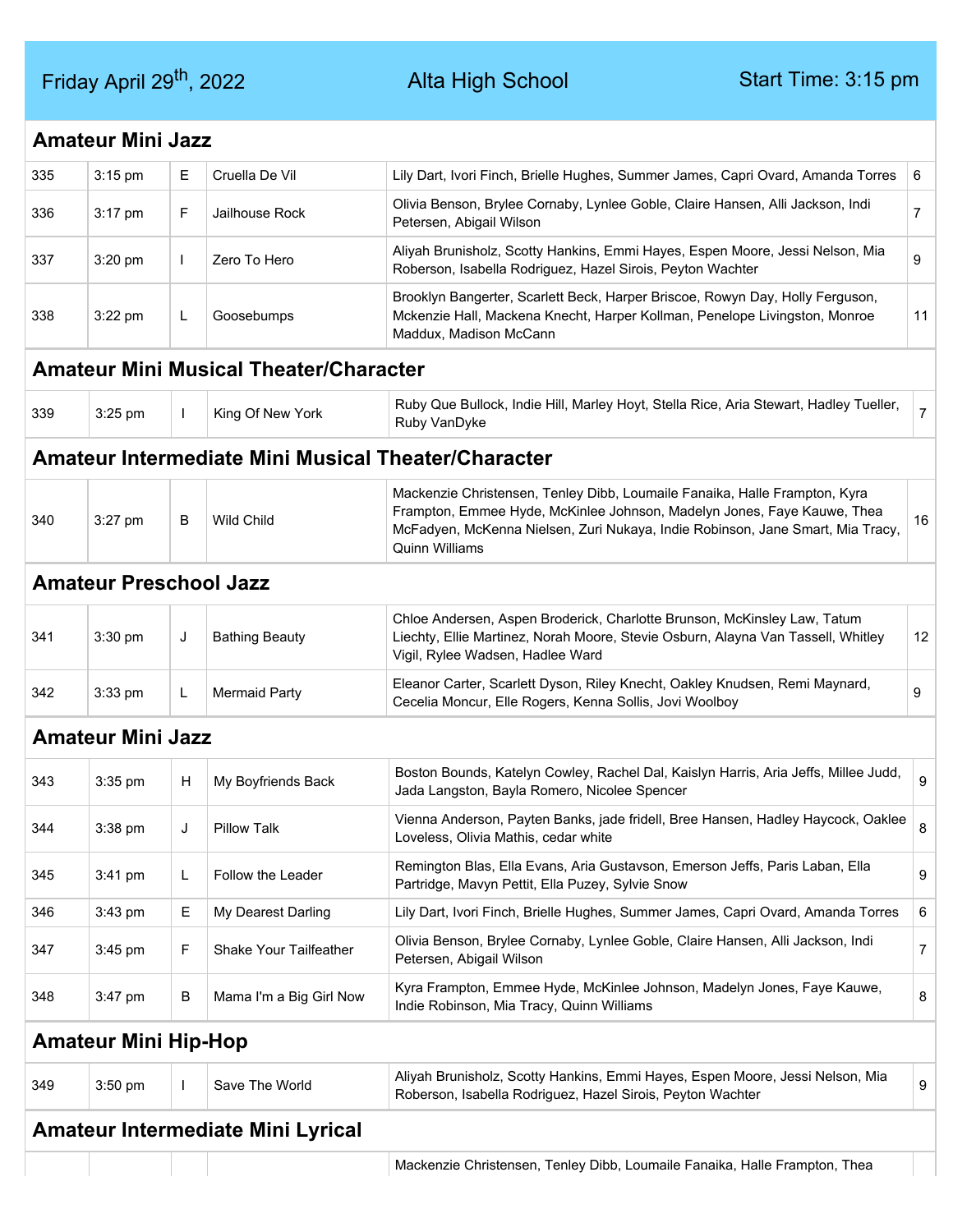| 350 | $3:52$ pm                   | B | Beautiful   | McFadyen, McKenna Nielsen, Zuri Nukaya, Jane Smart                                                                                                                                    | 8  |  |  |  |
|-----|-----------------------------|---|-------------|---------------------------------------------------------------------------------------------------------------------------------------------------------------------------------------|----|--|--|--|
|     | <b>Amateur Mini Lyrical</b> |   |             |                                                                                                                                                                                       |    |  |  |  |
| 351 | $3:55$ pm                   | J | Near or Far | Vienna Anderson, Payten Banks, jade fridell, Bree Hansen, Hadley Haycock,<br>Oaklee Loveless, Olivia Mathis, cedar white                                                              | 8  |  |  |  |
| 352 | $3:57$ pm                   |   | Fly         | Brooklyn Bangerter, Scarlett Beck, Harper Briscoe, Rowyn Day, Holly Ferguson,<br>Mckenzie Hall, Mackena Knecht, Harper Kollman, Penelope Livingston, Monroe<br>Maddux, Madison McCann | 11 |  |  |  |
| 353 | $4:00 \text{ pm}$           | H | Your Song   | Boston Bounds, Katelyn Cowley, Rachel Dal, Kaislyn Harris, Aria Jeffs, Millee Judd,<br>Jada Langston, Bayla Romero, Nicolee Spencer                                                   |    |  |  |  |

#### Mini team awards

### Starting Back: 4:22 PM

4:02 pm

|     |                                    |   | <b>Intermediate Junior Hip-Hop</b>                              |                                                 |                |  |  |  |  |
|-----|------------------------------------|---|-----------------------------------------------------------------|-------------------------------------------------|----------------|--|--|--|--|
| 354 | 4:22 pm                            | н | <b>Best Friend</b>                                              | Journey Langston, McKynley Lawhon               | $\overline{2}$ |  |  |  |  |
|     | Intermediate/Junior/Trio/Duet/Jazz |   |                                                                 |                                                 |                |  |  |  |  |
| 355 | 4:25 pm                            | G | Presley Johnson, Maida<br>Mae Pennock and Ruby<br>Poulsen Tribe | Presley Johnson, Maida MaePennock, Ruby Poulsen | 3              |  |  |  |  |
| 356 | 4:27 pm                            | В | Ruby Blue                                                       | Brooklyn Brown, Stella Fox                      | $\overline{2}$ |  |  |  |  |
|     |                                    |   | Intermediate Junior Musical Theater/Character                   |                                                 |                |  |  |  |  |
| 357 | 4:29 pm                            | J | Dark Lady                                                       | Kaizlee Gull, Rylee Osburn, Paisley Yates       | 3              |  |  |  |  |
|     |                                    |   | <b>Intermediate Junior Contemporary</b>                         |                                                 |                |  |  |  |  |
| 358 | 4:32 pm                            | H | Sail                                                            | Madison Dutson, Kylie Ramos                     | $\overline{2}$ |  |  |  |  |
|     |                                    |   | <b>Intermediate Petite Lyrical</b>                              |                                                 |                |  |  |  |  |
| 359 | 4:35 pm                            | L | Home                                                            | <b>Vienna Russell</b>                           | $\mathbf{1}$   |  |  |  |  |
|     | <b>Intermediate Petite Open</b>    |   |                                                                 |                                                 |                |  |  |  |  |
| 360 | 4:37 pm                            | L | Show Off                                                        | Lucy Wood                                       | $\mathbf{1}$   |  |  |  |  |
|     | <b>Intermediate Junior Open</b>    |   |                                                                 |                                                 |                |  |  |  |  |
| 361 | $4:40$ pm                          | L | I m Not Famous                                                  | <b>Ellie Bangerter</b>                          | $\mathbf{1}$   |  |  |  |  |
| 362 | 4:42 pm                            | D | Paquita                                                         | Evey Lenoard                                    | $\mathbf{1}$   |  |  |  |  |
|     |                                    |   | <b>Intermediate Junior Contemporary</b>                         |                                                 |                |  |  |  |  |
| 363 | 4:45 pm                            | L | Exploration                                                     | Rickie Jo Smith                                 | $\mathbf{1}$   |  |  |  |  |
| 364 | 4:47 pm                            | G | Georgie Eldredge Night of<br>the Dancing Flame                  | Georgie Eldredge                                | $\mathbf{1}$   |  |  |  |  |
| 365 | 4:50 pm                            | L | Mended                                                          | Adalyn Brown                                    | $\mathbf{1}$   |  |  |  |  |
| 366 | 4:52 pm                            | Е | Live Wire                                                       | <b>Addison Holmes</b>                           | $\mathbf{1}$   |  |  |  |  |
| 367 | $4:55$ pm                          | L | Lindisfarne                                                     | Shia Hale                                       | $\mathbf{1}$   |  |  |  |  |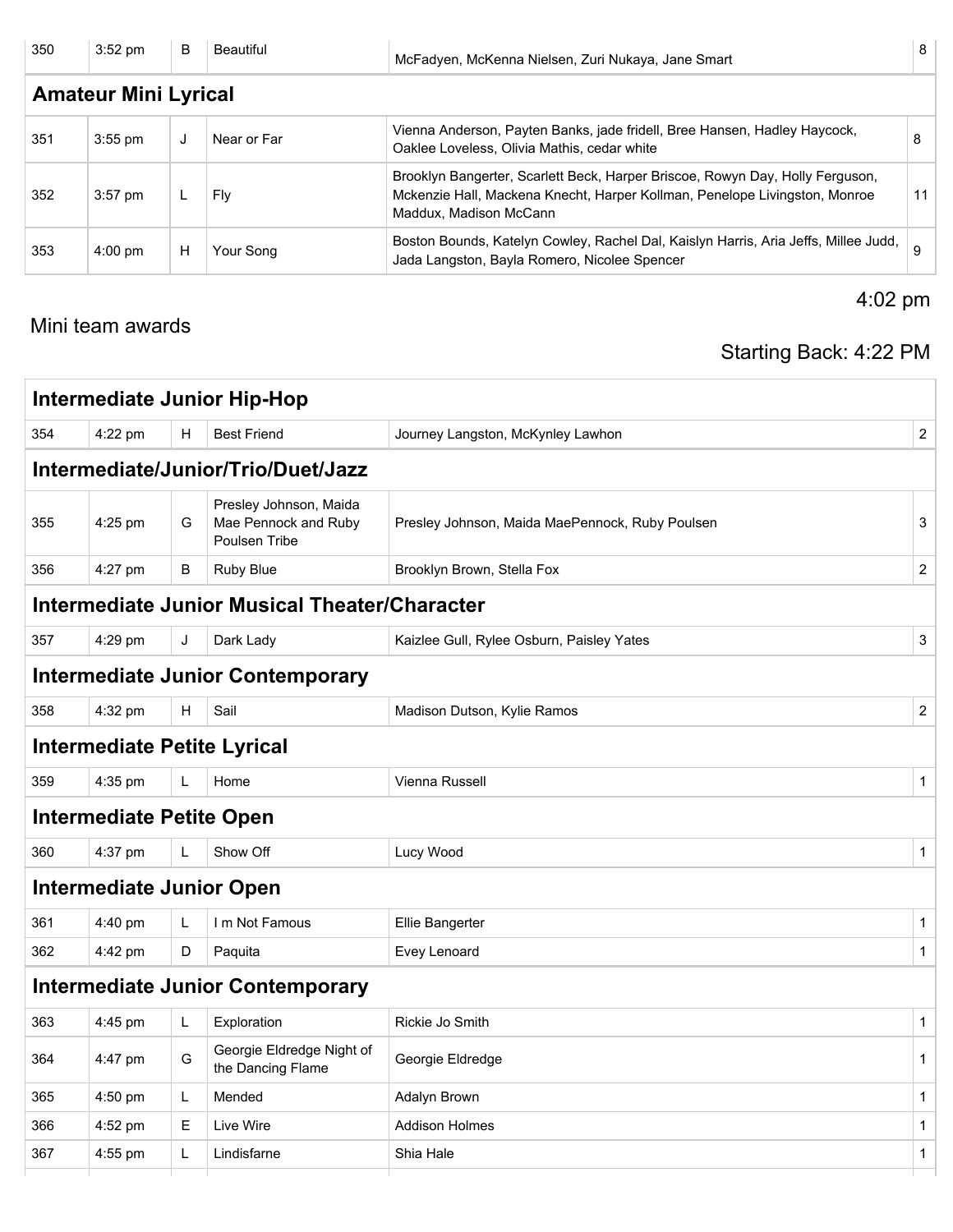|     |                                 |    | Now<br><b>Intermediate Junior Musical Theater/Character</b> |                        |  |
|-----|---------------------------------|----|-------------------------------------------------------------|------------------------|--|
| 396 | 6:13 pm                         | G  | Claire Hyde Crazy Right                                     | Claire Hyde            |  |
|     |                                 |    | <b>Intermediate Junior Hip-Hop</b>                          |                        |  |
| 395 | 6:10 pm                         | G  | Finleigh Bullock Running                                    | Finleigh Bullock       |  |
| 394 | 6:07 pm                         | L. | Human                                                       | <b>Blayke Olson</b>    |  |
| 393 | 6:05 pm                         | G  | Swaizey Smith Before You<br>Go                              | Swaizey Smith          |  |
| 392 | 6:01 pm                         | В  | Human                                                       | <b>Anzley Shriber</b>  |  |
| 391 | 5:58 pm                         | G  | I believe in You                                            | <b>Channing Tait</b>   |  |
| 390 | 5:56 pm                         | L. | Already Gone                                                | Paityn Muir            |  |
| 389 | 5:53 pm                         | G  | Maida Mae Pennock<br>Dancing in the Sky                     | Maida MaePennock       |  |
| 388 | 5:50 pm                         | G  | Emerson cunningham Here                                     | Emerson Cunningham     |  |
| 387 | 5:48 pm                         | н  | Rescue                                                      | <b>Kylie Cowley</b>    |  |
|     |                                 |    | <b>Intermediate Junior Lyrical</b>                          |                        |  |
| 386 | 5:45 pm                         | H  | Emergency                                                   | Emmalina Cordero       |  |
| 385 | 5:42 pm                         | L  | Adeline                                                     | Alexis Acklin          |  |
| 384 | 5:40 pm                         | G  | Maren Carbajal Do What I<br>Do                              | Maren Carbajal         |  |
| 383 | 5:37 pm                         | L. | What you want                                               | Boe Ure                |  |
| 382 | 5:35 pm                         | F  | Good to Go                                                  | Emma Leifson           |  |
| 381 | 5:31 pm                         | Α  | <b>Feeling Good</b>                                         | Ella Gulasey           |  |
| 380 | 5:29 pm                         | J  | This is What Falling in Love<br>Feels Like                  | Sydnee Anderson        |  |
| 379 | 5:26 pm                         | G  | Remi Elggren Not That<br>Kinda Girl                         | Remi Elggren           |  |
| 378 | 5:24 pm                         | Е. | Never Be Like You                                           | Desiree Grant          |  |
| 377 | 5:21 pm                         | G  | Emerson cunningham Just<br>Watch Me Now                     | Emerson Cunningham     |  |
| 376 | 5:19 pm                         | H  | Bring the Action                                            | Madison Dutson         |  |
| 375 | 5:16 pm                         | L  | Yes, Yes I Can                                              | Mykenzie Stoker        |  |
| 374 | 5:14 pm                         | L  | Jekyll and Hide                                             | Ava Tapia              |  |
| 373 | 5:11 pm                         | G  | Olivia Jackson Self Love                                    | Olivia Jackson         |  |
|     | <b>Intermediate Junior Jazz</b> |    |                                                             |                        |  |
| 372 | 5:08 pm                         | J  | What If?                                                    | Selena Johnson         |  |
| 371 | 5:06 pm                         | L  | Paris                                                       | <b>Kennison Faddis</b> |  |
| 370 | 5:03 pm                         | H  | Whose Side are You on                                       | Danika Jeffs           |  |
| 369 | 5:01 pm                         | L. | You Had to Go                                               | Chayce Pettit          |  |
| 368 | 4:58 pm                         | J  | Toward The Sun                                              | Jordyn Hutchison       |  |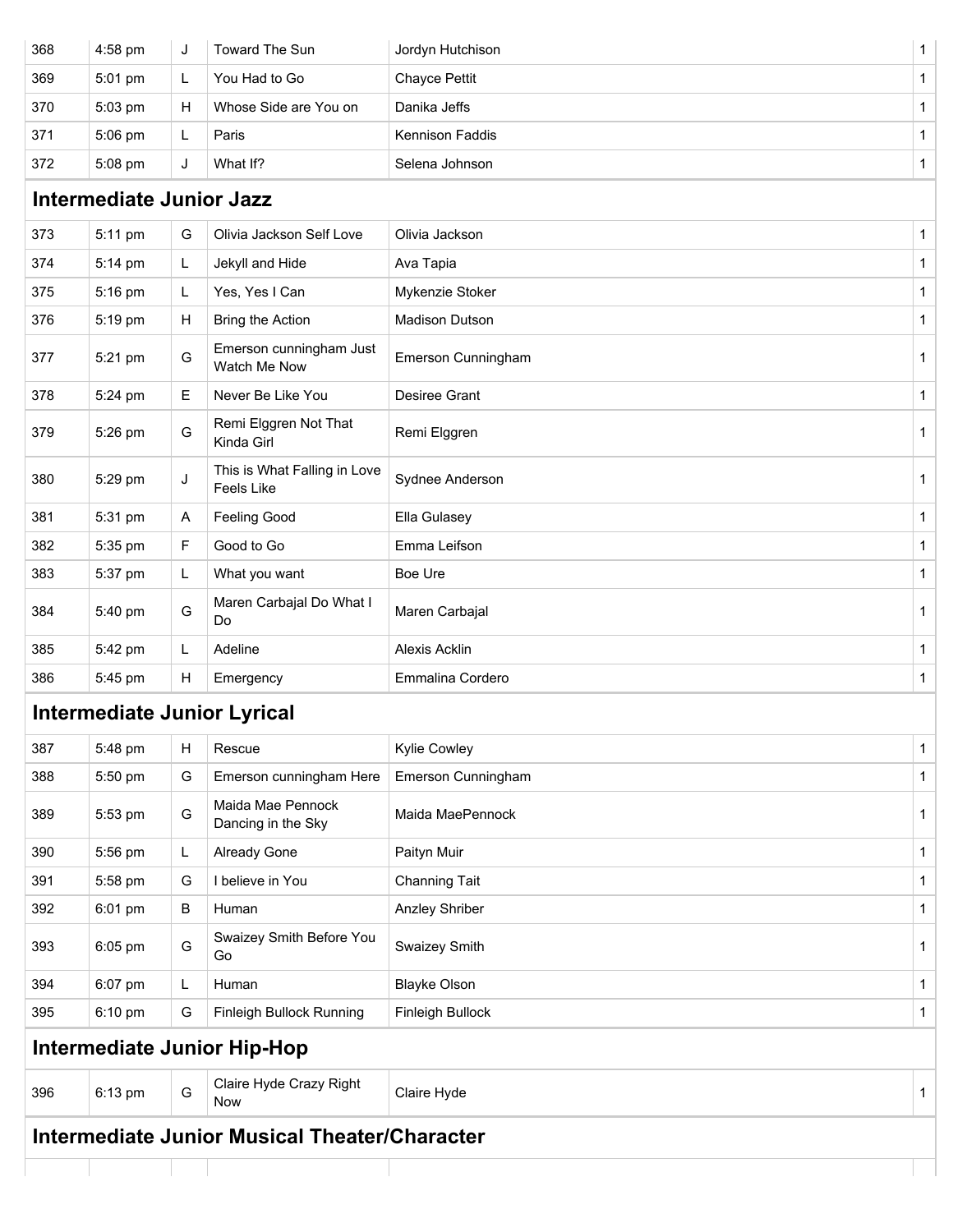| 397 | $6:15$ pm | ◡ | Pete                      | Evev Lenoard            |  |
|-----|-----------|---|---------------------------|-------------------------|--|
| 398 | $6:18$ pm | v | Charlotte Semrad Big Time | <b>Charlotte Semrad</b> |  |

6:20 pm

### Petite and Junior intermediate solo/duet/trio awards

### Starting Back: 6:45 PM

|     | <b>Intermediate Teen Jazz</b>           |    |                                                        |                                                |                         |  |  |  |
|-----|-----------------------------------------|----|--------------------------------------------------------|------------------------------------------------|-------------------------|--|--|--|
| 399 | 6:45 pm                                 | G  | Addie Hall, Ella Kunz Can t<br>Dance                   | Addison Hall, Ella Kunz                        | 2                       |  |  |  |
| 400 | 6:48 pm                                 | D  | Anything I Do                                          | Skylynn Basso, Evey Lenoard, Tatum Tatton      | 3                       |  |  |  |
|     | <b>Intermediate Senior Contemporary</b> |    |                                                        |                                                |                         |  |  |  |
| 401 | 6:50 pm                                 | G  | <b>Brinley Buckland, Railey</b><br>Smith Let It All Go | <b>Brinley Buckland, Railey Smith</b>          | 2                       |  |  |  |
| 402 | 6:53 pm                                 | C  | Rome                                                   | Ruby Foulke, Paige Haglund                     | 2                       |  |  |  |
| 403 | 6:56 pm                                 | B  | I Miss You, I'm Sorry                                  | Kate Hawkins, Lucy Hreinson                    | $\overline{c}$          |  |  |  |
|     | <b>Intermediate Teen Lyrical</b>        |    |                                                        |                                                |                         |  |  |  |
| 404 | 6:58 pm                                 | G  | Katie Krog, Lia Lomu Auren<br>Brenny Trust in you      | Auren Brenny, Katie Krog, Lia Lomu             | 3                       |  |  |  |
| 405 | 7:01 pm                                 | T. | <b>Turning Tables</b>                                  | Bridget Huddleston, Ruby Hurst, Lillie Swenson | 3                       |  |  |  |
|     |                                         |    | Intermediate/Teen/Duet/Trio/Contemporary               |                                                |                         |  |  |  |
| 406 | 7:04 pm                                 | C  | <b>Broken Roots</b>                                    | Ella Toomer, Makena Touhuni                    | $\overline{\mathbf{c}}$ |  |  |  |
| 407 | 7:07 pm                                 | Е  | In This Room                                           | Aerie Olson, Kadence Palmer, Addison Parkin    | 3                       |  |  |  |
|     |                                         |    | <b>Intermediate Teen Contemporary</b>                  |                                                |                         |  |  |  |
| 408 | 7:10 pm                                 | С  | Escalate                                               | Mia Tate                                       | $\mathbf 1$             |  |  |  |
| 409 | 7:13 pm                                 | K  | To The Sea                                             | Oakley Goff                                    | 1                       |  |  |  |
| 410 | 7:15 pm                                 | F  | Like That                                              | <b>Emily Escamilla</b>                         | 1                       |  |  |  |
| 411 | 7:18 pm                                 | Κ  | Slip                                                   | Savannah Childs                                | 1                       |  |  |  |
| 412 | 7:20 pm                                 | С  | Where is My Love?                                      | Camille Worley                                 | $\mathbf{1}$            |  |  |  |
| 413 | 7:24 pm                                 | K  | Iron                                                   | <b>Colbie Fuller</b>                           | $\mathbf{1}$            |  |  |  |
| 414 | 7:26 pm                                 | G  | Ellie Nielson Lion                                     | Ellie Nielson                                  | 1                       |  |  |  |
| 415 | 7:29 pm                                 | D  | Into the Deep End                                      | Megan Roberts                                  | $\mathbf{1}$            |  |  |  |
| 416 | 7:31 pm                                 | G  | Taylin Carbajal Lucky                                  | Taylin Carbajal                                | $\mathbf{1}$            |  |  |  |
| 417 | 7:34 pm                                 | G  | Sydnie Huls Otherside                                  | Sydnie Huls                                    | $\mathbf{1}$            |  |  |  |
| 418 | 7:37 pm                                 | J  | Slip                                                   | <b>Presley Steel</b>                           | 1                       |  |  |  |
| 419 | 7:39 pm                                 | G  | Avery Elggren Make Some<br>Sense                       | Avery Elggren                                  | 1                       |  |  |  |
| 420 | 7:42 pm                                 | D  | Set in Stone                                           | Madison Christensen                            | 1                       |  |  |  |
| 421 | 7:44 pm                                 | C  | Forgive                                                | Ellie Stevenson                                | $\mathbf{1}$            |  |  |  |

#### **Intermediate Teen Jazz**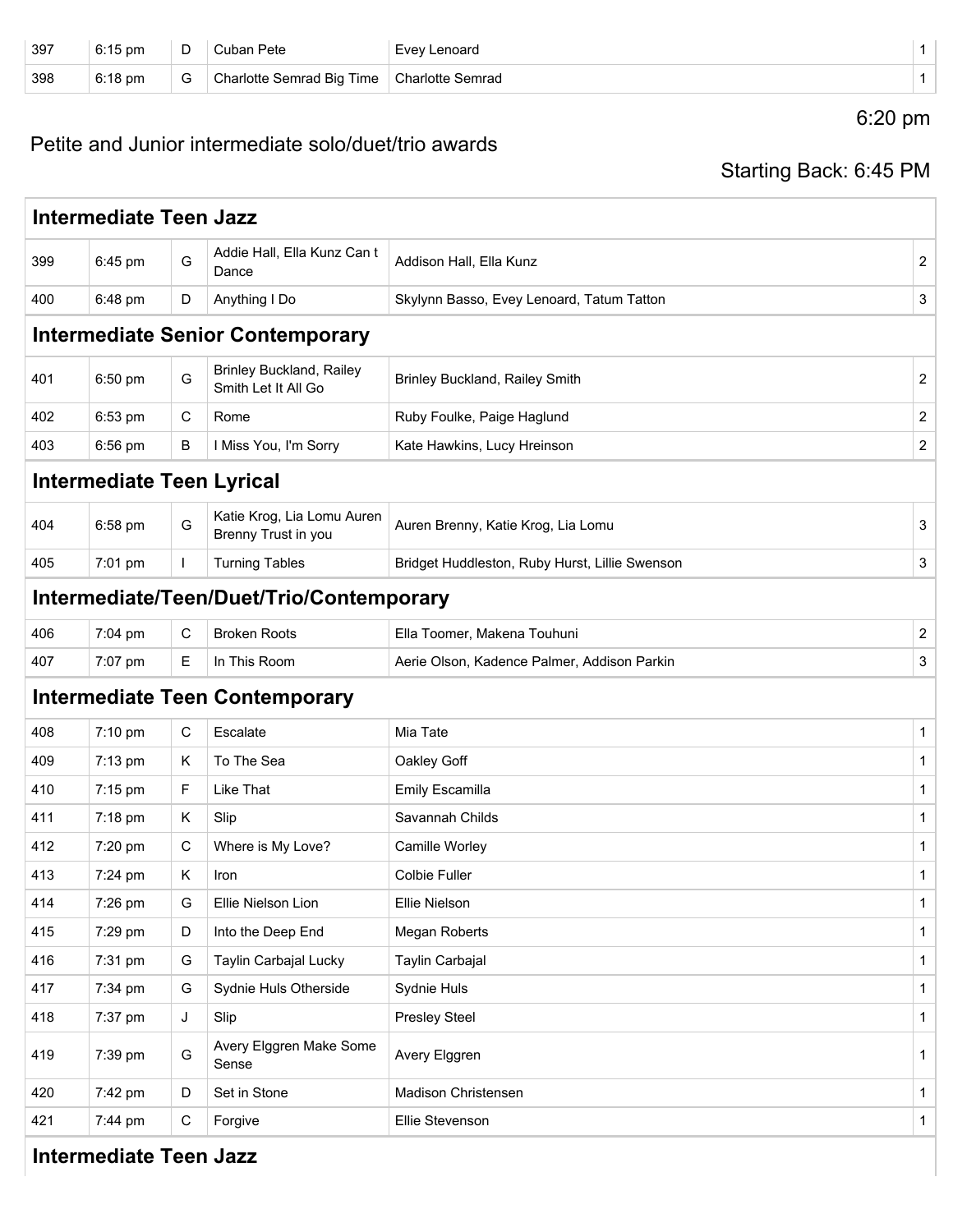| 422 | 7:47 pm                          | G            | <b>Cassidy Hawkes Torches</b>                        | Cassidy Hawkes            | 1            |
|-----|----------------------------------|--------------|------------------------------------------------------|---------------------------|--------------|
| 423 | 7:50 pm                          | Κ            | Blame It On The Boogie                               | Josie Stubler             | 1            |
| 424 | 7:52 pm                          | $\mathsf C$  | Kings and Queens of<br>Summer                        | <b>Tenley Rawlins</b>     | $\mathbf{1}$ |
| 425 | 7:55 pm                          | G            | Addalyn Nelson The Fire                              | Addalyn Nelson            | $\mathbf{1}$ |
| 426 | 7:58 pm                          | J            | Everybody Knows                                      | Brylee Jorgensen          | $\mathbf 1$  |
| 427 | 8:00 pm                          | Е            | Escapade                                             | Taitum Coleman            | $\mathbf 1$  |
| 428 | 8:02 pm                          | G            | Castle                                               | <b>Anniston Muirbrook</b> | $\mathbf{1}$ |
| 429 | 8:05 pm                          | F.           | Hit the Ground Running                               | <b>Brielle Bills</b>      | $\mathbf{1}$ |
| 430 | 8:08 pm                          | Е            | Reign                                                | Kate White                | $\mathbf{1}$ |
| 431 | 8:10 pm                          | В            | <b>Boss</b>                                          | Andie Hideroa             | $\mathbf{1}$ |
| 432 | 8:13 pm                          | G            | Nahla Tait Strut                                     | Nahla Tait                | $\mathbf{1}$ |
| 433 | 8:15 pm                          | J            | Feelin' Good                                         | Keylee Williams           | $\mathbf{1}$ |
| 434 | 8:18 pm                          | Κ            | <b>Bless Myself</b>                                  | Alex White                | $\mathbf{1}$ |
| 435 | 8:21 pm                          | н            | Hear Me Now                                          | Laila Pavelka             | 1            |
|     | <b>Intermediate Teen Lyrical</b> |              |                                                      |                           |              |
| 436 | 8:23 pm                          | В            | Be Kind To Yourself                                  | Eliza Randall             | $\mathbf{1}$ |
| 437 | 8:26 pm                          | Е            | Can't Help Falling in Love                           | Emry Barbakos             | $\mathbf{1}$ |
| 438 | 8:28 pm                          | Е            | Silhouette                                           | Morgan Wells              | $\mathbf{1}$ |
| 439 | 8:31 pm                          | Κ            | If I Die Young                                       | Quincey Hathorne          | $\mathbf{1}$ |
| 440 | 8:34 pm                          | L            | Falling                                              | Alyssa Oshiro             | $\mathbf{1}$ |
| 441 | 8:37 pm                          | н            | Repeat Till Death                                    | Shaylynn Lawhon           | $\mathbf{1}$ |
| 442 | 8:39 pm                          | E            | <b>Hopeless Romantics</b>                            | <b>Addison Parkin</b>     | $\mathbf{1}$ |
| 443 | 8:42 pm                          | D            | Heaven is a Place on Earth                           | Hallie Frandsen           | $\mathbf{1}$ |
| 444 | 8:44 pm                          | G            | <b>Bruises</b>                                       | <b>Anniston Muirbrook</b> | 1            |
| 445 | 8:47 pm                          | Н            | Control                                              | Taya Bingham              | $\mathbf{1}$ |
| 446 | 8:49 pm                          | В            | Happier                                              | Dalila Castaneda          | $\mathbf{1}$ |
| 447 | 8:52 pm                          | C            | <b>Red Dust</b>                                      | Mia Tate                  | $\mathbf{1}$ |
| 448 | 8:55 pm                          | J            | Happiest Year                                        | <b>Presley Steel</b>      | $\mathbf{1}$ |
| 449 | 8:58 pm                          | Е            | Carry You                                            | Kadence Palmer            | $\mathbf{1}$ |
|     |                                  |              | <b>Intermediate Teen Musical Theater/Character</b>   |                           |              |
| 450 | 9:01 pm                          | $\mathbf{I}$ | 1941                                                 | Lillie Swenson            | $\mathbf{1}$ |
| 451 | 9:04 pm                          | A            | Y'all Got It                                         | Ellie Hill                | $\mathbf{1}$ |
| 452 | 9:07 pm                          | L            | Forget About The Boy                                 | Ruby Hurst                | $\mathbf{1}$ |
|     |                                  |              | <b>Intermediate Senior Musical Theater/Character</b> |                           |              |
| 453 | 9:09 pm                          | J            | Vienna                                               | <b>Blayr Bennett</b>      | $\mathbf{1}$ |
|     | <b>Intermediate Teen Ballet</b>  |              |                                                      |                           |              |
| 454 | 9:12 pm                          | Κ            | Pas de Trious First                                  | Quincey Hathorne          | 1            |
|     |                                  |              |                                                      |                           |              |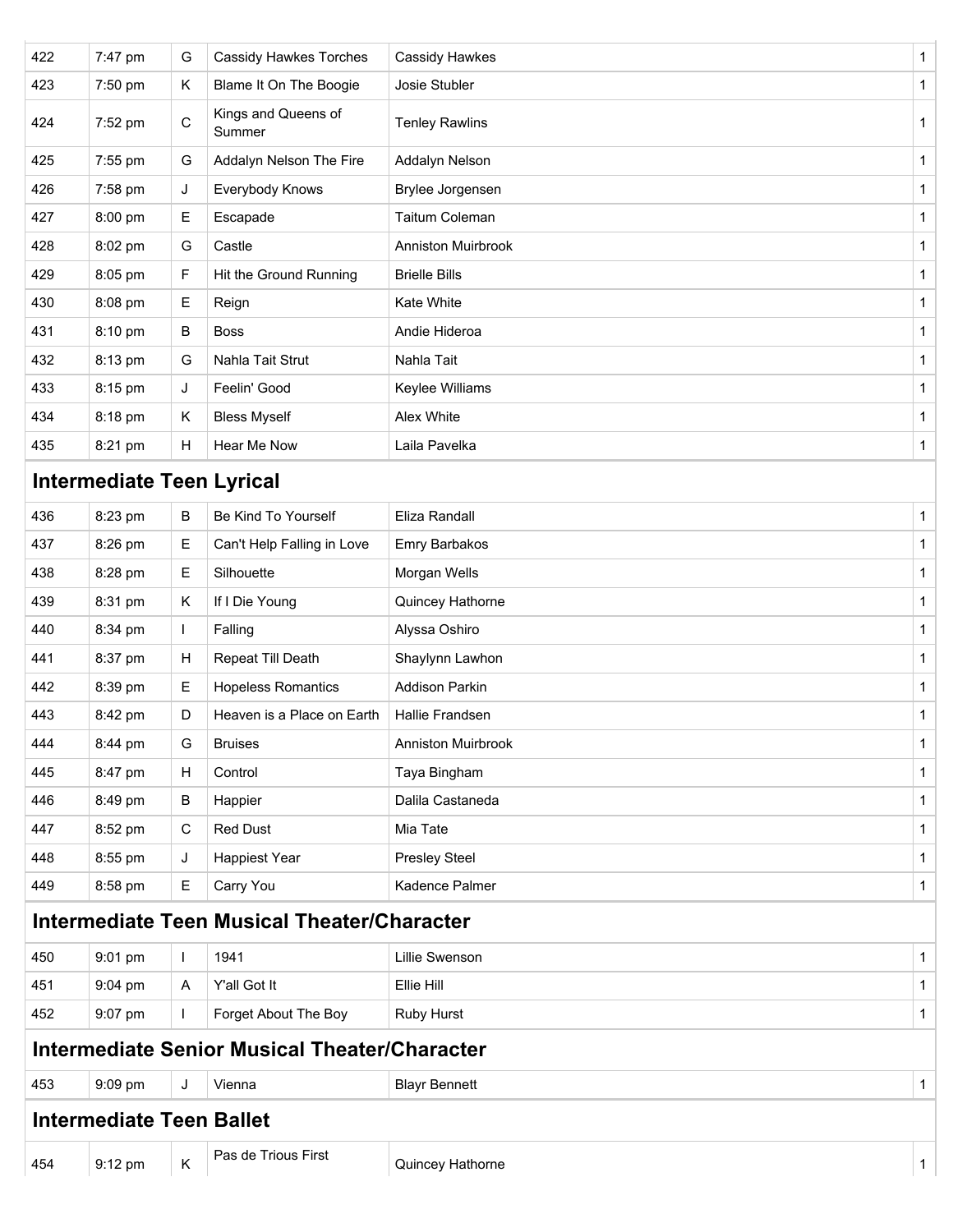|     |                                         |              | Variation                             |                        |              |  |
|-----|-----------------------------------------|--------------|---------------------------------------|------------------------|--------------|--|
| 455 | 9:13 pm                                 | K            | <b>Bluebird</b>                       | Chloe Adamson-Snyder   | 1            |  |
| 456 | 9:15 pm                                 | K            | Cupid                                 | London Graham          | $\mathbf{1}$ |  |
| 457 | 9:16 pm                                 | K            | La Fille Mal Gardee                   | <b>Colbie Fuller</b>   | $\mathbf{1}$ |  |
| 458 | 9:18 pm                                 | K            | Giselle                               | <b>Kennedy Berrett</b> | $\mathbf{1}$ |  |
|     | <b>Intermediate Senior Contemporary</b> |              |                                       |                        |              |  |
| 459 | 9:20 pm                                 | G            | Railey Smith Work Song                | Railey Smith           | $\mathbf{1}$ |  |
| 460 | 9:23 pm                                 | K            | Game of Survival                      | Hannah Hazlett         | $\mathbf{1}$ |  |
| 461 | 9:25 pm                                 | J            | Conviction                            | Elyse Van Tassell      | $\mathbf{1}$ |  |
| 462 | 9:28 pm                                 | В            | My Future                             | Aubrey Rawlinson       | $\mathbf{1}$ |  |
| 463 | 9:31 pm                                 | C            | Jump                                  | Janiah Johnson         | $\mathbf{1}$ |  |
| 464 | 9:33 pm                                 | J            | 5 AM                                  | Savannah Brinkerhoff   | $\mathbf{1}$ |  |
| 465 | 9:36 pm                                 | G            | Beau Eldredge Die Alone               | Beau Eldredge          | $\mathbf{1}$ |  |
| 466 | 9:39 pm                                 | $\mathbf C$  | Hate Myself                           | Lauren Reynolds        | $\mathbf{1}$ |  |
| 467 | 9:41 pm                                 | K            | Take Me To Church                     | Audrey Latham          | $\mathbf{1}$ |  |
| 468 | 9:44 pm                                 | $\mathbf C$  | <b>Hearing Voices</b>                 | Naomi Jacobsen         | $\mathbf{1}$ |  |
| 469 | 9:47 pm                                 | С            | It's Raining, It's Pouring            | Abigail Rupper         | $\mathbf{1}$ |  |
|     |                                         |              | <b>Intermediate Senior Lyrical</b>    |                        |              |  |
| 470 | 9:50 pm                                 | G            | Audra Stevens Lonely<br>Shade of Blue | Audra Stevens          | $\mathbf{1}$ |  |
| 471 | 9:53 pm                                 | J            | <b>Mean Girls</b>                     | Amaris Kennedy         | $\mathbf{1}$ |  |
| 472 | 9:55 pm                                 | J            | Not About Angels                      | Elyse Van Tassell      | $\mathbf{1}$ |  |
| 473 | 9:58 pm                                 | $\mathsf{C}$ | There for You                         | <b>Tayler Rogers</b>   | $\mathbf{1}$ |  |
| 474 | 10:00 pm                                | J            | Gravity                               | <b>Blayr Bennett</b>   | $\mathbf{1}$ |  |
| 475 | 10:03 pm                                | J            | I Have Nothing                        | Wylee Jones            | $\mathbf{1}$ |  |

Intermediate Teen and Senior solo/duet/trio and overall awards 10:15 pm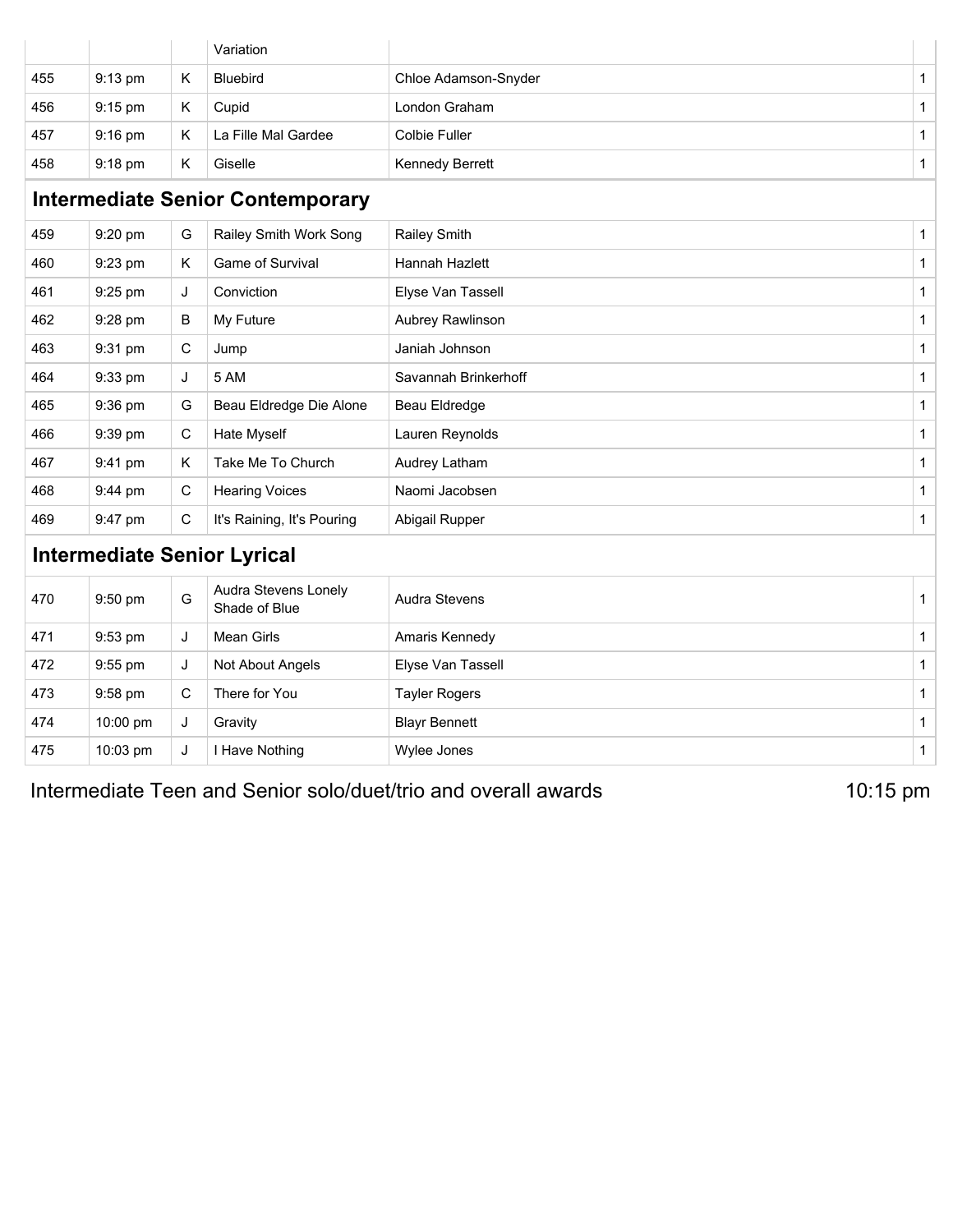Alta High School

|     | <b>Amateur Intermediate Petite Contemporary</b> |              |                                                 |                                                                                                                                                                                                                                                                                                                                                                              |                |  |  |  |  |
|-----|-------------------------------------------------|--------------|-------------------------------------------------|------------------------------------------------------------------------------------------------------------------------------------------------------------------------------------------------------------------------------------------------------------------------------------------------------------------------------------------------------------------------------|----------------|--|--|--|--|
| 476 | $9:00$ am                                       | H            | D <sub>3</sub>                                  | Harper Bishoff, Adalynn Bryner, McCall Clove, Charlie Lister, Sloanne Perez,<br>Sophie Swindlehurst                                                                                                                                                                                                                                                                          | 6              |  |  |  |  |
| 477 | $9:02$ am                                       | J            | Haunted                                         | Norah Brunson, Makleigh Cropper, Kaezley Hendrickson, Alaina Martinez, Kaislee<br>Nilles, Sami Osburn, Collins Packard, Harper Rukavina                                                                                                                                                                                                                                      | 8              |  |  |  |  |
| 478 | $9:04$ am                                       | G            | Chewing Cotton Wool                             | Livvy Anderson, Lauklyn Arnell, Juliet Barth, Madison Fowler, Priya Fowler, Penny<br>Jackson, Aspen Rowley, Estelle Rust, Vyla Rust, Lola Semrad                                                                                                                                                                                                                             | 10             |  |  |  |  |
|     |                                                 |              | <b>Amateur Petite Contemporary</b>              |                                                                                                                                                                                                                                                                                                                                                                              |                |  |  |  |  |
| 479 | $9:05$ am                                       | C            | Into the Open Air                               | Mox Chappell, Riley Cisneros, MaryKatherine Creer, Jocelyn Day, Chloe Fox, Cate<br>Haining, Emma Kate Quinn                                                                                                                                                                                                                                                                  | $\overline{7}$ |  |  |  |  |
|     | <b>Amateur Petite Hip-Hop</b>                   |              |                                                 |                                                                                                                                                                                                                                                                                                                                                                              |                |  |  |  |  |
| 480 | $9:08$ am                                       | F            | <b>Thrift Shop</b>                              | Brynlee Catmull, Rosalyn Cloward, Brynlie Durfey, Braya Gordon, Elle Jackson,<br>Navy Larsen, Trevi Niccoli, Harper Nielsen, Haddie Petersen, Ivy Ulrich, Avery<br>Wilde                                                                                                                                                                                                     | 11             |  |  |  |  |
| 481 | $9:10$ am                                       | J            | Yummy                                           | Payten Banks, Brynn Bergmann, jade fridell, Laya Law, iris lee, Oaklee Loveless,<br>Stella Peterson, Oakley Topham, cedar white                                                                                                                                                                                                                                              | 9              |  |  |  |  |
| 482 | $9:13$ am                                       | $\mathbf{I}$ | Fire                                            | Ruby Ash, Kate Clawson, Avery DeHerrera, Monroe Hill, Trinity Shedden, Kaylee<br>Sigrest, Austyn Stewart, Lillian VanDyke, Amelia Winchester, Nyla Woolstenhulme                                                                                                                                                                                                             | 10             |  |  |  |  |
| 483 | $9:15$ am                                       | Κ            | Monster Mash                                    | Hadley Bacon, Addison Fisher, Qoiah Hathorne, Harper Hill, Monroe Johnson,<br>Kelsie Katz, Nikomi Lassig, Emma Morgan, Victoria Peterson, Quinn Poston, Tatum<br>Reschke, Lacey Strong, Liliyana Woodruff, Brooklyn Zambos                                                                                                                                                   | 14             |  |  |  |  |
| 484 | 9:18 am                                         | J            | Work                                            | Norah Brunson, Arleigh Haskell, Kaezley Hendrickson, Alaina Martinez, Kaislee<br>Nilles, Sami Osburn, Collins Packard, Ivie Shepherd, Irie Snow                                                                                                                                                                                                                              | 9              |  |  |  |  |
|     |                                                 |              | <b>Amateur Junior Musical Theater/Character</b> |                                                                                                                                                                                                                                                                                                                                                                              |                |  |  |  |  |
| 485 | $9:20$ am                                       | B            | Les Poissons                                    | Ava Anderson, Leighton Brown, Tayen Butterfield, Colbie Campbell, Sage Dalley,<br>Berkley Hansen, Ellie Hasleton, Maddy Hunsaker, Lexie Merrick, Callie Newman,<br>Gabriella Soderstrom, Saylor Story, Ruby Summerill                                                                                                                                                        | 13             |  |  |  |  |
| 486 | $9:23$ am                                       | С            | Be Italian                                      | Ruby Allred, Mox Chappell, Riley Cisneros, MaryKatherine Creer, Jocelyn Day,<br>Greta Duehlmeier, Chloe Fox, Abigail Gregson, Cate Haining, Kenleigh Howarth,<br>Hennessey Leavitt, Addison Obray, Clarity Pace, Emma Kate Quinn, Sophie Santos                                                                                                                              | 15             |  |  |  |  |
|     |                                                 |              | <b>Amateur Intermediate Petite Hip-Hop</b>      |                                                                                                                                                                                                                                                                                                                                                                              |                |  |  |  |  |
| 487 | 9:26 am                                         | G            | Lemonade                                        | Livvy Anderson, Lauklyn Arnell, Mackley Austin, Juliet Barth, Blakely Conner,<br>Madelyn Cook, Madison Fowler, Priya Fowler, Piper Griffin, Kamailee Harris, Aleah<br>Ivers, Penny Jackson, Molly JeanRaines, Tasia Knapp, Stella Richardson, Aspen<br>Rowley, Estelle Rust, Vyla Rust, Danielle Schramm, Dyllan Schriever, Lola Semrad,<br>Kambree Sullivan, Izzy Wilkinson | 23             |  |  |  |  |
| 488 | 9:28 am                                         | L            | Ghostbbusters                                   | Kenli Bush, McKayla Coyle, Marielle DeCoursey, Presley Hale, Kensli Jump,<br>Kinzley Knecht, Kayzlee Maxfield, Olivia McCann, Olivia Miller, Mila Olson, Paisley<br>Paskett, Mckenzie Ricketts                                                                                                                                                                               | 12             |  |  |  |  |
| 489 | $9:30$ am                                       | Н            | Locomotion                                      | Brynleigh Beebe, Harper Bishoff, Adalynn Bryner, Eleanor Clark, McCall Clove,<br>AmZie Coleman, Kenzlie Leavitt, Charlie Lister, Sloanne Perez, Brielle Ruuth,<br>Sophie Swindlehurst                                                                                                                                                                                        | 11             |  |  |  |  |
|     |                                                 |              |                                                 | Lottie Ball, Bradyn Barnes, Adalaide Borchardt, Kylee Botill, Collyns Butterfield,                                                                                                                                                                                                                                                                                           |                |  |  |  |  |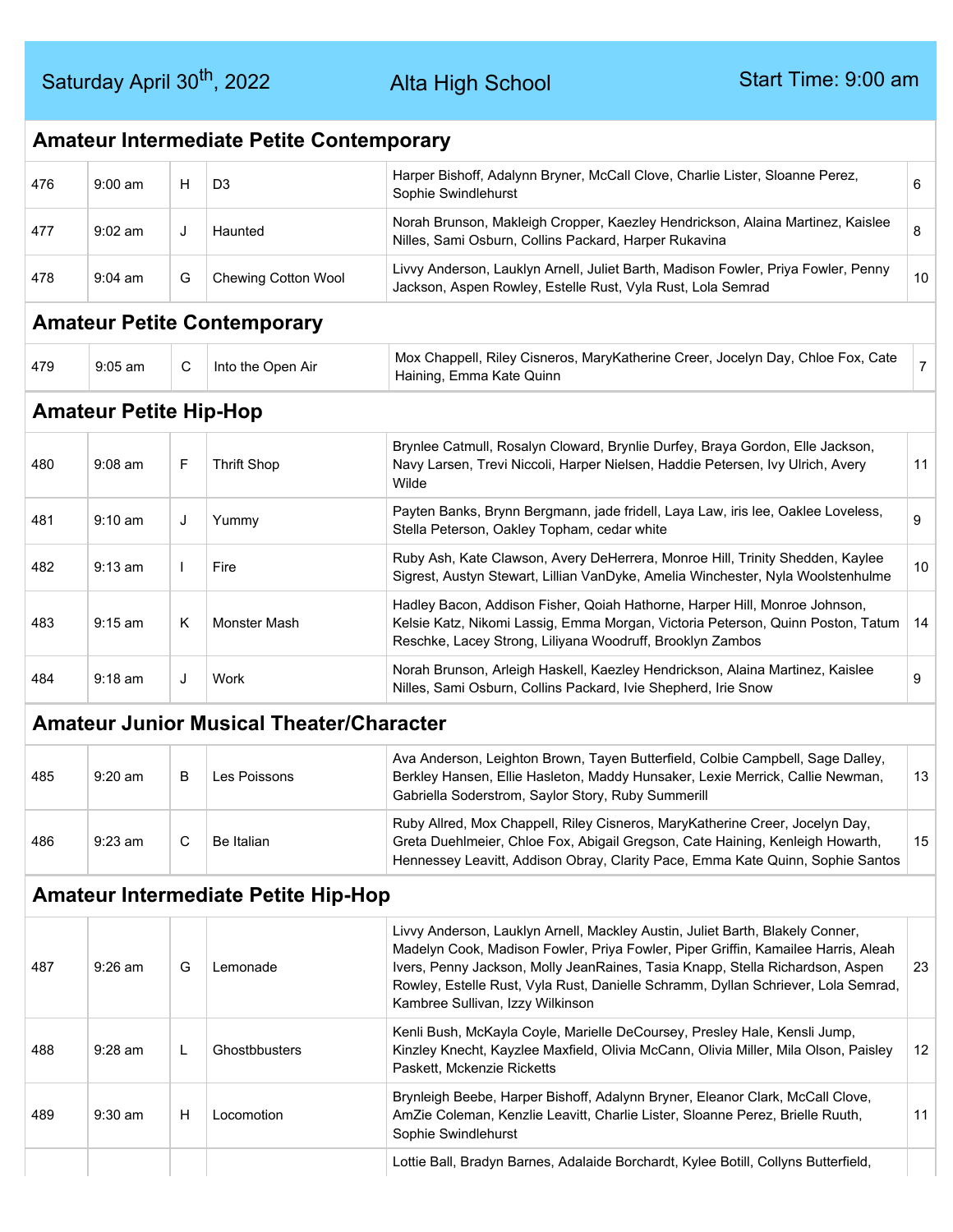| 490 | $9:33$ am                     | В  | Crazy                                   | Tenley Dibb, Hailey Drew, Loumaile Fanaika, Finley Nash, Addison Wilcox, Elle<br>Willardson, Victoria Willardson, Quincee Young                                                                           | 13             |
|-----|-------------------------------|----|-----------------------------------------|-----------------------------------------------------------------------------------------------------------------------------------------------------------------------------------------------------------|----------------|
|     | <b>Amateur Junior Jazz</b>    |    |                                         |                                                                                                                                                                                                           |                |
| 491 | $9:35$ am                     | F  | Clap Snap                               | Saylor Clark, Ashley Escamilla, Sadie Gordon, Averii Leasuasu, Sasha Perez,<br>Sophie Ulrich, Avinlee Wilde, Rozlyn Wilson                                                                                | 8              |
| 492 | $9:38$ am                     | L. | Go Somewhere                            | Peyton Chrisman, Cami Ferguson, Penelope Freeman, Lillian Hansen, Mia<br>Holmquist, Savannah Hooker, Jocelyn Matthews                                                                                     | $\overline{7}$ |
| 493 | 9:41 am                       | J  | Sunny Side Of The Street                | Brynn Bergmann, Kiah Hartley, Arleigh Haskell, iris lee, Stella Peterson, Ivie<br>Shepherd                                                                                                                | 6              |
|     |                               |    | <b>Intermediate Petite Lyrical</b>      |                                                                                                                                                                                                           |                |
| 494 | $9:43$ am                     | L. | Sparrow                                 | Ellie Bangerter, Mila Maynard, Blayke Olson, Jensen Overstreet, Ivy Pizza, Vienna<br>Russell, Austin Skowronek, Boe Ure, Lucy Wood                                                                        | 9              |
|     | <b>Amateur Petite Ballet</b>  |    |                                         |                                                                                                                                                                                                           |                |
| 495 | $9:46$ am                     | K  | <b>Pixie Dust</b>                       | Addison Fisher, Qoiah Hathorne, Emma Morgan, Victoria Peterson, Lacey Strong,<br>Liliyana Woodruff, Brooklyn Zambos                                                                                       | $\overline{7}$ |
|     |                               |    | <b>Amateur Intermediate Petite Jazz</b> |                                                                                                                                                                                                           |                |
| 496 | $9:49$ am                     | L  | Come on Over                            | Kenli Bush, McKayla Coyle, Marielle DeCoursey, Presley Hale, Kensli Jump,<br>Kinzley Knecht, Kayzlee Maxfield, Olivia McCann, Olivia Miller, Mila Olson, Paisley<br>Paskett, Mckenzie Ricketts            | 12             |
| 497 | $9:51$ am                     | J  | Hey Na Na                               | Norah Brunson, Makleigh Cropper, Kaezley Hendrickson, Alaina Martinez, Kaislee<br>Nilles, Sami Osburn, Collins Packard, Harper Rukavina                                                                   | 8              |
| 498 | $9:54$ am                     | G  | Money                                   | Livvy Anderson, Lauklyn Arnell, Juliet Barth, Madison Fowler, Priya Fowler, Piper<br>Griffin, Aleah Ivers, Penny Jackson, Molly JeanRaines, Stella Richardson, Aspen<br>Rowley, Vyla Rust, Lola Semrad    | 13             |
| 499 | $9:56$ am                     | B  | I'm A Lady                              | Lottie Ball, Bradyn Barnes, Mazi Carson, Hailey Drew, Harper Hammond, Oakley<br>Jones, Abigail Metler, Elle Robinson, Havyn Tracy, Addison Wilcox, Victoria<br>Willardson, Hallie Williams, Quincee Young | 13             |
|     | <b>Amateur Petite Jazz</b>    |    |                                         |                                                                                                                                                                                                           |                |
| 500 | 9:58 am                       | L  | Jump In                                 | Sofia Briscoe, Ava Christiansen, Cora Gonzales, Hayden Hawkins, Ragin Hostetter,<br>Jerzi Hutchins, Charlie Peart, Makayla Williams                                                                       | 8              |
| 501 | 10:01 am                      | Н  | Ponytail                                | Brynleigh Beebe, Kaylor Behunin, Eleanor Clark, AmZie Coleman, Kenzlie Leavitt,<br><b>Brielle Ruuth</b>                                                                                                   | 6              |
| 502 | 10:03 am                      | Τ. | Just My Size                            | Ruby Ash, Kate Clawson, Avery DeHerrera, Monroe Hill, Trinity Shedden, Kaylee<br>Sigrest, Austyn Stewart, Lillian VanDyke, Amelia Winchester, Nyla Woolstenhulme                                          | 10             |
| 503 | 10:06 am                      | J  | Dock Of The Bay                         | Ryah Farley, Laya Law, Auria Lund, Brexlie Roberts, Oakley Topham                                                                                                                                         | 5              |
| 504 | 10:09 am                      | Κ  | 9 to 5                                  | Harper Carriger, Monroe Johnson, Kelsie Katz, Nikomi Lassig, Clara Nielson, Quinn<br>Poston, Tatum Reschke, Melia Richards, Myla Stanley, Claire Stephens                                                 | 10             |
| 505 | 10:11 am                      | F  | <b>Glitter Shoes</b>                    | Brynlee Catmull, Rosalyn Cloward, Brynlie Durfey, Braya Gordon, Elle Jackson,<br>Navy Larsen, Trevi Niccoli, Harper Nielsen, Haddie Petersen, Ivy Ulrich, Avery<br>Wilde                                  | 11             |
| 506 | 10:14 am                      | C  | <b>Toddlers and Tiaras</b>              | Mox Chappell, Riley Cisneros, MaryKatherine Creer, Jocelyn Day, Chloe Fox, Cate<br>Haining, Emma Kate Quinn                                                                                               | $\overline{7}$ |
|     | <b>Amateur Junior Lyrical</b> |    |                                         |                                                                                                                                                                                                           |                |
| 507 | 10:17 am                      | C  | Arms                                    | Ruby Allred, Greta Duehlmeier, Abby Groussman, Kenleigh Howarth, Hennessey                                                                                                                                | 9              |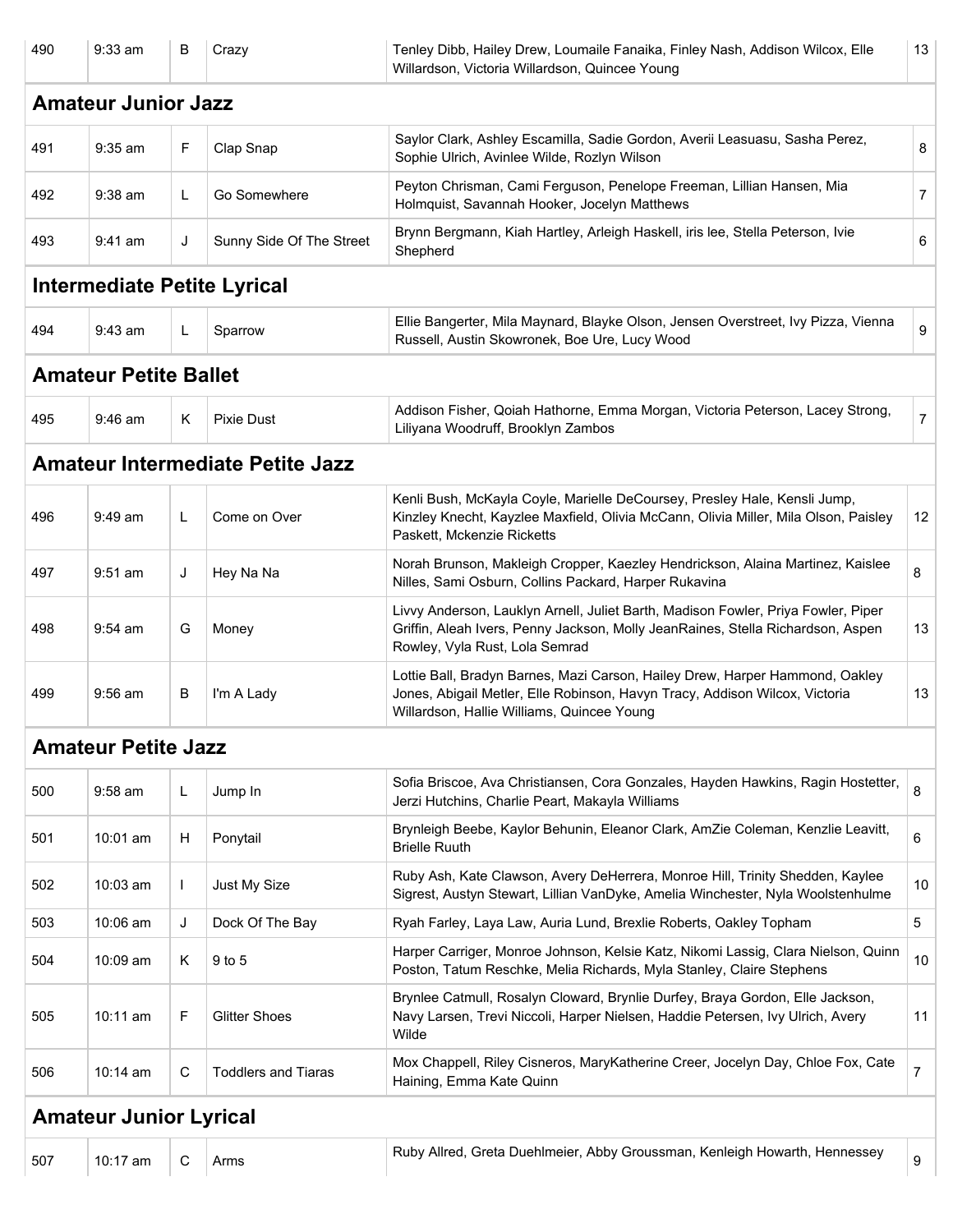|     |                               |    |                                                      | Leavitt, Clarity Pace, Sophie Santos, Finley Singleton, Lanie Tate                                                                                                                                                    |                |
|-----|-------------------------------|----|------------------------------------------------------|-----------------------------------------------------------------------------------------------------------------------------------------------------------------------------------------------------------------------|----------------|
| 508 | $10:19 \text{ am}$            | L  | Carry You                                            | Peyton Chrisman, Cami Ferguson, Penelope Freeman, Lillian Hansen, Mia<br>Holmquist, Savannah Hooker, Jocelyn Matthews                                                                                                 | $\overline{7}$ |
| 509 | $10:22$ am                    | J  | Safe and Sound                                       | Brynn Bergmann, Kiah Hartley, Arleigh Haskell, iris lee, Stella Peterson, Ivie<br>Shepherd                                                                                                                            | 6              |
| 510 | 10:24 am                      | F. | La Vie En Rose                                       | Saylor Clark, Ashley Escamilla, Sadie Gordon, Averii Leasuasu, Sasha Perez,<br>Sophie Ulrich, Avinlee Wilde, Rozlyn Wilson                                                                                            | 8              |
| 511 | 10:27 am                      | B  | Worthy                                               | Ava Anderson, Leighton Brown, Tayen Butterfield, Colbie Campbell, Sage Dalley,<br>Berkley Hansen, Ellie Hasleton, Maddy Hunsaker, Lexie Merrick, Callie Newman,<br>Gabriella Soderstrom, Saylor Story, Ruby Summerill | 13             |
|     |                               |    |                                                      | <b>Amateur Intermediate Petite Musical Theater/Character</b>                                                                                                                                                          |                |
| 512 | $10:29$ am                    | B  | Jailhouse Rock                                       | Lottie Ball, Bradyn Barnes, Mazi Carson, Hailey Drew, Harper Hammond, Lydia<br>Jones, Abigail Metler, Elle Robinson, Havyn Tracy, Addison Wilcox, Victoria<br>Willardson, Hallie Williams, Quincee Young              | 13             |
|     |                               |    | <b>Intermediate Petite Musical Theater/Character</b> |                                                                                                                                                                                                                       |                |
| 513 | 10:32 am                      | L. | <b>Weather Girls</b>                                 | Ellie Bangerter, Mila Maynard, Blayke Olson, Jensen Overstreet, Ivy Pizza, Vienna<br>Russell, Austin Skowronek, Boe Ure, Lucy Wood                                                                                    |                |
|     |                               |    | <b>Amateur Junior Contemporary</b>                   |                                                                                                                                                                                                                       |                |
| 514 | 10:35 am                      | C  | Hunter                                               | Ruby Allred, Greta Duehlmeier, Abby Groussman, Kenleigh Howarth, Hennessey<br>Leavitt, Clarity Pace, Sophie Santos, Finley Singleton, Lanie Tate                                                                      |                |
|     |                               |    | <b>Amateur Intermediate Petite Lyrical</b>           |                                                                                                                                                                                                                       |                |
| 515 | 10:38 am                      | H  | Tea Party                                            | Harper Bishoff, Adalynn Bryner, McCall Clove, Charlie Lister, Sloanne Perez,<br>Sophie Swindlehurst                                                                                                                   |                |
| 516 | 10:40 am                      | L  | Daughter                                             | Kenli Bush, McKayla Coyle, Marielle DeCoursey, Presley Hale, Kensli Jump,<br>Kinzley Knecht, Kayzlee Maxfield, Olivia McCann, Olivia Miller, Mila Olson, Paisley<br>Paskett. Mckenzie Ricketts                        |                |
| 517 | 10:43 am                      |    | We'll Be Alright                                     | Norah Brunson, Makleigh Cropper, Kaezley Hendrickson, Alaina Martinez, Kaislee<br>Nilles, Sami Osburn, Collins Packard, Harper Rukavina                                                                               |                |
|     | <b>Amateur Petite Lyrical</b> |    |                                                      |                                                                                                                                                                                                                       |                |
| 518 | 10:45 am                      | Н  | Angel                                                | Brynleigh Beebe, Kaylor Behunin, Eleanor Clark, AmZie Coleman, Kenzlie Leavitt,<br><b>Brielle Ruuth</b>                                                                                                               |                |
| 519 | 10:48 am                      | Κ  | Friend in Me                                         | Harper Carriger, Monroe Johnson, Kelsie Katz, Nikomi Lassig, Clara Nielson, Quinn<br>Poston, Tatum Reschke, Melia Richards, Myla Stanley, Claire Stephens                                                             |                |
| 520 | 10:50 am                      | L  | <b>Wild Horses</b>                                   | Sofia Briscoe, Ava Christiansen, Cora Gonzales, Hayden Hawkins, Ragin Hostetter,<br>Jerzi Hutchins, Charlie Peart, Makayla Williams                                                                                   |                |
| 521 | 10:53 am                      | J  | Stand By Me                                          | Ryah Farley, Laya Law, Auria Lund, Brexlie Roberts, Oakley Topham                                                                                                                                                     |                |
|     |                               |    | <b>Amateur Intermediate Petite Lyrical</b>           |                                                                                                                                                                                                                       |                |
| 522 | 10:56 am                      | Н  | Rather Be                                            | Harper Bishoff, Adalynn Bryner, McCall Clove, Charlie Lister, Sloanne Perez,<br>Sophie Swindlehurst                                                                                                                   |                |
| 523 | 10:58 am                      | G  | Don t Worry About Me                                 | Livvy Anderson, Lauklyn Arnell, Juliet Barth, Madison Fowler, Priya Fowler, Piper<br>Griffin, Aleah Ivers, Penny Jackson, Molly JeanRaines, Stella Richardson, Aspen<br>Rowley, Vyla Rust, Lola Semrad                |                |

#### **Amateur Junior Hip-Hop**

÷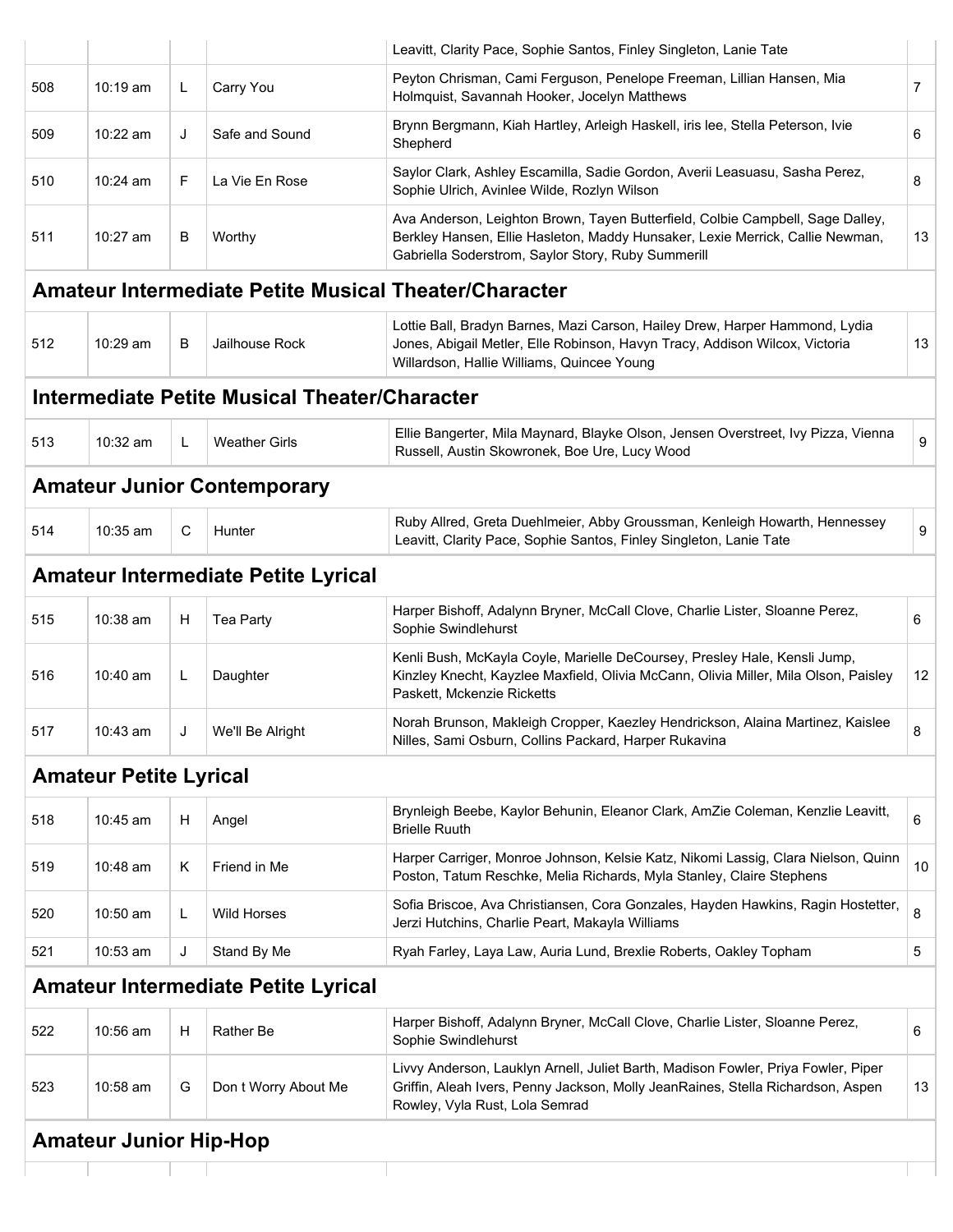524 11:00 am C How Low Ruby Allred, Cadence Bell, Abby Groussman, Kenleigh Howarth, Addison Obray, Ruby Allieu, Cauelice Bell, Abby Groussman, Renieigh Howarun, Addison Obray, 10<br>Clarity Pace, Sophie Santos, Finley Singleton, Lanie Tate, annie thornton

Amateur and Petite team awards

#### 11:03 am

#### Starting Back: 11:31 AM

|     |            |              | <b>Intermediate Junior Production</b>            |                                                                                                                                                                                                                                                                                                                                                                                                                                                       |                 |
|-----|------------|--------------|--------------------------------------------------|-------------------------------------------------------------------------------------------------------------------------------------------------------------------------------------------------------------------------------------------------------------------------------------------------------------------------------------------------------------------------------------------------------------------------------------------------------|-----------------|
| 525 | 11:31 am   | E.           | <b>Sherlock Holmes</b>                           | Emry Barbakos, Taitum Coleman, Kinley Cranford, Kolbie Cranford, Eliza Dart,<br>Kaitlin Evans, Kalia Fifita, Desiree Grant, Bentley Harper, Macy Harrison, Addison<br>Holmes, Paisley Hooley, Nicole James, Sierra James, Sadie Keisel, Brooklyn<br>Larsen, Taizley Maughan, Monroe Mendenhall, Aerie Olson, Kadence Palmer,<br>Addison Parkin, Leila Perez, Sadie Rust, Scarlett Thomas, Jerzee Vance, Morgan<br>Wells, Kate White, Kherrington Wong | 28              |
|     |            |              | <b>Amateur Intermediate Junior Jazz</b>          |                                                                                                                                                                                                                                                                                                                                                                                                                                                       |                 |
| 526 | $11:34$ am | K            | 5th Avenue                                       | Hadley Bacon, Beatrix Bradley, Rylee Burnett, Maclaren England, Addison Fisher,<br>Qoiah Hathorne, Harper Hill, Emma Morgan, Victoria Peterson, Soleil Siciliano,<br>Lacey Strong, Liliyana Woodruff, Brooklyn Zambos                                                                                                                                                                                                                                 | 13              |
| 527 | 11:37 am   | $\mathbf{I}$ | Stay Tuned In                                    | Sophia Brunisholz, Mikayla Hayes, Gabi Johnson, Madison Kennedy, Emma<br>Nelson, Maliyah Pangos, Koya Stokoe, Lucy Winchester                                                                                                                                                                                                                                                                                                                         | 8               |
| 528 | 11:40 am   | В            | Just My Size                                     | Brooklyn Adams, Adalaide Borchardt, Kylee Botill, Collyns Butterfield, Winter<br>DelCastillo, Elizabeth Godard, Avery Gray, Abbi Gunnell, Ivy Johnson, Finley Nash,<br>Sayer Nukaya, Elle Willardson                                                                                                                                                                                                                                                  | 12 <sup>°</sup> |
| 529 | 11:42 am   | H            | Wonderland                                       | Triena Cooke, Avery Domina, Brynlee Mansfield, Zandria Nino, Marissa Olsen,<br>Zoey Rogers, Audrianna Valentin, Ameira Wallis, Madyson Wanlass, Vanessa<br>Zaldivar                                                                                                                                                                                                                                                                                   | 10              |
| 530 | 11:45 am   | G            | Next                                             | Maggie Anderson, Cameron Blanchard, Daphne Brown, Kenadie Bule, Charlee<br>Cheney, Emma Graul, Leea Muhlestein, Brielle Radke, Eliza Rasmussen, Makenna<br>Ung, Emma Wangsgard, Ruby Widdison                                                                                                                                                                                                                                                         | 12 <sup>°</sup> |
| 531 | 11:47 am   | C            | Paparazzi                                        | Cadence Bell, Mox Chappell, Riley Cisneros, Jocelyn Day, Grace Farone, Chloe<br>Fox, Cate Haining, Kinley Higginson, Caroline Hoggan, Lucy Hoj, Kenleigh<br>Howarth, Clarity Pace, Nene Papadopoulos, McKenna Quinn, Emma Kate Quinn,<br>Finley Singleton, Lanie Tate                                                                                                                                                                                 | 17              |
|     |            |              | <b>Amateur Intermediate/Teen/Team/Jazz</b>       |                                                                                                                                                                                                                                                                                                                                                                                                                                                       |                 |
| 532 | $11:50$ am | G            | People Are Strange                               | Makenna Abarca, Auren Brenny, Brooklyn Crowder, Ashlyn Dean, Malia Funn,<br>Aubrey Ingles, Sarah JaneWest, Ashley Johnson, Anniston Muirbrook, Emery<br>Wilkinson, Taylor Wilson                                                                                                                                                                                                                                                                      | 11              |
| 533 | 11:52 am   | В            | Greedy                                           | Bentley Ahlmann, Blakely Ahlmann, Haley Bott, Dejanae Butterfield, Stella Carter,<br>Emma Groves, Tuscany Hartle, Abby Hasleton, Avery Hendricksen, Lizzy Meier,<br>Eliza Randall, Jersey Smith                                                                                                                                                                                                                                                       | 12              |
| 534 | 11:54 am   | L            | cure for me                                      | Allison Daniels, Libby Ferguson, Marley Fronce, Allie Golladay, Ila Hostetter,<br>Mckenna Maxwell, Hailey Olson, Lauren Shunk, Ella Stevenson, Violet Swiss                                                                                                                                                                                                                                                                                           | 10              |
| 535 | 11:57 am   | J            | Boom                                             | Payton Kovatch, Addie Madsen, Sydni Peterson, Gracie Sanders, Jentrie Walker                                                                                                                                                                                                                                                                                                                                                                          | 5               |
| 536 | 11:59 am   | Н            | Dime                                             | Abbi Bright, Bella Cox, Brooklyn Dippre, Taylee Mansfield, Mackenna Ruuth,<br>Sophia Vincent, Miranda Zaldivar                                                                                                                                                                                                                                                                                                                                        | $\overline{7}$  |
|     |            |              | <b>Advanced Senior Musical Theater/Character</b> |                                                                                                                                                                                                                                                                                                                                                                                                                                                       |                 |
| 537 | 12:02 pm   | B            | Doll House                                       | Kennedy Ahlmann, Calleigh Clayton, Taylor Decker, Kira Hutchings, Olivia<br>Hutchings, Kaylee Ray, Shayna Southam, Olivia Wagstaff                                                                                                                                                                                                                                                                                                                    | 8               |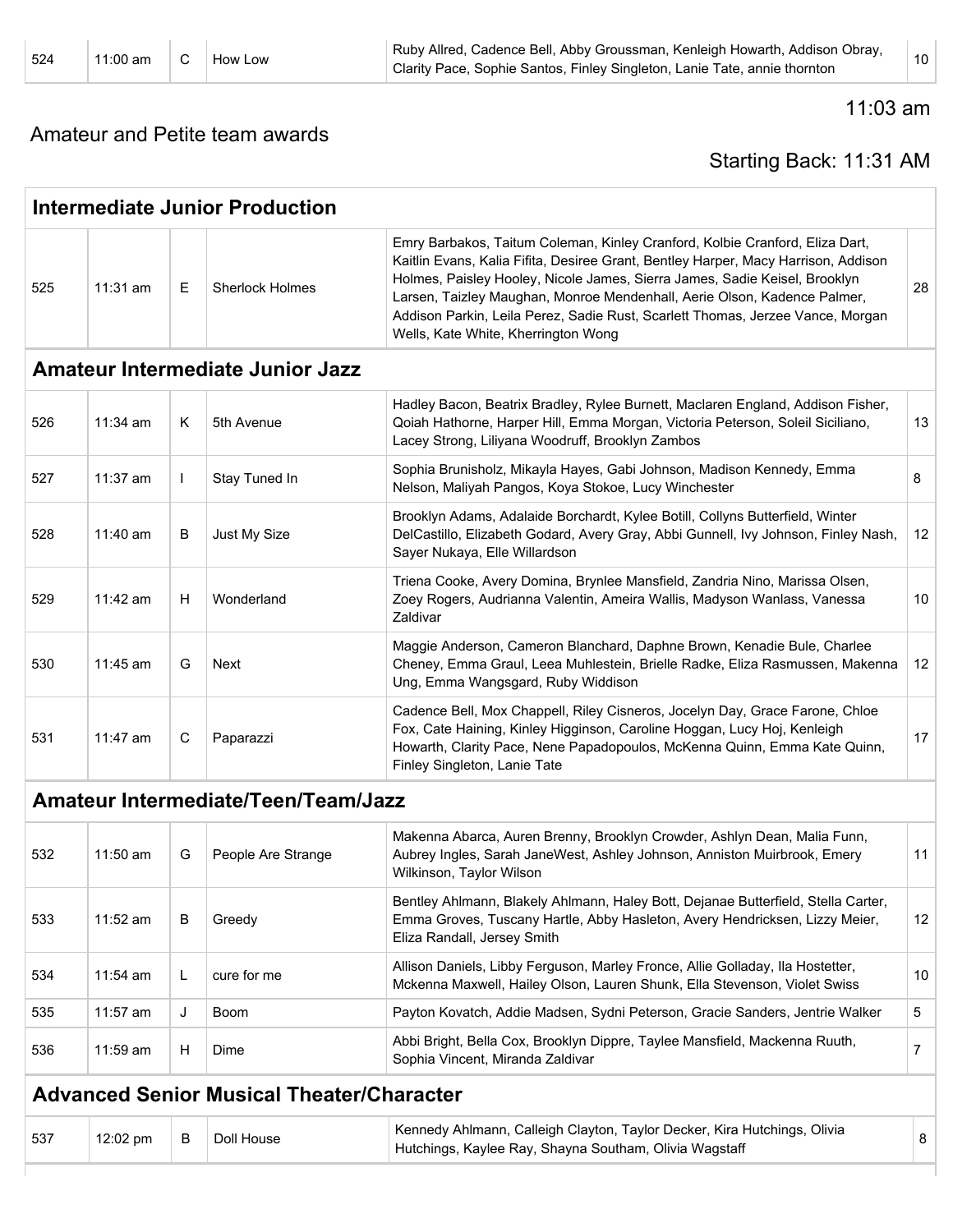|     |                                |   |                                               | Amateur Intermediate Junior Musical Theater/Character                                                                                                                                                                                                                                               |    |
|-----|--------------------------------|---|-----------------------------------------------|-----------------------------------------------------------------------------------------------------------------------------------------------------------------------------------------------------------------------------------------------------------------------------------------------------|----|
| 538 | 12:04 pm                       | F | Mama I'm a Big Girl                           | Brianna Agustin, Chanel Gonzalez, Taelor Jarrett, Cheznie Lee, Ashtyn McKay,<br>Avery Nielsen, Ella Walters, Claire Whitaker                                                                                                                                                                        | 8  |
| 539 | 12:07 pm                       | J | Marian the Librarian                          | Tia Black, Lilly Black, Faith Dallin, Ava Johnson, Maggie Shepherd, Irie Snow, Lacie<br>Swenson, Chaeslynn Wilson                                                                                                                                                                                   | 8  |
| 540 | 12:10 pm                       | Κ | Speaking French                               | Hadley Bacon, Addison Fisher, Qoiah Hathorne, Harper Hill, Emma Morgan,<br>Victoria Peterson, Katelyn Smith, Lacey Strong, Liliyana Woodruff, Brooklyn<br>Zambos                                                                                                                                    | 10 |
| 541 | 12:12 pm                       | G | That Man                                      | Makenna Abarca, Elly Alger, Avery Allsop, Hayden Brown, Charlee Cheney,<br>Brooklyn Crowder, Elsie Epperson, Malia Funn, Emma Graul, Aubrey Ingles,<br>Anniston Muirbrook, Zoee Nelson, Alyssa Nielson, Brielle Radke, Eliza Rasmussen,<br>Hallee Short, Caroline Ward, Kaylee Warner, Reese Warren | 19 |
|     |                                |   | <b>Amateur Intermediate Junior Lyrical</b>    |                                                                                                                                                                                                                                                                                                     |    |
| 542 | 12:15 pm                       | Е | I Need You                                    | Kolbie Cranford, Eliza Dart, Kalia Fifita, Sierra James, Brooklyn Larsen, Taizley<br>Maughan, Monroe Mendenhall, Leila Perez, Sadie Rust, Scarlett Thomas, Jerzee<br>Vance                                                                                                                          | 11 |
|     |                                |   | <b>Amateur Intermediate Teen Contemporary</b> |                                                                                                                                                                                                                                                                                                     |    |
| 543 | 12:18 pm                       | J | In My Veins                                   | Payton Kovatch, Addie Madsen, Sydni Peterson, Gracie Sanders, Jentrie Walker                                                                                                                                                                                                                        | 5  |
| 544 | 12:20 pm                       | C | Tomorrow We Fight                             | Elyse Clifford, Elizabeth Haining, Paige Jones, sophie McDonough, Sophie<br>O'Bryant, Amia Papadopoulos, Alice Robinson, Hadleigh Rollins, Olyvia Thomas                                                                                                                                            | 9  |
|     |                                |   | <b>Amateur Intermediate Senior Lyrical</b>    |                                                                                                                                                                                                                                                                                                     |    |
| 545 | 12:23 pm                       | С | <b>Falling Backwards</b>                      | Malachi Bentley, Zander DiFrancesco, Isabel Graff, Janiah Johnson, Kallie Jones,<br>Ivy Robbins, Savannah Smith, Carley Stephens, Rylie Whetstone, Mayla Zoloth                                                                                                                                     | 10 |
|     |                                |   | <b>Amateur Intermediate Junior Jazz</b>       |                                                                                                                                                                                                                                                                                                     |    |
| 546 | 12:26 pm                       | H | Candy Man                                     | Triena Cooke, Avery Domina, Brynlee Mansfield, Zandria Nino, Marissa Olsen,<br>Zoey Rogers, Audrianna Valentin, Ameira Wallis, Madyson Wanlass, Vanessa<br>Zaldivar                                                                                                                                 | 10 |
| 547 | 12:29 pm                       |   | <b>Beautiful People</b>                       | Malia Davis, Royal Dudley, Lois Ann Freeman, Sofie Gonzalez, Elexis Grass,<br>Kamree Nickle, Paityn Rock                                                                                                                                                                                            | 7  |
| 548 | 12:32 pm                       | F | Remedy                                        | Brianna Agustin, Chanel Gonzalez, Taelor Jarrett, Cheznie Lee, Ashtyn McKay,<br>Avery Nielsen, Ella Walters, Claire Whitaker                                                                                                                                                                        | 8  |
| 549 | 12:34 pm                       | J | Do You Wanna Do Nothing<br>With Me            | Tia Black, Lilly Black, Faith Dallin, Ava Johnson, Maggie Shepherd, Irie Snow, Lacie<br>Swenson, Chaeslynn Wilson                                                                                                                                                                                   | 8  |
|     | <b>Elite Teen Contemporary</b> |   |                                               |                                                                                                                                                                                                                                                                                                     |    |
| 550 | 12:37 pm                       | J | The Mask                                      | Sophie Beck, Emily Brooks, Faith Brooks, Brooklen Ellefsen, Avery McClellan,<br>Morgan Oldham, Rylee Osburn, Jakell Smith                                                                                                                                                                           | 8  |
|     |                                |   |                                               | Amateur Intermediate/Teen/Team/Line/Production/Hip-Hop                                                                                                                                                                                                                                              |    |
| 551 | 12:40 pm                       | G | Get on the Floor                              | Makenna Abarca, Auren Brenny, Brooklyn Crowder, Ashlyn Dean, Malia Funn,<br>Aubrey Ingles, Sarah JaneWest, Ashley Johnson, Anniston Muirbrook, Emery<br>Wilkinson, Taylor Wilson                                                                                                                    | 11 |
| 552 | 12:42 pm                       | B | Git It                                        | Bentley Ahlmann, Blakely Ahlmann, Haley Bott, Brooklyn Brown, Dejanae<br>Butterfield, Stella Carter, Stella Fox, Emma Groves, Tuscany Hartle, Abby Hasleton,<br>Avery Hendricksen, Lizzy Meier, Eliza Randall, Jersey Smith                                                                         | 14 |
|     |                                |   |                                               | Elyse Clifford, Lucee Coy, Isabel Graff, Adriana Hermie, Kallie Jones, Paige Jones,                                                                                                                                                                                                                 |    |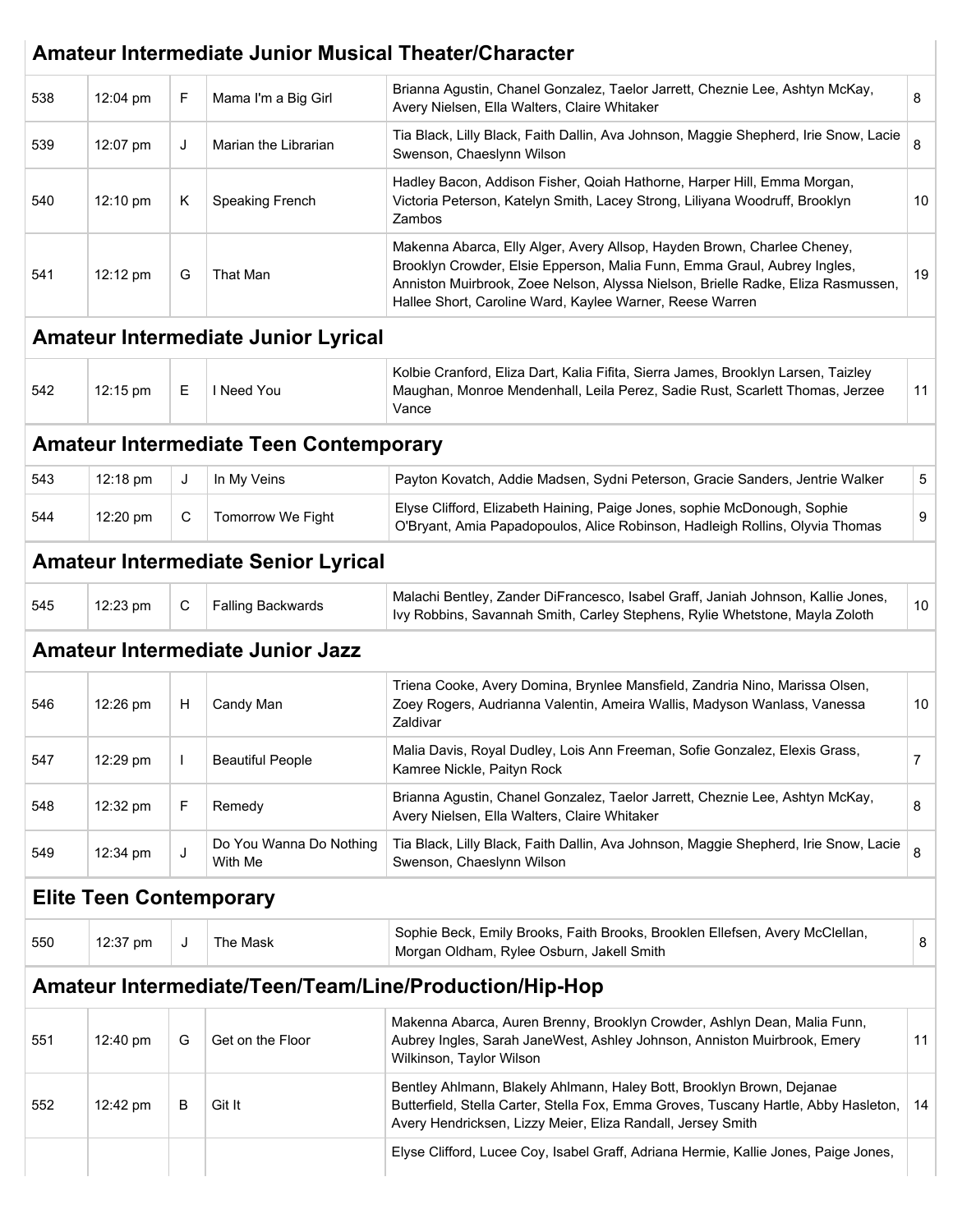553 12:44 pm C Carry on Abbey Reich, Louella Robbins, Katherine Rottman, Carley Stephens, Camille **Worley** 

#### **Amateur Intermediate Junior Contemporary** 554 12:47 pm G Without You Mackley Austin, Blakely Conner, Madelyn Cook, Kamailee Harris, Tasia Knapp, Estelle Rust, Danielle Schramm, Dyllan Schriever, Kambree Sullivan, Izzy Wilkinson 10 555 12:50 pm | H | Hanging Tree Triena Cooke, Avery Domina, Brynlee Mansfield, Zandria Nino, Marissa Olsen, Zoey Rogers, Audrianna Valentin, Ameira Wallis, Madyson Wanlass, Vanessa Zaldivar 10 556  $12:52 \text{ pm}$  G  $\text{Came Here for Love}$ Maggie Anderson, Cameron Blanchard, Daphne Brown, Kenadie Bule, Charlee Cheney, Emma Graul, Leea Muhlestein, Brielle Radke, Eliza Rasmussen, Makenna Ung, Emma Wangsgard, Ruby Widdison 12 557 12:52 pm C Running with Wolves Cadence Bell, Grace Farone, Kinley Higginson, Caroline Hoggan, Lucy Hoj, Nene Cadence Bell, Grace Parone, Kinley Higginson, Caroline Hoggari, Lucy Hoj, Nene<br>Papadopoulos, Kapri Petersen, McKenna Quinn **Elite Teen Lyrical** 558 12:55 pm J Music To My Eyes Sophie Beck, Emily Brooks, Faith Brooks, Brooklen Ellefsen, Avery McClellan, Sophie Beck, Linny Brooks, Faint Brooks, Brookien Lifersen, Avery McClenari, 8<br>Morgan Oldham, Rylee Osburn, Jakell Smith

#### Judges break

### Starting Back: 1:08 PM

12:58 pm

11

|     | <b>Advanced Senior Jazz</b> |   |                                          |                                                                                                                                                                                                 |                   |
|-----|-----------------------------|---|------------------------------------------|-------------------------------------------------------------------------------------------------------------------------------------------------------------------------------------------------|-------------------|
| 559 | $1:08$ pm                   | B | Darkside                                 | Kennedy Ahlmann, Calleigh Clayton, Taylor Decker, Kira Hutchings, Olivia<br>Hutchings, Kaylee Ray, Shayna Southam, Olivia Wagstaff                                                              | 8                 |
|     |                             |   | <b>Amateur Intermediate Junior Jazz</b>  |                                                                                                                                                                                                 |                   |
| 560 | $1:11$ pm                   | G | Beggin                                   | Elly Alger, Avery Allsop, Hayden Brown, Elsie Epperson, Zoee Nelson, Alyssa<br>Nielson, Jenacee Peterson, Hallee Short, Caroline Ward, Kaylee Warner, Reese<br>Warren                           | 11                |
| 561 | $1:13$ pm                   | E | Don't Rain On My Parade                  | Kolbie Cranford, Eliza Dart, Kalia Fifita, Sierra James, Brooklyn Larsen, Taizley<br>Maughan, Monroe Mendenhall, Leila Perez, Sadie Rust, Scarlett Thomas, Jerzee<br>Vance                      | 11                |
| 562 | $1:16$ pm                   | G | Baby Don t Dance                         | Mackley Austin, Blakely Conner, Madelyn Cook, Kamailee Harris, Tasia Knapp,<br>Estelle Rust, Danielle Schramm, Dyllan Schriever, Kambree Sullivan, Izzy<br>Wilkinson                            | 10                |
|     |                             |   | <b>Amateur Intermediate Teen Lyrical</b> |                                                                                                                                                                                                 |                   |
| 563 | $1:19$ pm                   | G | Light Me Up                              | Makenna Abarca, Auren Brenny, Brooklyn Crowder, Ashlyn Dean, Malia Funn,<br>Aubrey Ingles, Sarah JaneWest, Ashley Johnson, Anniston Muirbrook, Emery<br>Wilkinson, Taylor Wilson                | 11                |
| 564 | $1:21$ pm                   | J | Where The Wind Blows                     | Payton Kovatch, Addie Madsen, Sydni Peterson, Gracie Sanders, Jentrie Walker                                                                                                                    | 5                 |
| 565 | $1:23$ pm                   | H | Mean It                                  | Abbi Bright, Bella Cox, Brooklyn Dippre, Taylee Mansfield, Mackenna Ruuth,<br>Sophia Vincent, Miranda Zaldivar                                                                                  | $\overline{7}$    |
| 566 | 1:26 pm                     | L | Courage Is                               | Allison Daniels, Libby Ferguson, Marley Fronce, Allie Golladay, Ila Hostetter,<br>Mckenna Maxwell, Hailey Olson, Lauren Shunk, Ella Stevenson, Violet Swiss                                     | 10                |
| 567 | $1:29$ pm                   | B | Boys Like You                            | Bentley Ahlmann, Blakely Ahlmann, Haley Bott, Dejanae Butterfield, Stella Carter,<br>Emma Groves, Tuscany Hartle, Abby Hasleton, Avery Hendricksen, Lizzy Meier,<br>Eliza Randall, Jersey Smith | $12 \overline{ }$ |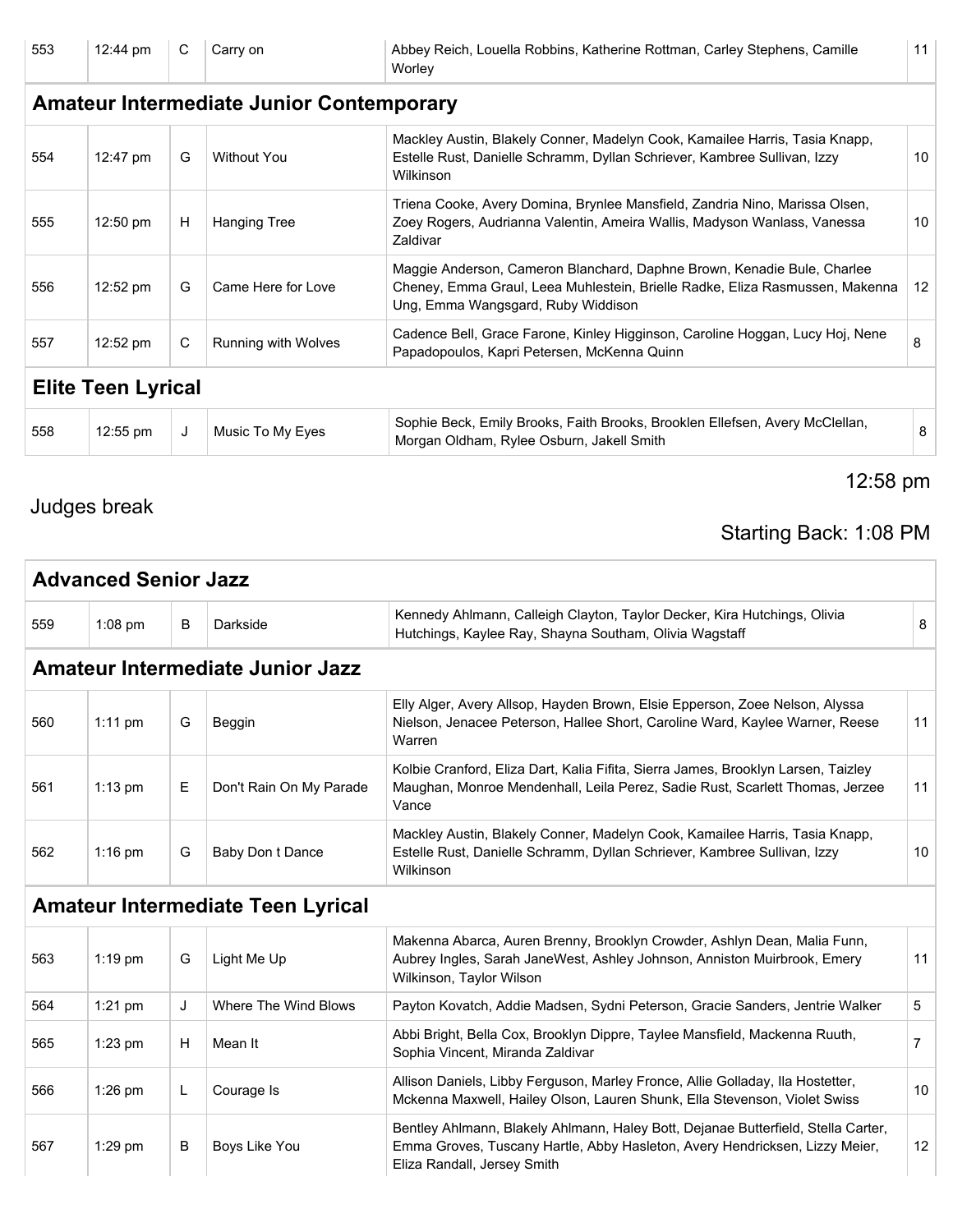| 568 | $1:31$ pm                      | С            | Imagine                                       | Elyse Clifford, Elizabeth Haining, Paige Jones, sophie McDonough, Sophie<br>O'Bryant, Amia Papadopoulos, Alice Robinson, Hadleigh Rollins, Olyvia Thomas                                                                                                                                                                                                             | 9  |
|-----|--------------------------------|--------------|-----------------------------------------------|----------------------------------------------------------------------------------------------------------------------------------------------------------------------------------------------------------------------------------------------------------------------------------------------------------------------------------------------------------------------|----|
|     | <b>Advanced Senior Lyrical</b> |              |                                               |                                                                                                                                                                                                                                                                                                                                                                      |    |
| 569 | 1:34 pm                        | В            | Still                                         | Kennedy Ahlmann, Calleigh Clayton, Taylor Decker, Kira Hutchings, Olivia<br>Hutchings, Kaylee Ray, Shayna Southam, Olivia Wagstaff                                                                                                                                                                                                                                   | 8  |
|     |                                |              | <b>Amateur Intermediate Teen Contemporary</b> |                                                                                                                                                                                                                                                                                                                                                                      |    |
| 570 | $1:37$ pm                      | C            | The Passing                                   | Malachi Bentley, Zander DiFrancesco, Isabel Graff, Janiah Johnson, Kallie Jones,<br>Savannah Poore, Ivy Robbins, Carley Stephens, Rylie Whetstone, Mayla Zoloth                                                                                                                                                                                                      | 10 |
|     |                                |              |                                               | Amateur Intermediate/Junior/Team/Line/Production/Hip-Hop                                                                                                                                                                                                                                                                                                             |    |
| 571 | 1:39 pm                        | B            | Next Episode                                  | Sydney Barker, Brooklyn Brown, Leighton Brown, Tayen Butterfield, Colbie<br>Campbell, Tenley Christensen, Sage Dalley, Brielle Densley, Stella Dibb, Saige<br>Downs, Avery Gray, Oakley Jones, Anna Leifson, Lexie Merrick, Callie Newman                                                                                                                            | 15 |
| 572 | 1:41 pm                        | C            | Took the Night                                | Mox Chappell, Riley Cisneros, MaryKatherine Creer, Jocelyn Day, Chloe Fox, Cate<br>Haining, Caroline Hoggan, Lucy Hoj, Nene Papadopoulos, Emma Kate Quinn                                                                                                                                                                                                            | 10 |
| 573 | $1:44$ pm                      | $\mathbf{I}$ | <b>Khaki Dance</b>                            | Sophia Brunisholz, Malia Davis, Royal Dudley, Lois Ann Freeman, Sofie Gonzalez,<br>Elexis Grass, Mikayla Hayes, Gabi Johnson, Madison Kennedy, Emma Nelson,<br>Kamree Nickle, Maliyah Pangos, Paityn Rock, Koya Stokoe, Lucy Winchester                                                                                                                              | 15 |
| 574 | 1:47 pm                        | G            | Dum Dum                                       | Elly Alger, Avery Allsop, Maggie Anderson, Cameron Blanchard, Hayden Brown,<br>Daphne Brown, Kenadie Bule, Charlee Cheney, Elsie Epperson, Emma Graul, Leea<br>Muhlestein, Zoee Nelson, Alyssa Nielson, Jenacee Peterson, Brielle Radke, Eliza<br>Rasmussen, Hallee Short, Makenna Ung, Emma Wangsgard, Caroline Ward,<br>Kaylee Warner, Reese Warren, Ruby Widdison | 23 |
| 575 | $1:50$ pm                      | H            | Warriors                                      | Triena Cooke, Emmalina Cordero, Avery Domina, Berkley Engar, Hailee Harris,<br>Danika Jeffs, Brynlee Mansfield, Zandria Nino, Marissa Olsen, Zoey Rogers,<br>Audrianna Valentin, Ameira Wallis, Madyson Wanlass, Vanessa Zaldivar                                                                                                                                    | 14 |
| 576 | $1:52$ pm                      | J            | Teach Me How To Dance                         | Sydnee Anderson, Tia Black, Lilly Black, Faith Dallin, Selena Johnson, Payton<br>Kovatch, Claire Peterson, Maggie Shepherd, Lacie Swenson                                                                                                                                                                                                                            | 9  |
| 577 | $1:55$ pm                      | Е            | Space Jam                                     | Kolbie Cranford, Eliza Dart, Kalia Fifita, Sierra James, Brooklyn Larsen, Taizley<br>Maughan, Monroe Mendenhall, Leila Perez, Sadie Rust, Scarlett Thomas, Jerzee<br>Vance                                                                                                                                                                                           | 11 |
|     | <b>Elite Senior Hip-Hop</b>    |              |                                               |                                                                                                                                                                                                                                                                                                                                                                      |    |
| 578 | 1:58 pm                        | С            | The Tourist                                   | Addison Ballard, Bella Beitler, Malachi Bentley, Zander DiFrancesco, Jadi Felts,<br>Charlotte Fischio, Ruby Foulke, Greta Hoj, Naomi Jacobsen, Anna Johnson, Janiah<br>Johnson, Lauren Reynolds, Ivy Robbins, Abigail Rupper, Avery Smith, Rylie<br>Whetstone                                                                                                        | 16 |
|     | <b>Advanced Senior Hip-Hop</b> |              |                                               |                                                                                                                                                                                                                                                                                                                                                                      |    |
| 579 | $2:01$ pm                      | В            | Verified                                      | Kennedy Ahlmann, Kenli Blackhurst, Calleigh Clayton, Taylor Decker, Kira<br>Hutchings, Olivia Hutchings, Aubrey Rawlinson, Kaylee Ray, Shayna Southam,<br>Olivia Wagstaff                                                                                                                                                                                            | 10 |
|     | <b>Elite Teen Hip-Hop</b>      |              |                                               |                                                                                                                                                                                                                                                                                                                                                                      |    |
| 580 | $2:03$ pm                      | J            | Atlanta                                       | Sophie Beck, Emily Brooks, Faith Brooks, Lacey Dalton, Brooklen Ellefsen, Macy<br>Ford, Kaizlee Gull, Avery McClellan, Morgan Oldham, Rylee Osburn, Ava Smith,<br>Presley Steel, Paisley Yates                                                                                                                                                                       | 13 |
|     |                                |              |                                               | <b>Amateur Intermediate Teen Musical Theater/Character</b>                                                                                                                                                                                                                                                                                                           |    |
|     |                                |              |                                               | Bentley Ahlmann, Blakely Ahlmann, Haley Bott, Dejanae Butterfield, Stella Carter,                                                                                                                                                                                                                                                                                    |    |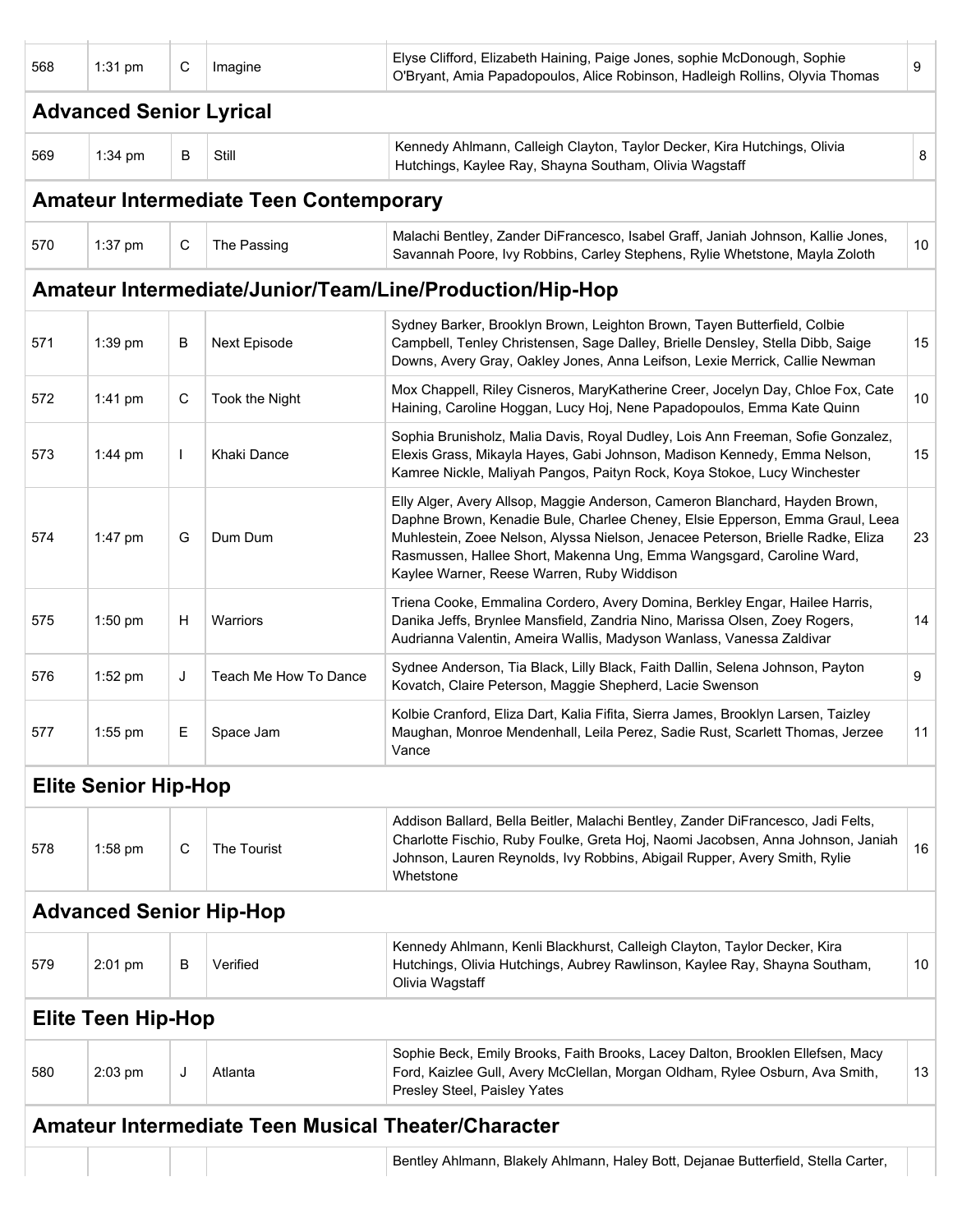| 581                                        | 2:06 pm                      | В  | Runaway Baby                                  | Emma Groves, Tuscany Hartle, Abby Hasleton, Avery Hendricksen, Lizzy Meier,<br>Eliza Randall, Jersey Smith                                                                                                                                                                                                             | 12 <sup>°</sup>   |  |  |  |
|--------------------------------------------|------------------------------|----|-----------------------------------------------|------------------------------------------------------------------------------------------------------------------------------------------------------------------------------------------------------------------------------------------------------------------------------------------------------------------------|-------------------|--|--|--|
| <b>Amateur Intermediate Junior Lyrical</b> |                              |    |                                               |                                                                                                                                                                                                                                                                                                                        |                   |  |  |  |
| 582                                        | $2:08$ pm                    | F  | <b>Wild Horses</b>                            | Brianna Agustin, Chanel Gonzalez, Taelor Jarrett, Cheznie Lee, Ashtyn McKay,<br>Avery Nielsen, Ella Walters, Claire Whitaker                                                                                                                                                                                           | 8                 |  |  |  |
| 583                                        | $2:11$ pm                    | G  | <b>Blindsided</b>                             | Elly Alger, Avery Allsop, Hayden Brown, Elsie Epperson, Zoee Nelson, Alyssa<br>Nielson, Jenacee Peterson, Hallee Short, Caroline Ward, Kaylee Warner, Reese<br>Warren                                                                                                                                                  | 11                |  |  |  |
| 584                                        | $2:13$ pm                    | B  | In My Daughter's Eyes                         | Brooklyn Adams, Adalaide Borchardt, Kylee Botill, Collyns Butterfield, Winter<br>DelCastillo, Elizabeth Godard, Avery Gray, Abbi Gunnell, Ivy Johnson, Finley Nash,<br>Sayer Nukaya, Elle Willardson                                                                                                                   | 12                |  |  |  |
| 585                                        | $2:16$ pm                    | Κ  | Dreamer                                       | Hadley Bacon, Beatrix Bradley, Rylee Burnett, Maclaren England, Addison Fisher,<br>Qoiah Hathorne, Harper Hill, Emma Morgan, Victoria Peterson, Soleil Siciliano,<br>Lacey Strong, Liliyana Woodruff, Brooklyn Zambos                                                                                                  | 13                |  |  |  |
| 586                                        | $2:18$ pm                    | J  | <b>Built It Up</b>                            | Tia Black, Lilly Black, Faith Dallin, Ava Johnson, Maggie Shepherd, Irie Snow, Lacie<br>Swenson, Chaeslynn Wilson                                                                                                                                                                                                      | 8                 |  |  |  |
| 587                                        | $2:21$ pm                    |    | Sweet Child Of Mine                           | Sophia Brunisholz, Mikayla Hayes, Gabi Johnson, Madison Kennedy, Emma<br>Nelson, Maliyah Pangos, Koya Stokoe, Lucy Winchester                                                                                                                                                                                          | 8                 |  |  |  |
| 588                                        | $2:24$ pm                    | -1 | Lost                                          | Malia Davis, Royal Dudley, Lois Ann Freeman, Sofie Gonzalez, Elexis Grass,<br>Kamree Nickle, Paityn Rock                                                                                                                                                                                                               | $\overline{7}$    |  |  |  |
| 589                                        | 2:27 pm                      | C  | Three Little Birds                            | Cadence Bell, Grace Farone, Kinley Higginson, Caroline Hoggan, Lucy Hoj, Nene<br>Papadopoulos, Kapri Petersen, McKenna Quinn                                                                                                                                                                                           | 8                 |  |  |  |
|                                            |                              |    | <b>Amateur Intermediate Teen Contemporary</b> |                                                                                                                                                                                                                                                                                                                        |                   |  |  |  |
| 590                                        | 2:29 pm                      | C  | A Little Bit of Everything                    | Ellie Davis, Paige Haglund, Elizabeth Haining, Paige Jones, Alice Robinson,<br>Hadleigh Rollins, Ellie Stevenson, Mia Tate, Olyvia Thomas, Ella Toomer, Rylie<br>Whetstone, Camille Worley                                                                                                                             | $12 \overline{ }$ |  |  |  |
| 591                                        | 2:32 pm                      | н  | The Salem Witches                             | Abbi Bright, Bella Cox, Brooklyn Dippre, Taylee Mansfield, Mackenna Ruuth,<br>Sophia Vincent, Miranda Zaldivar                                                                                                                                                                                                         | $\overline{7}$    |  |  |  |
|                                            | <b>Elite Senior Lyrical</b>  |    |                                               |                                                                                                                                                                                                                                                                                                                        |                   |  |  |  |
| 592                                        | 2:35 pm                      | J  | This Gift                                     | Sophie Beck, Emily Brooks, Brooklen Ellefsen, Avery McClellan, Jakell Smith                                                                                                                                                                                                                                            | 5                 |  |  |  |
|                                            | <b>Advanced Teen Hip-Hop</b> |    |                                               |                                                                                                                                                                                                                                                                                                                        |                   |  |  |  |
| 593                                        | 2:38 pm                      | G  | Low                                           | Lexi Alexander, Kiley Andrus, Allie Brooksby, Brinley Buckland, Alexa Cook, Brailyn<br>Dunkley, Ava Fowler, Brynlee Harrison, Bailey Ingles, Taylor Johnson, Avery<br>Larson, Afton Mitchell, Reagan Rowley, Courtney Russell, Tia Shoemaker, Ruby<br>Sims, Maylee Souter, Gracie Treu, Sidney White, Rian Worthington | 20                |  |  |  |

| Amateur/Intermediate team awards. Age division solo awards top 10. |             |
|--------------------------------------------------------------------|-------------|
| Duet/trio high point winner announced                              | $0.4 - 0.4$ |

2:40 pm

Starting Back: 3:15 PM

| Intermediate/Junior/Team/Line/Production/Contemporary |           |   |                 |                                                                                                                                                                                            |    |
|-------------------------------------------------------|-----------|---|-----------------|--------------------------------------------------------------------------------------------------------------------------------------------------------------------------------------------|----|
| 594                                                   | $3:15$ pm |   | Window Seat     | Alexis Acklin, Adalyn Brown, Kennison Faddis, Shia Hale, Paityn Muir, Brekkin<br>Nelson, Hailyn Nelson, Chayce Pettit, Mykenzie Stoker, Ava Tapia                                          | 10 |
| 595                                                   | $3:18$ pm | G | The Gentle Roar | Finleigh Bullock, Maren Carbajal, Emerson Cunningham, Presley Johnson, Kenley<br>Kerns, Maida MaePennock, Ruby Poulsen, Charlotte Semrad, Swaizey Smith,<br>Channing Tait, Makayla Warnick |    |
|                                                       |           |   |                 |                                                                                                                                                                                            |    |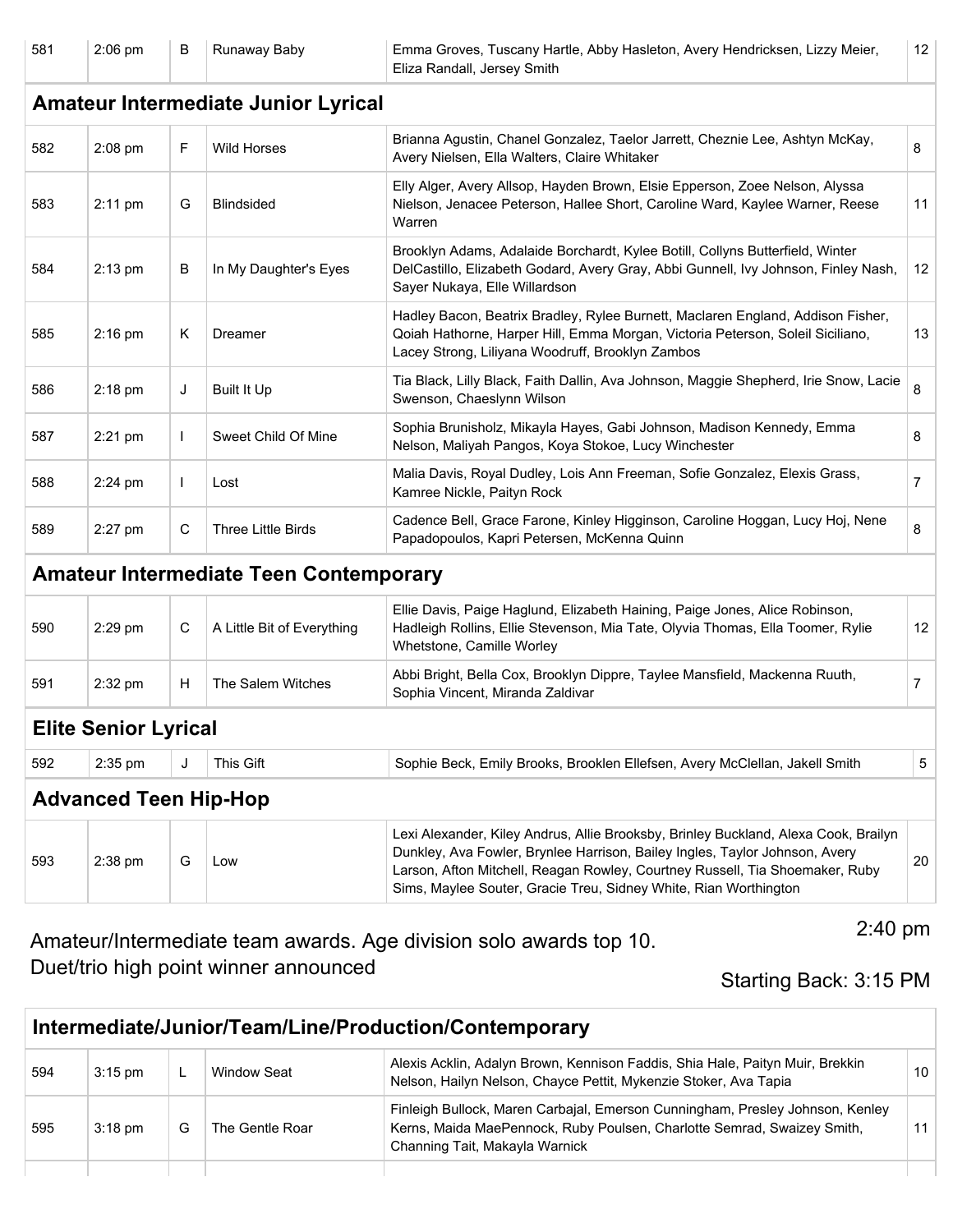| 596 | $3:20$ pm                     | Κ           | Heaven I Know                                      | Chloe Adamson-Snyder, Lizzie Crockett, Gabriella Dean, Lillian Derby, Risa<br>Espindola, London Graham, Maia Gwilliam, Samantha Hillstead, Peyton Klein, Maci<br>McGinnis, Katelyn Smith, Abby Stephens                                                                                                                                        | 12 |
|-----|-------------------------------|-------------|----------------------------------------------------|------------------------------------------------------------------------------------------------------------------------------------------------------------------------------------------------------------------------------------------------------------------------------------------------------------------------------------------------|----|
| 597 | $3:23$ pm                     | H           | Creator                                            | Emmalina Cordero, Madison Dutson, Berkley Engar, Hailee Harris, Danika Jeffs,<br>Journey Langston, McKynley Lawhon, Kylie Ramos                                                                                                                                                                                                                | 8  |
| 598 | $3:26$ pm                     | J           | Station                                            | Sydnee Anderson, Kaizlee Gull, Jordyn Hutchison, Selena Johnson, Claire<br>Peterson, Paisley Yates                                                                                                                                                                                                                                             | 6  |
| 599 | 3:28 pm                       | G           | Stuck in Gravity                                   | Mayzie Conner, Georgie Eldredge, Remi Elggren, Addison Hall, Claire Hyde, Olivia<br>Jackson, Ella Kunz, Preslee Loftin, Raimee Sargent, Nahla Tait, Jocelyn Willmore                                                                                                                                                                           | 11 |
|     |                               |             | <b>Advanced Senior Contemporary</b>                |                                                                                                                                                                                                                                                                                                                                                |    |
| 600 | 3:31 pm                       | Κ           | <b>Without Fear</b>                                | Jamie Barry, Megan Boyle, Chloe Bremser, Melina Cracchiolo, Sasha Darby, Cali<br>Fichialos, McKinley Goff, Hannah Hazlett, Raegan Healy, Audrey Latham, Jessica<br>Lin, Madison McEwan, Maggie Moody, Josie Stubler                                                                                                                            | 14 |
| 601 | 3:34 pm                       | $\mathbf C$ | If You Ever Forget That<br>You Love Me             | Addison Ballard, Bella Beitler, Jadi Felts, Charlotte Fischio, Greta Hoj                                                                                                                                                                                                                                                                       | 5  |
| 602 | 3:37 pm                       | G           | <b>Better Days</b>                                 | Lexi Alexander, Kiley Andrus, Brinley Buckland, Alexa Cook, Bailey Ingles, Reagan<br>Rowley, Ruby Sims, Gracie Treu, Sidney White                                                                                                                                                                                                              | 9  |
|     |                               |             | <b>Intermediate Teen Musical Theater/Character</b> |                                                                                                                                                                                                                                                                                                                                                |    |
| 603 | 3:39 pm                       | F           | Tonight Belongs to You                             | Claire Clark, Lilly Lazenby, Macie Maughan, Brielle Merrill, Addison Peery, Lindsey<br>Wilson                                                                                                                                                                                                                                                  | 6  |
| 604 | 3:42 pm                       | G           | Lone Digger                                        | Natalie Bloomfield, Taylin Carbajal, Avery Elggren, Violet Gardner, Sophie Hall,<br>Cassidy Hawkes, Sydnie Huls, Alevia Joseph, Katie Krog, Lia Lomu, Addalyn<br>Nelson, Ellie Nielson, Addisyn Prestwich                                                                                                                                      | 13 |
| 605 | $3:44$ pm                     | B           | <b>Suits</b>                                       | Kenli Blackhurst, Leah Blake, Chloe Campbell, Dalila Castaneda, Hadlee<br>Goodman, Ava Gunnell, Sophie Hasleton, Braylee Heath, Andie Hideroa, Lucy<br>Hreinson, Ashley Hutchings, Julia Lyons, Callie Peterson, Josephine Powell, Rosie<br>Randall, Emme Rasband, Aubrey Rawlinson, Haylee Schwartz, Danielle Simko,<br><b>Bailey Wilkins</b> | 20 |
| 606 | 3:47 pm                       | K.          | Le Jazz Hot                                        | Aubrey Bass, Savannah Childs, Cali Fichialos, Quincey Hathorne, Kaydance<br>Salazar, Alex White                                                                                                                                                                                                                                                | 6  |
|     |                               |             | <b>Intermediate Junior Lyrical</b>                 |                                                                                                                                                                                                                                                                                                                                                |    |
| 607 | $3:50$ pm                     | J           | Let Life Love You                                  | Sydnee Anderson, Kaizlee Gull, Jordyn Hutchison, Selena Johnson, Claire<br>Peterson, Paisley Yates                                                                                                                                                                                                                                             | 6  |
| 608 | $3:52$ pm                     | G           | Freefall                                           | Mayzie Conner, Georgie Eldredge, Remi Elggren, Addison Hall, Claire Hyde, Olivia<br>Jackson, Ella Kunz, Preslee Loftin, Raimee Sargent, Nahla Tait, Jocelyn Willmore                                                                                                                                                                           | 11 |
| 609 | 3:55 pm                       | В           | Be Alright                                         | Sydney Barker, Brooklyn Brown, Tenley Christensen, Makani Chun, Brielle<br>Densley, Stella Dibb, Saige Downs, Stella Fox, Zoe Hullinger, Oakley Jones, Anna<br>Leifson, Anzley Shriber                                                                                                                                                         | 12 |
|     | <b>Intermediate Teen Jazz</b> |             |                                                    |                                                                                                                                                                                                                                                                                                                                                |    |
| 610 | $3:57$ pm                     | $\mathsf C$ | <b>Break My Heart</b>                              | Addison Ballard, Gabby Barton, Bella Beitler, Jadi Felts, Charlotte Fischio, Ruby<br>Foulke, Kinley Higginson, Caroline Hoggan, Janiah Johnson, Kallie Jones, Kapri<br>Petersen, Savannah Poore, McKenna Quinn, Lauren Reynolds, Ivy Robbins,<br>Sophie Romney, Avery Smith, Carley Stephens, Ellie Stevenson, Camille Worley                  | 20 |
| 611 | 4:01 pm                       | E           | Took the Night                                     | Taitum Coleman, Kaitlin Evans, Desiree Grant, Bentley Harper, Addison Holmes,<br>Paisley Hooley, Aerie Olson, Addison Parkin, Morgan Wells, Kate White                                                                                                                                                                                         | 10 |
| 612 | 4:03 pm                       | G           | Show Me the Money                                  | Haylee Andersen, Madison Andrews, Beau Eldredge, Haven Hughes, Azalea<br>Kotter, Adelaide Kunz, Madison Laird, Mya Mercer, Brooke Orme, Savannah<br>Rogers, Audra Stevens, Alyssa Terrell                                                                                                                                                      | 12 |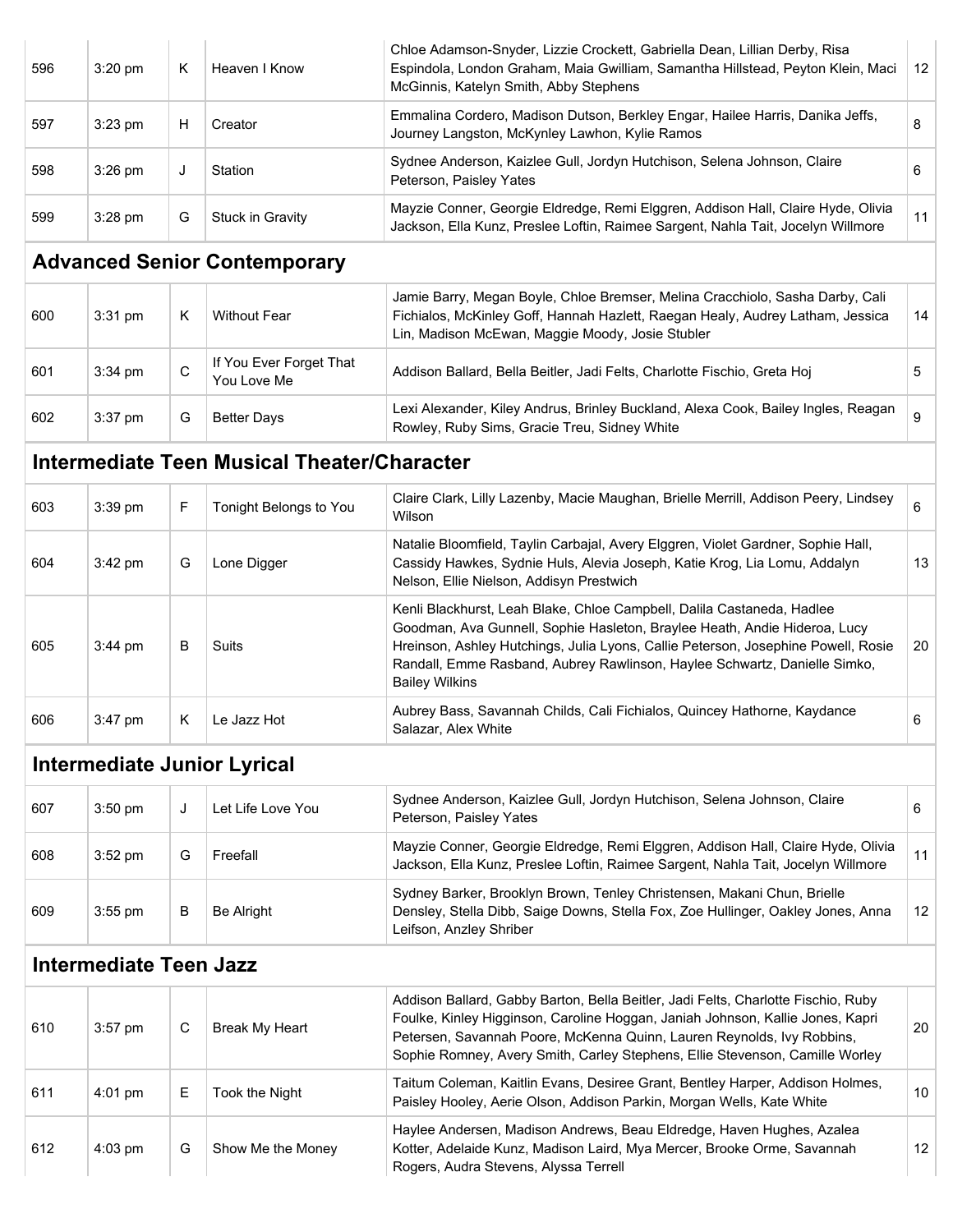|     | <b>Advanced Teen Jazz</b>         |              |                                               |                                                                                                                                                                                                                                                                                                                                                                     |                |
|-----|-----------------------------------|--------------|-----------------------------------------------|---------------------------------------------------------------------------------------------------------------------------------------------------------------------------------------------------------------------------------------------------------------------------------------------------------------------------------------------------------------------|----------------|
| 613 | $4:06$ pm                         | J            | Come On Over                                  | Lacey Dalton, Ava Hansen, Ava Johnson, Presley Steel, Keylee Williams                                                                                                                                                                                                                                                                                               | 5              |
| 614 | $4:08$ pm                         | B            | <b>Madness</b>                                | Kenli Blackhurst, Leah Blake, Chloe Campbell, Ava Gunnell, Andie Hideroa, Lucy<br>Hreinson, Julia Lyons, Callie Peterson, Rosie Randall, Aubrey Rawlinson                                                                                                                                                                                                           | 10             |
| 615 | 4:11 pm                           | G            | Fly Me to the Moon                            | Malan Andrews, Emmi Carson, Brynlee Johnson, Addalyn Nelson, Ellisyn Pearson,<br>Isabel Ward, Abigale Wigington, Cydnee Worthington                                                                                                                                                                                                                                 | 8              |
|     |                                   |              | Intermediate Junior Musical Theater/Character |                                                                                                                                                                                                                                                                                                                                                                     |                |
| 616 | $4:14 \text{ pm}$                 | L            | <b>Bridezillas</b>                            | Alexis Acklin, Adalyn Brown, Kennison Faddis, Shia Hale, Paityn Muir, Brekkin<br>Nelson, Hailyn Nelson, Chayce Pettit, Rickie Jo Smith, Mykenzie Stoker, Ava Tapia                                                                                                                                                                                                  | 11             |
| 617 | 4:17 pm                           | G            | Puttin on the Ritz                            | Finleigh Bullock, Maren Carbajal, Mayzie Conner, Emerson Cunningham, Georgie<br>Eldredge, Remi Elggren, Addison Hall, Claire Hyde, Olivia Jackson, Presley<br>Johnson, Kenley Kerns, Ella Kunz, Preslee Loftin, Maida MaePennock, Ruby<br>Poulsen, Raimee Sargent, Charlotte Semrad, Swaizey Smith, Channing Tait, Nahla<br>Tait, Makayla Warnick, Jocelyn Willmore | 22             |
|     |                                   |              | <b>Intermediate Teen Contemporary</b>         |                                                                                                                                                                                                                                                                                                                                                                     |                |
| 618 | 4:20 pm                           | C            | Despicable                                    | Paislie Barton, Gabby Barton, Ellie Davis, Mia Tate, Ella Toomer, Makena Touhuni,<br>Camille Worley                                                                                                                                                                                                                                                                 | $\overline{7}$ |
| 619 | 4:23 pm                           | E.           | Radio Protector                               | Emry Barbakos, Kinley Cranford, Macy Harrison, Nicole James, Sadie Keisel,<br>Kadence Palmer, Kherrington Wong                                                                                                                                                                                                                                                      | $\overline{7}$ |
| 620 | $4:25$ pm                         | G            | Easy                                          | Haylee Andersen, Madison Andrews, Beau Eldredge, Haven Hughes, Azalea<br>Kotter, Adelaide Kunz, Madison Laird, Mya Mercer, Brooke Orme, Savannah<br>Rogers, Audra Stevens, Alyssa Terrell                                                                                                                                                                           | 12             |
| 621 | $4:26$ pm                         | J            | Carry You                                     | Macy Ford, Elle Hite, Brylee Jorgensen, Amaris Kennedy, Presley Steel, Keylee<br>Williams                                                                                                                                                                                                                                                                           | 6              |
|     | <b>Intermediate Teen Ballet</b>   |              |                                               |                                                                                                                                                                                                                                                                                                                                                                     |                |
| 622 | 4:28 pm                           | K            | <b>Risky Business</b>                         | Chloe Adamson-Snyder, Kennedy Berrett, Lillian Derby, Colbie Fuller, London<br>Graham, Peyton Klein                                                                                                                                                                                                                                                                 | 6              |
|     | <b>Intermediate Junior Jazz</b>   |              |                                               |                                                                                                                                                                                                                                                                                                                                                                     |                |
| 623 | 4:31 pm                           | J            | Should I Stay Or Should I<br>Go               | Sydnee Anderson, Kaizlee Gull, Jordyn Hutchison, Selena Johnson, Claire<br>Peterson, Paisley Yates                                                                                                                                                                                                                                                                  | 6              |
| 624 | 4:34 pm                           | В            | Another One Bites The<br>Dust                 | Bentley Ahlmann, Blakely Ahlmann, Brooklyn Brown, Dejanae Butterfield, Tenley<br>Christensen, Sage Dalley, Saige Downs, Stella Fox, Emma Groves, Tuscany<br>Hartle, Oakley Jones, Lexie Merrick, Jersey Smith                                                                                                                                                       | 13             |
| 625 | 4:36 pm                           | H            | Ain't No Other                                | Emmalina Cordero, Madison Dutson, Berkley Engar, Hailee Harris, Danika Jeffs,<br>Journey Langston, McKynley Lawhon, Kylie Ramos                                                                                                                                                                                                                                     | 8              |
| 626 | 4:38 pm                           | $\mathsf{L}$ | Cheetah Love                                  | Alexis Acklin, Ellie Bangerter, Adalyn Brown, Kennison Faddis, Shia Hale, Mila<br>Maynard, Paityn Muir, Brekkin Nelson, Hailyn Nelson, Blayke Olson, Jensen<br>Overstreet, Chayce Pettit, Ivy Pizza, Vienna Russell, Austin Skowronek, Mykenzie<br>Stoker, Ava Tapia, Boe Ure, Lucy Wood                                                                            | 19             |
|     | <b>Elite Teen Jazz</b>            |              |                                               |                                                                                                                                                                                                                                                                                                                                                                     |                |
| 627 | 4:41 pm                           | J            | The World We Made                             | Sophie Beck, Emily Brooks, Faith Brooks, Brooklen Ellefsen, Avery McClellan,<br>Morgan Oldham, Rylee Osburn, Jakell Smith                                                                                                                                                                                                                                           | 8              |
|     | <b>Intermediate Senior Ballet</b> |              |                                               |                                                                                                                                                                                                                                                                                                                                                                     |                |
|     |                                   |              |                                               | Addison Ballard, Paislie Barton, Gabby Barton, Bella Beitler, Charlotte Fischio,                                                                                                                                                                                                                                                                                    |                |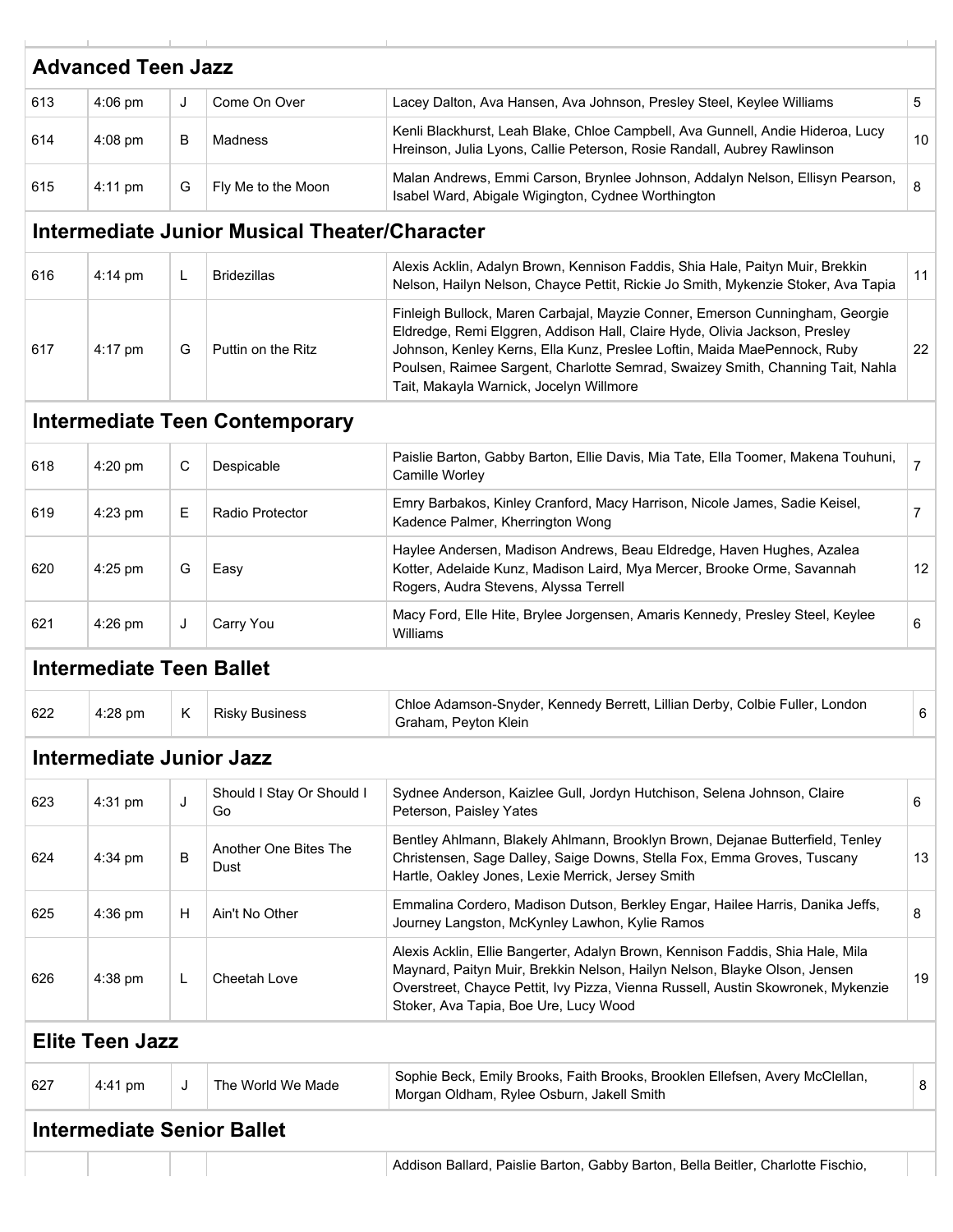| 628 | 4:44 pm                          | С | 1999                              | Paige Haglund, Greta Hoj, Anna Johnson, Janiah Johnson, Sophie Romney, Abigail   13<br>Rupper, Avery Smith, Mia Tate                                                                                                                                                                                                                           |    |
|-----|----------------------------------|---|-----------------------------------|------------------------------------------------------------------------------------------------------------------------------------------------------------------------------------------------------------------------------------------------------------------------------------------------------------------------------------------------|----|
|     |                                  |   | <b>Intermediate Teen Hip-Hop</b>  |                                                                                                                                                                                                                                                                                                                                                |    |
| 629 | 4:47 pm                          | В | <b>Type Beat</b>                  | Kenli Blackhurst, Leah Blake, Chloe Campbell, Dalila Castaneda, Hadlee<br>Goodman, Ava Gunnell, Sophie Hasleton, Braylee Heath, Andie Hideroa, Lucy<br>Hreinson, Ashley Hutchings, Julia Lyons, Callie Peterson, Josephine Powell, Rosie<br>Randall, Emme Rasband, Aubrey Rawlinson, Haylee Schwartz, Danielle Simko,<br><b>Bailey Wilkins</b> | 20 |
| 630 | $4:49$ pm                        | Κ | Accelerate                        | Aubrey Bass, Isabelle Beckstead, Savannah Childs, Lizzie Crockett, Gabriella<br>Dean, Risa Espindola, Oakley Goff, London Graham, Maia Gwilliam, Quincey<br>Hathorne, Samantha Hillstead, Peyton Klein, Maci McGinnis, Katelyn Smith, Abby<br>Stephens, Alex White                                                                             | 16 |
| 631 | 4:52 pm                          | L | Clean Take                        | Jewel Fernley, Bridget Huddleston, Ruby Hurst, Olivia Jensen, Lillyan Moore,<br>Gracie Oldroyd, Alyssa Oshiro, Alysia Shaffer, Aubrey Stillman, Lillie Swenson, Lilly<br>Thompson, Tahlula Warner, Sydnee Wayman                                                                                                                               | 13 |
|     | <b>Intermediate Teen Lyrical</b> |   |                                   |                                                                                                                                                                                                                                                                                                                                                |    |
| 632 | 4:55 pm                          | G | Happiness Does Not Wait           | Haylee Andersen, Madison Andrews, Beau Eldredge, Haven Hughes, Azalea<br>Kotter, Adelaide Kunz, Madison Laird, Mya Mercer, Brooke Orme, Savannah<br>Rogers, Audra Stevens, Alyssa Terrell                                                                                                                                                      | 12 |
| 633 | 4:57 pm                          | Е | Maps                              | Taitum Coleman, Kaitlin Evans, Desiree Grant, Bentley Harper, Addison Holmes,<br>Paisley Hooley, Aerie Olson, Addison Parkin, Morgan Wells, Kate White                                                                                                                                                                                         | 10 |
|     |                                  |   | <b>Advanced Teen Contemporary</b> |                                                                                                                                                                                                                                                                                                                                                |    |
| 634 | 5:00 pm                          | G | Go Ahead                          | Lexi Alexander, Kiley Andrus, Allie Brooksby, Alexa Cook, Brailyn Dunkley, Bailey<br>Ingles, Taylor Johnson, Afton Mitchell, Courtney Russell, Tia Shoemaker, Ruby<br>Sims, Maylee Souter, Sidney White                                                                                                                                        | 13 |
| 635 | 5:03 pm                          | C | <b>HYPNOTIQ</b>                   | Ruby Allred, Addison Ballard, Bella Beitler, Jadi Felts, Charlotte Fischio, Naomi<br>Jacobsen, Anna Johnson, Avery Smith                                                                                                                                                                                                                       | 8  |
|     |                                  |   | <b>Intermediate Teen Hip-Hop</b>  |                                                                                                                                                                                                                                                                                                                                                |    |
| 636 | 5:05 pm                          | C | School in 2020                    | Paislie Barton, Ellie Davis, Grace Faraone, Abigail Gregson, Elizabeth Haining,<br>Kinley Higginson, Kapri Petersen, McKenna Quinn, Mia Tate, Ella Toomer, Makena<br>Touhuni                                                                                                                                                                   | 11 |
| 637 | 5:08 pm                          | J | Look At Me Now                    | Sophie Beck, Emily Brooks, Faith Brooks, Lacey Dalton, Brooklen Ellefsen, Kaizlee<br>Gull, Ava Hansen, Avery McClellan, Morgan Oldham, Rylee Osburn, Ava Smith,<br>Jakell Smith, Presley Steel, Keylee Williams, Paisley Yates                                                                                                                 | 15 |
| 638 | 5:11 pm                          | н | Automatic                         | Taya Bingham, Abbi Bright, Vanessa Chesley, Kylie Cowley, Bella Cox, Brooklyn<br>Dippre, Madison Dutson, Kenda Gessle, Journey Langston, McKynley Lawhon,<br>Taylee Mansfield, Kimberly Mendez, Kiana Navas, Laila Pavelka, Kylie Ramos,<br>Mackenna Ruuth, Sophia Vincent, Miranda Zaldivar                                                   | 18 |
|     | <b>Intermediate Junior Jazz</b>  |   |                                   |                                                                                                                                                                                                                                                                                                                                                |    |
| 639 | 5:14 pm                          | G | Move                              | Finleigh Bullock, Maren Carbajal, Emerson Cunningham, Presley Johnson, Kenley<br>Kerns, Maida MaePennock, Ruby Poulsen, Charlotte Semrad, Swaizey Smith,<br>Channing Tait, Makayla Warnick                                                                                                                                                     | 11 |
| 640 | 5:16 pm                          | Κ | Good to Go                        | Chloe Adamson-Snyder, Lizzie Crockett, Gabriella Dean, Lillian Derby, Risa<br>Espindola, London Graham, Maia Gwilliam, Samantha Hillstead, Peyton Klein, Maci<br>McGinnis, Katelyn Smith, Abby Stephens                                                                                                                                        | 12 |
| 641 | 5:18 pm                          | В | Here I Come                       | Sydney Barker, Brooklyn Brown, Tenley Christensen, Makani Chun, Brielle<br>Densley, Stella Dibb, Saige Downs, Stella Fox, Zoe Hullinger, Oakley Jones, Anna<br>Leifson, Anzley Shriber                                                                                                                                                         | 12 |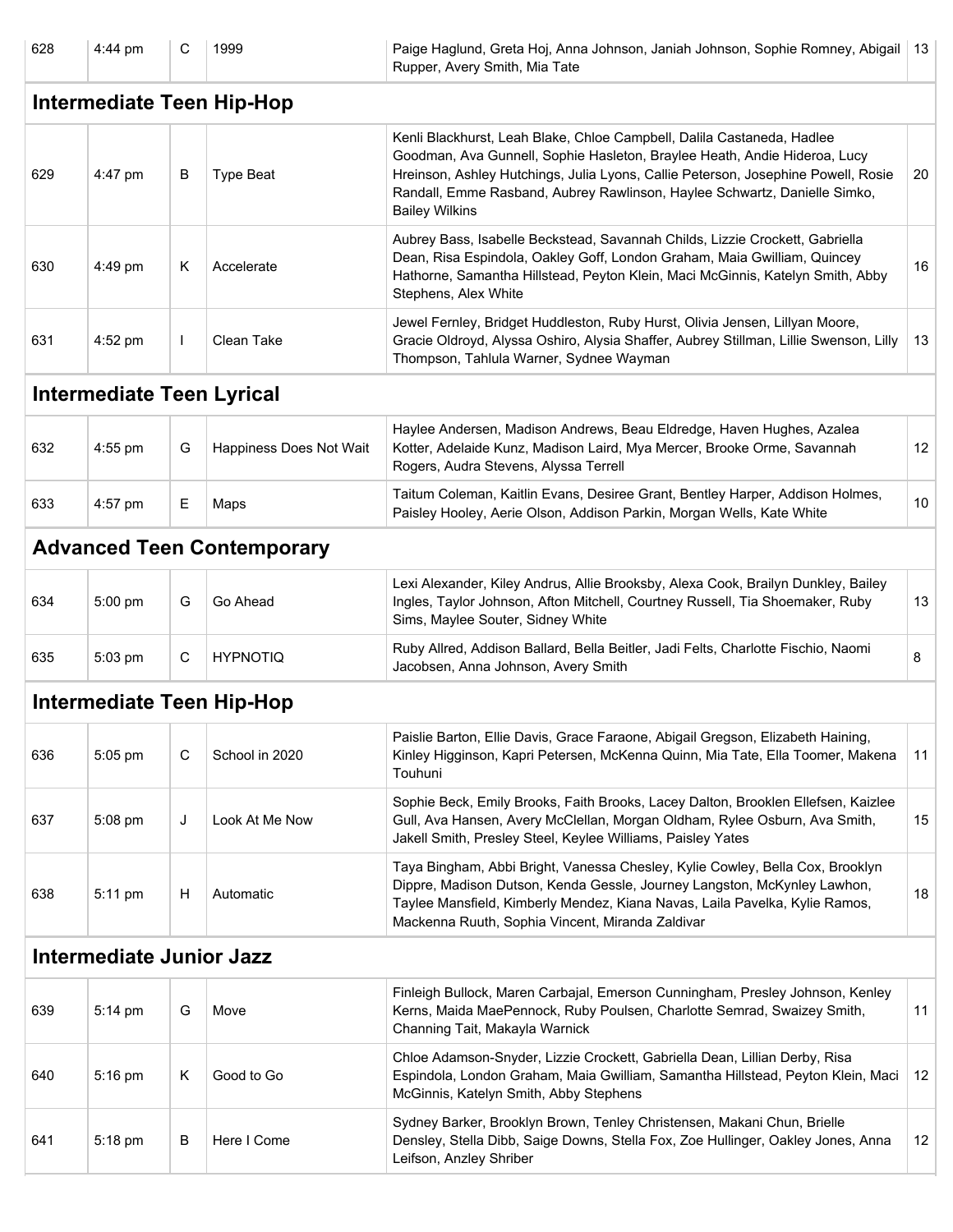|     | <b>Advanced Senior Lyrical</b>   |              |                               |                                                                                                                                                                                                                           |                 |  |  |  |
|-----|----------------------------------|--------------|-------------------------------|---------------------------------------------------------------------------------------------------------------------------------------------------------------------------------------------------------------------------|-----------------|--|--|--|
| 642 | 5:21 pm                          | G            | Leave the Light On            | Lexi Alexander, Kiley Andrus, Brinley Buckland, Alexa Cook, Bailey Ingles, Reagan<br>Rowley, Ruby Sims, Gracie Treu, Sidney White                                                                                         | 9               |  |  |  |
| 643 | 5:24 pm                          | C            | Good vs Evil                  | Addison Ballard, Gabby Barton, Bella Beitler, Jadi Felts, Charlotte Fischio, Ruby<br>Foulke, Naomi Jacobsen, Anna Johnson, Sophie Romney, Abigail Rupper, Avery<br>Smith, Ellie Stevenson, Makena Touhuni, Camille Worley | 14              |  |  |  |
|     | <b>Intermediate Teen Lyrical</b> |              |                               |                                                                                                                                                                                                                           |                 |  |  |  |
| 644 | 5:27 pm                          | $\mathbf{I}$ | <b>Beneath Your Beautiful</b> | Jewel Fernley, Bridget Huddleston, Ruby Hurst, Lillyan Moore, Gracie Oldroyd,<br>Alyssa Oshiro, Aubrey Stillman, Lillie Swenson, Lilly Thompson, Tahlula Warner,<br>Sydnee Wayman                                         | 11              |  |  |  |
| 645 | 5:30 pm                          | B            | Who You Are                   | Dalila Castaneda, Hadlee Goodman, Sophie Hasleton, Braylee Heath, Ashley<br>Hutchings, Josephine Powell, Emme Rasband, Haylee Schwartz, Danielle Simko,<br><b>Bailey Wilkins</b>                                          | 10 <sup>°</sup> |  |  |  |
| 646 | 5:33 pm                          | J            | <b>Hard Sometimes</b>         | Macy Ford, Elle Hite, Brylee Jorgensen, Amaris Kennedy, Presley Steel, Keylee<br>Williams                                                                                                                                 | 6               |  |  |  |
| 647 | 5:36 pm                          | E            | <b>Beautiful Thing</b>        | Emry Barbakos, Kinley Cranford, Macy Harrison, Nicole James, Sadie Keisel,<br>Kadence Palmer, Kherrington Wong                                                                                                            | 7               |  |  |  |
|     | <b>Advanced Senior Hip-Hop</b>   |              |                               |                                                                                                                                                                                                                           |                 |  |  |  |
| 648 | 5:38 pm                          | K            | Introduction                  | Jamie Barry, Megan Boyle, Chloe Bremser, Melina Cracchiolo, Sasha Darby, Cali<br>Fichialos, McKinley Goff, Hannah Hazlett, Raegan Healy, Audrey Latham, Jessica<br>Lin, Madison McEwan, Maggie Moody, Josie Stubler       | 14              |  |  |  |

### 5:41 pm

## judges break

## Starting Back: 6:01 PM

| <b>Elite Senior Jazz</b>       |                           |   |                          |                                                                                                                                                                                                                                                                                                                                                                                                      |                |  |
|--------------------------------|---------------------------|---|--------------------------|------------------------------------------------------------------------------------------------------------------------------------------------------------------------------------------------------------------------------------------------------------------------------------------------------------------------------------------------------------------------------------------------------|----------------|--|
| 649                            | $6:01$ pm                 | J | <b>Bones</b>             | Sophie Beck, Emily Brooks, Brooklen Ellefsen, Avery McClellan, Jakell Smith                                                                                                                                                                                                                                                                                                                          | 5              |  |
|                                | Intermediate Teen Hip-Hop |   |                          |                                                                                                                                                                                                                                                                                                                                                                                                      |                |  |
| 650                            | $6:04$ pm                 | Е | <b>Kiss Kiss</b>         | Emry Barbakos, Taitum Coleman, Kinley Cranford, Kaitlin Evans, Desiree Grant,<br>Bentley Harper, Macy Harrison, Addison Holmes, Paisley Hooley, Nicole James,<br>Sadie Keisel, Aerie Olson, Kadence Palmer, Addison Parkin, Morgan Wells, Kate<br>White, Kherrington Wong                                                                                                                            | 17             |  |
| 651                            | $6:07$ pm                 | G | Bring Em Out             | Haylee Andersen, Madison Andrews, Natalie Bloomfield, Taylin Carbajal, Beau<br>Eldredge, Avery Elggren, Violet Gardner, Sophie Hall, Cassidy Hawkes, Haven<br>Hughes, Sydnie Huls, Alevia Joseph, Azalea Kotter, Katie Krog, Adelaide Kunz,<br>Madison Laird, Lia Lomu, Mya Mercer, Addalyn Nelson, Ellie Nielson, Brooke<br>Orme, Addisyn Prestwich, Savannah Rogers, Audra Stevens, Alyssa Terrell | 25             |  |
| <b>Advanced Senior Hip-Hop</b> |                           |   |                          |                                                                                                                                                                                                                                                                                                                                                                                                      |                |  |
| 652                            | $6:09$ pm                 | C | At the Audition          | Addison Ballard, Bella Beitler, Malachi Bentley, Zander DiFrancesco, Jadi Felts,<br>Charlotte Fischio, Ruby Foulke, Paige Haglund, Greta Hoj, Naomi Jacobsen, Anna<br>Johnson, Ella Lund, Savannah Poore, Ivy Robbins, Tayler Rogers, Sophie Romney,<br>Abigail Rupper, Avery Smith, Ellie Stevenson                                                                                                 | 19             |  |
| <b>Advanced Teen Ballet</b>    |                           |   |                          |                                                                                                                                                                                                                                                                                                                                                                                                      |                |  |
| 653                            | $6:12$ pm                 | K | <b>Chasing Marrakech</b> | Aubrey Bass, Chloe Bremser, Melina Cracchiolo, Quincey Hathorne, Audrey<br>Latham, Madison McEwan, Kaydance Salazar                                                                                                                                                                                                                                                                                  | $\overline{7}$ |  |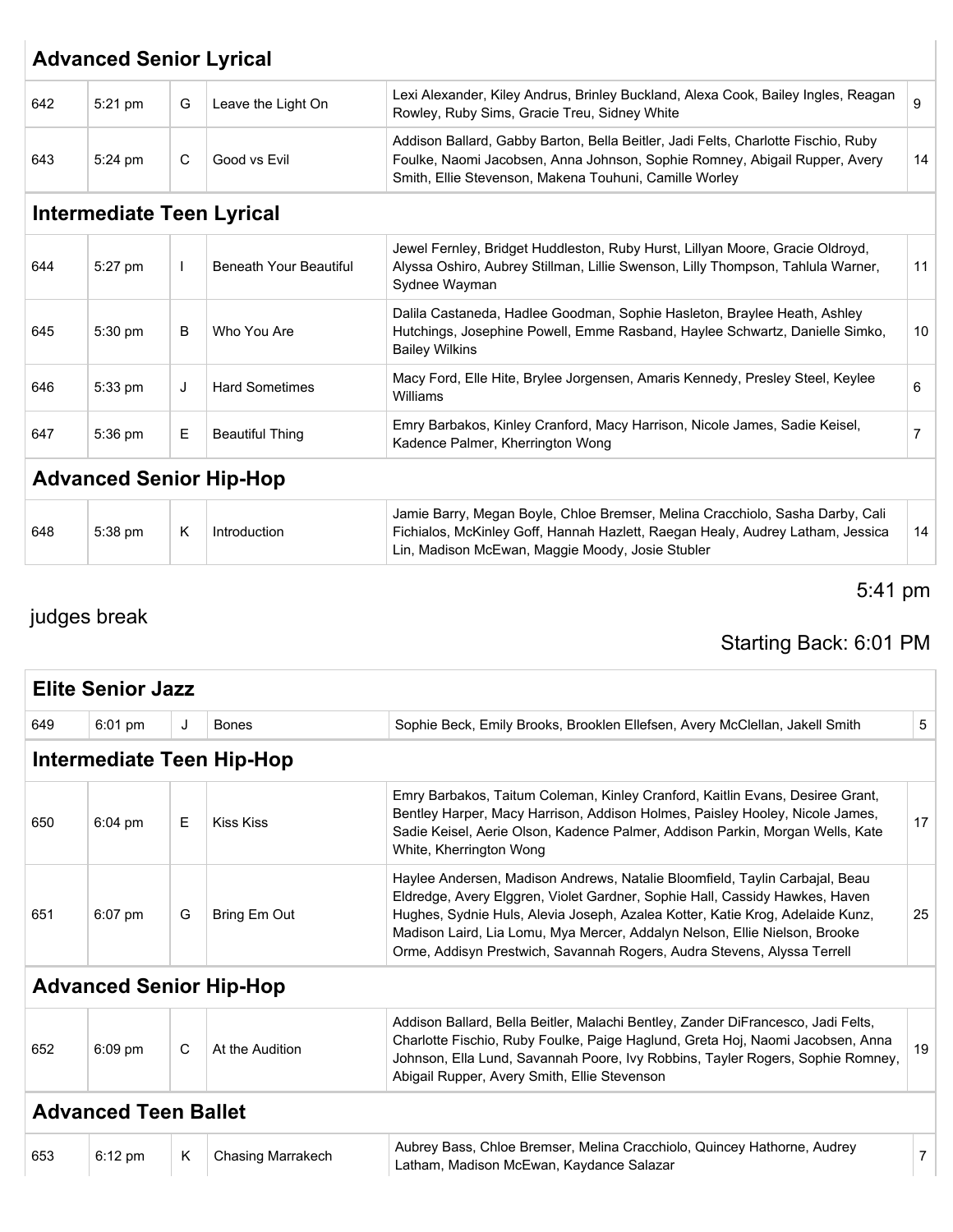|     | <b>Advanced Teen Musical Theater/Character</b> |              |                                       |                                                                                                                                                                                                                                                         |                |  |  |  |
|-----|------------------------------------------------|--------------|---------------------------------------|---------------------------------------------------------------------------------------------------------------------------------------------------------------------------------------------------------------------------------------------------------|----------------|--|--|--|
| 654 | $6:15$ pm                                      | $\mathbf{I}$ | Live In Living Color                  | Jewel Fernley, Bridget Huddleston, Ruby Hurst, Olivia Jensen, Lillyan Moore,<br>Gracie Oldroyd, Alyssa Oshiro, Alysia Shaffer, Aubrey Stillman, Lillie Swenson, Lilly<br>Thompson, Tahlula Warner, Sydnee Wayman                                        | 13             |  |  |  |
|     | <b>Intermediate Teen Jazz</b>                  |              |                                       |                                                                                                                                                                                                                                                         |                |  |  |  |
| 655 | $6:19$ pm                                      | F            | Lonely                                | Claire Clark, Lilly Lazenby, Macie Maughan, Brielle Merrill, Addison Peery, Lindsey<br>Wilson                                                                                                                                                           | 6              |  |  |  |
| 656 | 6:21 pm                                        | H            | Let Me Go                             | Taya Bingham, Kylie Cowley, Kenda Gessle, Emme Judd, Kimberly Mendez, Kiana<br>Navas, Laila Pavelka                                                                                                                                                     | $\overline{7}$ |  |  |  |
| 657 | 6:24 pm                                        | J            | Showstopper                           | Macy Ford, Elle Hite, Brylee Jorgensen, Amaris Kennedy, Presley Steel, Keylee<br>Williams                                                                                                                                                               | 6              |  |  |  |
| 658 | $6:26$ pm                                      | Е            | Jekyll and Hide                       | Emry Barbakos, Kinley Cranford, Macy Harrison, Nicole James, Sadie Keisel,<br>Kadence Palmer, Kherrington Wong                                                                                                                                          | $\overline{7}$ |  |  |  |
| 659 | 6:29 pm                                        | G            | Trouble                               | Natalie Bloomfield, Taylin Carbajal, Avery Elggren, Violet Gardner, Sophie Hall,<br>Cassidy Hawkes, Sydnie Huls, Alevia Joseph, Katie Krog, Lia Lomu, Addalyn<br>Nelson, Ellie Nielson, Addisyn Prestwich                                               | 13             |  |  |  |
| 660 | 6:31 pm                                        | С            | Gypsy                                 | Gabby Barton, Paislie Barton, Elyse Clifford, Ellie Davis, Elizabeth Haining, Kinley<br>Higginson, Caroline Hoggan, Lucy Hoj, Paige Jones, Sophie O'Bryant, Kapri<br>Petersen, Emma Kate Quinn, McKenna Quinn, Mia Tate, Ella Toomer, Makena<br>Touhuni | 16             |  |  |  |
| 661 | 6:34 pm                                        | B            | Mercy                                 | Dalila Castaneda, Hadlee Goodman, Sophie Hasleton, Braylee Heath, Ashley<br>Hutchings, Josephine Powell, Emme Rasband, Haylee Schwartz, Danielle Simko,<br><b>Bailey Wilkins</b>                                                                        | 10             |  |  |  |
| 662 | 6:37 pm                                        | $\mathbf{I}$ | Work For It                           | Jewel Fernley, Bridget Huddleston, Ruby Hurst, Olivia Jensen, Lillie Swenson, Lilly<br>Thompson                                                                                                                                                         | 6              |  |  |  |
| 663 | 6:39 pm                                        | Κ            | Intoxicated                           | Aubrey Bass, Isabelle Beckstead, Kennedy Berrett, Savannah Childs, Colbie Fuller,<br>Oakley Goff, Quincey Hathorne, Kaydance Salazar, Alex White                                                                                                        | 9              |  |  |  |
|     | <b>Elite Senior Contemporary</b>               |              |                                       |                                                                                                                                                                                                                                                         |                |  |  |  |
| 664 | 6:42 pm                                        | С            | For Gavin                             | Addison Ballard, Bella Beitler, Charlotte Fischio, Paige Haglund, Naomi Jacobsen,<br>Anna Johnson, Ella Lund, Sophie Romney, Abigail Rupper, Avery Smith, Ellie<br>Stevenson                                                                            | 11             |  |  |  |
| 665 | 6:45 pm                                        | J            | Slow Up                               | Sophie Beck, Emily Brooks, Brooklen Ellefsen, Avery McClellan, Jakell Smith                                                                                                                                                                             | 5              |  |  |  |
|     | <b>Advanced Teen Lyrical</b>                   |              |                                       |                                                                                                                                                                                                                                                         |                |  |  |  |
| 666 | 6:48 pm                                        | G            | Tomorrow                              | Allie Brooksby, Brailyn Dunkley, Brynlee Harrison, Taylor Johnson, Avery Larson,<br>Afton Mitchell, Courtney Russell, Tia Shoemaker, Maylee Souter, Rian Worthington                                                                                    | 10             |  |  |  |
| 667 | 6:51 pm                                        | B            | Closure                               | Kenli Blackhurst, Leah Blake, Chloe Campbell, Ava Gunnell, Andie Hideroa, Lucy<br>Hreinson, Julia Lyons, Callie Peterson, Rosie Randall, Aubrey Rawlinson                                                                                               | 10             |  |  |  |
| 668 | $6:53$ pm                                      | J            | Somebody's Someone                    | Faith Brooks, Kaizlee Gull, Morgan Oldham, Rylee Osburn, Paisley Yates                                                                                                                                                                                  | 5              |  |  |  |
|     |                                                |              | <b>Intermediate Teen Contemporary</b> |                                                                                                                                                                                                                                                         |                |  |  |  |
| 669 | $6:57$ pm                                      | Е            | Deliverance                           | Taitum Coleman, Kinley Cranford, Kaitlin Evans, Bentley Harper, Addison Holmes,<br>Paisley Hooley, Aerie Olson, Addison Parkin, Morgan Wells, Kate White                                                                                                | 10             |  |  |  |
| 670 | $7:00$ pm                                      | Κ            | I'm Lonely                            | Aubrey Bass, Isabelle Beckstead, Kennedy Berrett, Savannah Childs, Colbie Fuller,<br>Oakley Goff, Quincey Hathorne, Kaydance Salazar, Alex White                                                                                                        | 9              |  |  |  |
| 671 | 7:03 pm                                        | G            | In Boxes                              | Beau Eldredge, Avery Elggren, Violet Gardner, Cassidy Hawkes, Haven Hughes,<br>Sydnie Huls, Alevia Joseph, Katie Krog, Madison Laird, Lia Lomu, Addalyn Nelson,                                                                                         | 12             |  |  |  |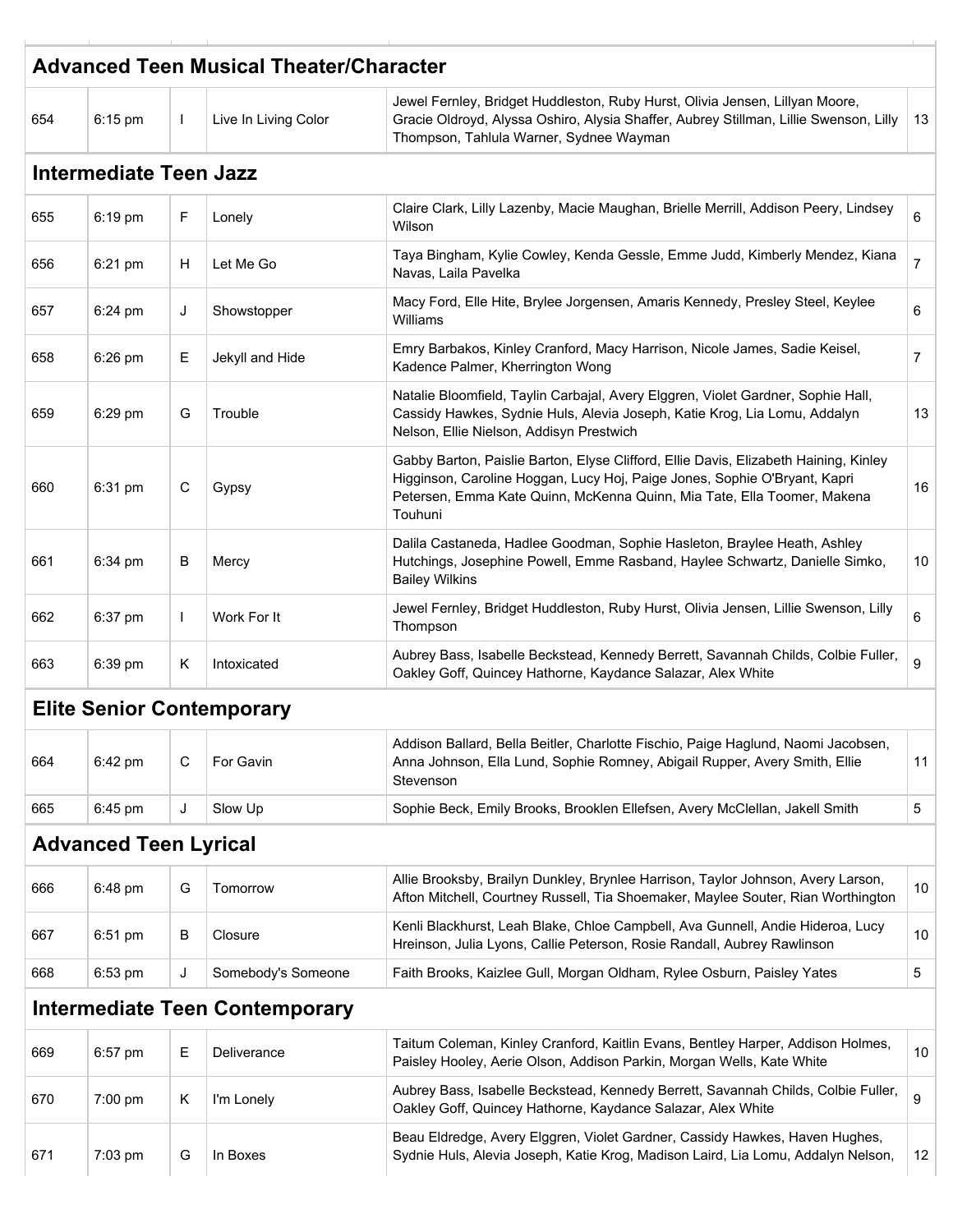|     |                              |              |                                       | <b>Audra Stevens</b>                                                                                                                                                                                                                                                                                                                                                |                |
|-----|------------------------------|--------------|---------------------------------------|---------------------------------------------------------------------------------------------------------------------------------------------------------------------------------------------------------------------------------------------------------------------------------------------------------------------------------------------------------------------|----------------|
|     |                              |              | <b>Advanced Teen Contemporary</b>     |                                                                                                                                                                                                                                                                                                                                                                     |                |
| 672 | 7:06 pm                      | J            | This Place Was A Shelter              | Lacey Dalton, Ava Hansen, Ava Smith, Presley Steel, Keylee Williams                                                                                                                                                                                                                                                                                                 | 5              |
| 673 | 7:08 pm                      | Н            | <b>Muddy Waters</b>                   | Taya Bingham, Vanessa Chesley, Kylie Cowley, Kenda Gessle, Emme Judd,<br>Kimberly Mendez, Kiana Navas, Laila Pavelka, Tatym Smith, Kenady Wall                                                                                                                                                                                                                      | 10             |
| 674 | $7:11$ pm                    | G            | A Little Wicked                       | Allie Brooksby, Brailyn Dunkley, Brynlee Harrison, Taylor Johnson, Avery Larson,<br>Afton Mitchell, Courtney Russell, Tia Shoemaker, Maylee Souter, Rian Worthington                                                                                                                                                                                                | 10             |
|     |                              |              | <b>Intermediate Junior Lyrical</b>    |                                                                                                                                                                                                                                                                                                                                                                     |                |
| 675 | $7:13$ pm                    | н            | Keeping Your Head Up                  | Emmalina Cordero, Madison Dutson, Berkley Engar, Hailee Harris, Danika Jeffs,<br>Journey Langston, McKynley Lawhon, Kylie Ramos                                                                                                                                                                                                                                     | 8              |
| 676 | $7:16$ pm                    | G            | Rescue                                | Finleigh Bullock, Maren Carbajal, Emerson Cunningham, Presley Johnson, Kenley<br>Kerns, Maida MaePennock, Ruby Poulsen, Charlotte Semrad, Swaizey Smith,<br>Channing Tait, Makayla Warnick                                                                                                                                                                          | 11             |
| 677 | 7:18 pm                      | Κ            | Moments                               | Lizzie Crockett, Gabriella Dean, Maclaren England, Samantha Hillstead, Peyton<br>Klein, Maci McGinnis                                                                                                                                                                                                                                                               | 6              |
|     | <b>Advanced Teen Jazz</b>    |              |                                       |                                                                                                                                                                                                                                                                                                                                                                     |                |
| 678 | 7:21 pm                      | В            | Purple Hat                            | Kennedy Ahlmann, Kenli Blackhurst, Chloe Campbell, Dalila Castaneda, Taylor<br>Decker, Ava Gunnell, Andie Hideroa, Callie Peterson, Josephine Powell, Olivia<br>Wagstaff                                                                                                                                                                                            | 10             |
| 679 | 7:23 pm                      | $\mathbf{L}$ | Look At Me                            | Lillyan Moore, Gracie Oldroyd, Alyssa Oshiro, Aubrey Stillman, Tahlula Warner,<br>Sydnee Wayman                                                                                                                                                                                                                                                                     | 6              |
| 680 | 7:26 pm                      | J            | Time Of My Life                       | Faith Brooks, Kaizlee Gull, Morgan Oldham, Rylee Osburn, Paisley Yates                                                                                                                                                                                                                                                                                              | 5              |
| 681 | 7:28 pm                      | G            | Wikked Lil Girls                      | Allie Brooksby, Brailyn Dunkley, Brynlee Harrison, Taylor Johnson, Avery Larson,<br>Afton Mitchell, Courtney Russell, Tia Shoemaker, Maylee Souter, Rian Worthington                                                                                                                                                                                                | 10             |
|     |                              |              | <b>Intermediate Teen Contemporary</b> |                                                                                                                                                                                                                                                                                                                                                                     |                |
| 682 | 7:31 pm                      | С            | The Artist                            | Paislie Barton, Gabby Barton, Ellie Davis, Mia Tate, Ella Toomer, Makena Touhuni,<br>Camille Worley                                                                                                                                                                                                                                                                 | $\overline{7}$ |
| 683 | 7:34 pm                      | F            | <b>White Flag</b>                     | Claire Clark, Lilly Lazenby, Macie Maughan, Brielle Merrill, Addison Peery, Lindsey<br>Wilson                                                                                                                                                                                                                                                                       | 6              |
|     |                              |              | <b>Intermediate Junior Hip-Hop</b>    |                                                                                                                                                                                                                                                                                                                                                                     |                |
| 684 | 7:37 pm                      | G            | Girls                                 | Finleigh Bullock, Maren Carbajal, Mayzie Conner, Emerson Cunningham, Georgie<br>Eldredge, Remi Elggren, Addison Hall, Claire Hyde, Olivia Jackson, Presley<br>Johnson, Kenley Kerns, Ella Kunz, Preslee Loftin, Maida MaePennock, Ruby<br>Poulsen, Raimee Sargent, Charlotte Semrad, Swaizey Smith, Channing Tait, Nahla<br>Tait, Makayla Warnick, Jocelyn Willmore | 22             |
|     |                              |              | <b>Advanced Teen Contemporary</b>     |                                                                                                                                                                                                                                                                                                                                                                     |                |
| 685 | 7:39 pm                      | J            | Fate                                  | Lacey Dalton, Ava Hansen, Ava Smith, Presley Steel, Keylee Williams                                                                                                                                                                                                                                                                                                 | 5              |
| 686 | 7:42 pm                      | $\mathbf{I}$ | I II Keep You Safe                    | Lillyan Moore, Gracie Oldroyd, Alyssa Oshiro, Alysia Shaffer, Aubrey Stillman,<br>Tahlula Warner, Sydnee Wayman                                                                                                                                                                                                                                                     | $\overline{7}$ |
| 687 | 7:45 pm                      | J            | Hold On                               | Faith Brooks, Kaizlee Gull, Morgan Oldham, Rylee Osburn, Paisley Yates                                                                                                                                                                                                                                                                                              | 5              |
|     | <b>Advanced Teen Lyrical</b> |              |                                       |                                                                                                                                                                                                                                                                                                                                                                     |                |
| 688 | 7:48 pm                      | G            | I Was Here                            | Malan Andrews, Emmi Carson, Taylor Johnson, Brynlee Johnson, Afton Mitchell,<br>Ellisyn Pearson, Isabel Ward, Abigale Wigington, Cydnee Worthington                                                                                                                                                                                                                 | 9              |